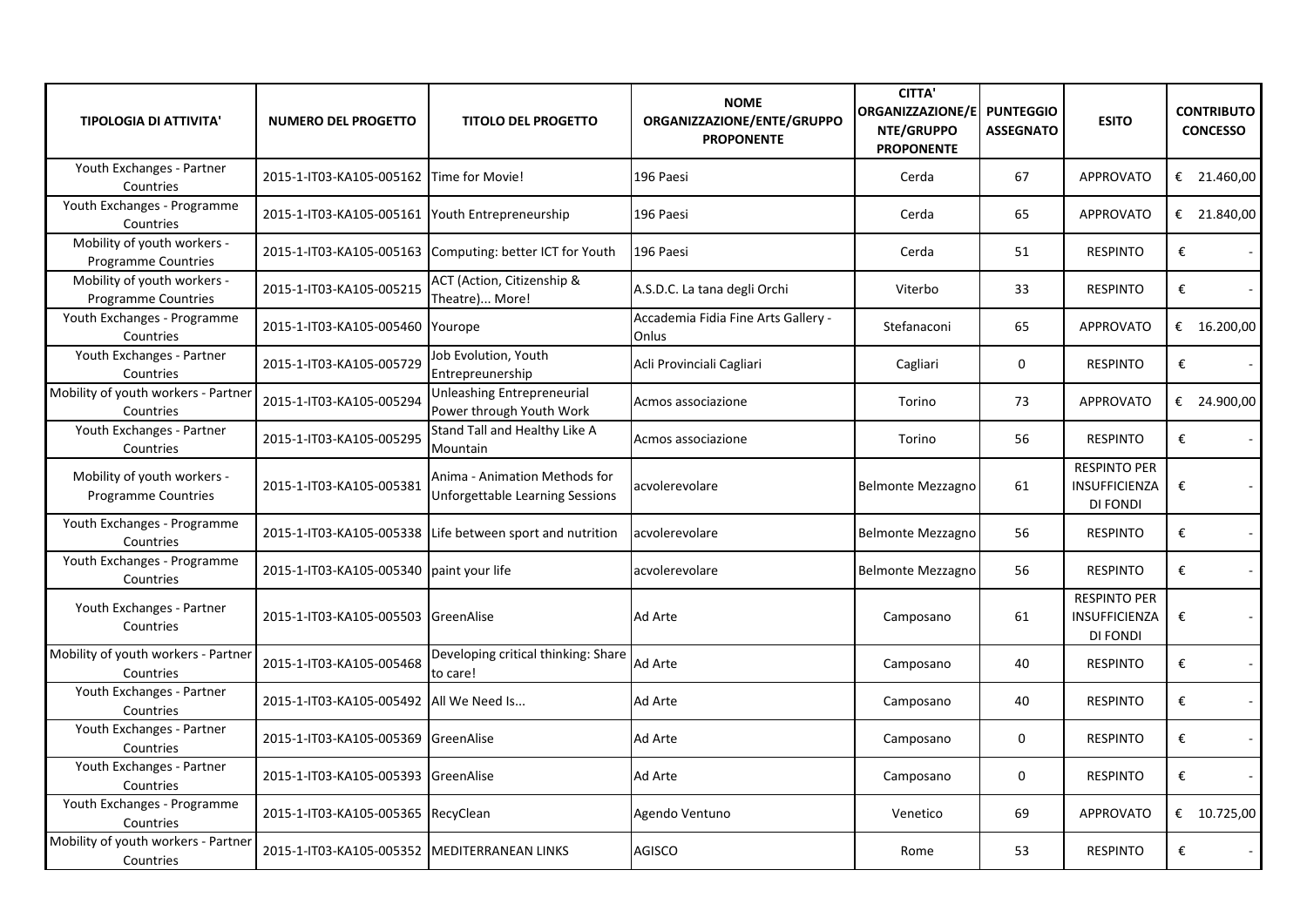| <b>TIPOLOGIA DI ATTIVITA'</b>                              | <b>NUMERO DEL PROGETTO</b>                      | <b>TITOLO DEL PROGETTO</b>                                                                                     | <b>NOME</b><br>ORGANIZZAZIONE/ENTE/GRUPPO<br><b>PROPONENTE</b>                       | <b>CITTA'</b><br><b>ORGANIZZAZIONE/E</b><br>NTE/GRUPPO<br><b>PROPONENTE</b> | <b>PUNTEGGIO</b><br><b>ASSEGNATO</b> | <b>ESITO</b>                                                   |                         | <b>CONTRIBUTO</b><br><b>CONCESSO</b> |
|------------------------------------------------------------|-------------------------------------------------|----------------------------------------------------------------------------------------------------------------|--------------------------------------------------------------------------------------|-----------------------------------------------------------------------------|--------------------------------------|----------------------------------------------------------------|-------------------------|--------------------------------------|
| Mobility of youth workers - Partner<br>Countries           | 2015-1-IT03-KA105-005401 YOUROPEAN CITIZEN      |                                                                                                                | <b>AGISCO</b>                                                                        | Rome                                                                        | 38                                   | <b>RESPINTO</b>                                                | €                       |                                      |
| European Voluntary Service -<br><b>Programme Countries</b> | 2015-1-IT03-KA105-005589                        | Cooperative Discovery of<br><b>Technology Education Sports</b>                                                 | AIM Agenzia Intercultura e Mobilità -<br>AIM Agency for Interculture and<br>Mobility | Roma                                                                        | 64                                   | <b>APPROVATO</b>                                               |                         | € 44.961,70                          |
| Mobility of youth workers -<br>Programme Countries         |                                                 | <b>Education Europe: empowering</b><br>2015-1-IT03-KA105-005662 youth competences in mobility<br>towards 2020! | AIM Agenzia Intercultura e Mobilità -<br>AIM Agency for Interculture and<br>Mobility | Roma                                                                        | 35                                   | <b>RESPINTO</b>                                                | €                       |                                      |
| Mobility of youth workers -<br><b>Programme Countries</b>  |                                                 | <b>Education Europe: empowering</b><br>2015-1-IT03-KA105-005604 vouth competences in mobility<br>towards 2020! | AIM Agenzia Intercultura e Mobilità -<br>AIM Agency for Interculture and<br>Mobility | Roma                                                                        | $\Omega$                             | <b>RESPINTO</b>                                                | €                       |                                      |
| Mobility of youth workers -<br><b>Programme Countries</b>  | 2015-1-IT03-KA105-005722 ISHOW YOUTH VOICE!     |                                                                                                                | AIM Agenzia Intercultura e Mobilità -<br>AIM Agency for Interculture and<br>Mobility | Roma                                                                        | $\Omega$                             | <b>RESPINTO</b>                                                | €                       |                                      |
| European Voluntary Service -<br><b>Programme Countries</b> | 2015-1-IT03-KA105-005555 Summer Camp in Mantova |                                                                                                                | Alce Nero Soc Coop Soc Onlus                                                         | Mantova                                                                     | 64                                   | <b>APPROVATO</b>                                               | $\boldsymbol{\epsilon}$ | 5.093,32                             |
| European Voluntary Service -<br>Programme Countries        |                                                 | 2015-1-IT03-KA105-005339 EVS FOR CULTURE IN MANTUA                                                             | Alce Nero Soc Coop Soc Onlus                                                         | Mantova                                                                     | $\Omega$                             | <b>RESPINTO</b>                                                | €                       |                                      |
| Youth Exchanges - Partner<br>Countries                     | 2015-1-IT03-KA105-005641                        | <b>Voluntary Engagement Against</b><br>Prejudices                                                              | Alternativa Mente                                                                    | Bagheria                                                                    | 71                                   | <b>APPROVATO</b>                                               |                         | € 13.380,00                          |
| Mobility of youth workers -<br>Programme Countries         | 2015-1-IT03-KA105-005643                        | Rethinking education through<br>culture-based creativity                                                       | Altra Musica                                                                         | Montecchio<br>Maggiore                                                      | 39                                   | <b>RESPINTO</b>                                                | €                       |                                      |
| Mobility of youth workers -<br><b>Programme Countries</b>  | 2015-1-IT03-KA105-005454 OTHER COLORS           |                                                                                                                | Altri Colori Cooperativa Sociale onlus                                               | Frosinone                                                                   | 62                                   | <b>RESPINTO PER</b><br><b>INSUFFICIENZA</b><br><b>DI FONDI</b> | €                       |                                      |
| Mobility of youth workers - Partner<br>Countries           | 2015-1-IT03-KA105-005346 From NEET to Net       |                                                                                                                | <b>AMESCI</b>                                                                        | Napoli                                                                      | 61                                   | <b>RESPINTO PER</b><br>INSUFFICIENZA<br><b>DI FONDI</b>        | €                       |                                      |
| Mobility of youth workers - Partner<br>Countries           | 2015-1-IT03-KA105-005233 From NEET to Net       |                                                                                                                | <b>AMESCI</b>                                                                        | Napoli                                                                      | $\Omega$                             | <b>RESPINTO</b>                                                | €                       |                                      |
| Youth Exchanges - Partner<br>Countries                     | 2015-1-IT03-KA105-005692 European Mountain Week |                                                                                                                | AMFI Agenzia per la Mobilità e la<br>Formazione Internazionale                       | Celano                                                                      | 56                                   | <b>RESPINTO</b>                                                | €                       |                                      |
| Youth Exchanges - Partner<br>Countries                     | 2015-1-IT03-KA105-005375  imPARIamo             |                                                                                                                | AMFI Agenzia per la Mobilità e la<br>Formazione Internazionale                       | Celano                                                                      | 52                                   | <b>RESPINTO</b>                                                | $\boldsymbol{\epsilon}$ |                                      |
| Youth Exchanges - Partner<br>Countries                     | 2015-1-IT03-KA105-005509 Improve Your Skills    |                                                                                                                | AMICI DEL VILLAGGIO                                                                  | Rosà                                                                        | 54                                   | <b>RESPINTO</b>                                                | €                       |                                      |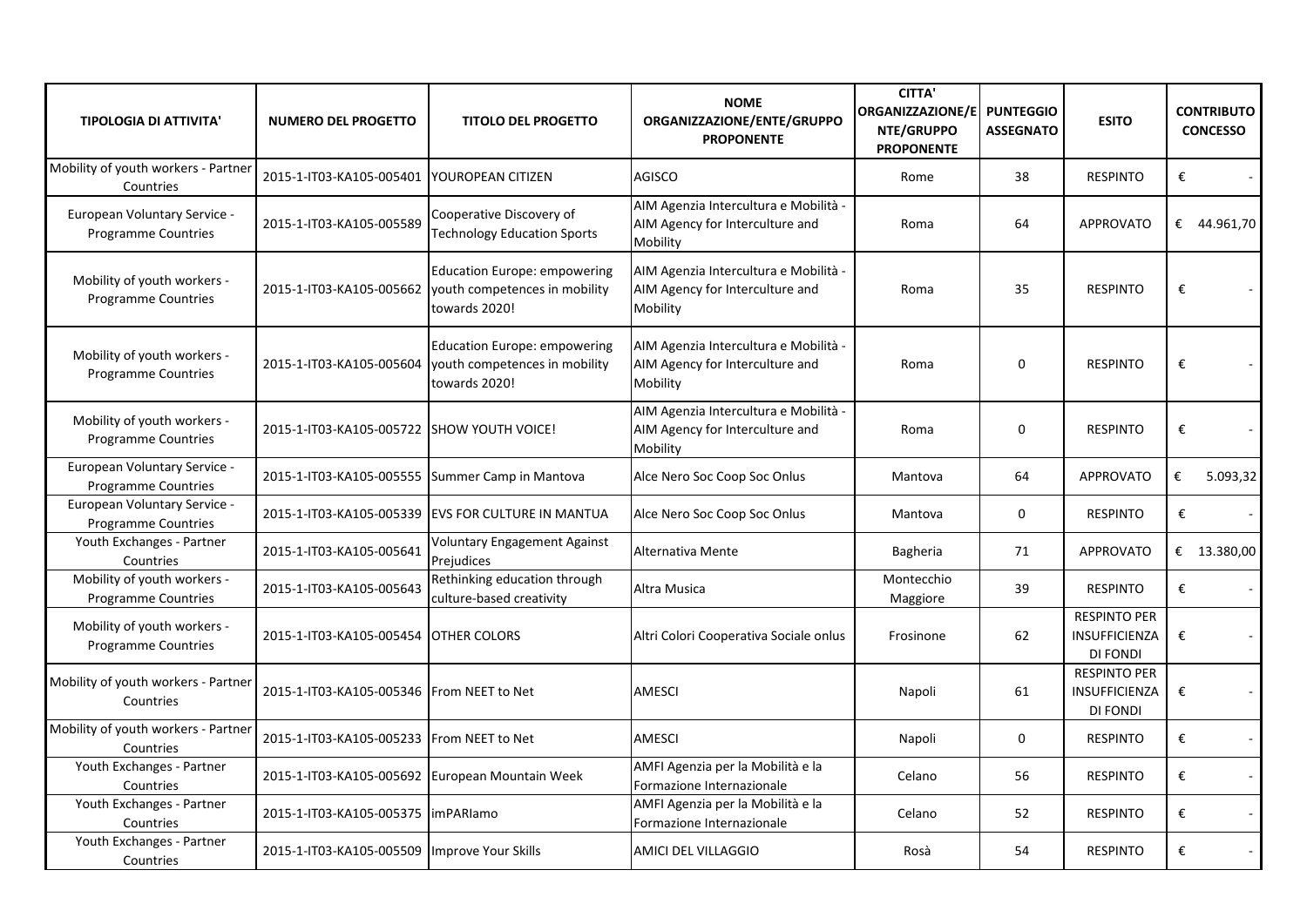| <b>TIPOLOGIA DI ATTIVITA'</b>                              | <b>NUMERO DEL PROGETTO</b>                         | <b>TITOLO DEL PROGETTO</b>                                                                            | <b>NOME</b><br>ORGANIZZAZIONE/ENTE/GRUPPO<br><b>PROPONENTE</b> | <b>CITTA'</b><br>ORGANIZZAZIONE/E<br>NTE/GRUPPO<br><b>PROPONENTE</b> | <b>PUNTEGGIO</b><br><b>ASSEGNATO</b> | <b>ESITO</b>                                                   | <b>CONTRIBUTO</b><br><b>CONCESSO</b> |
|------------------------------------------------------------|----------------------------------------------------|-------------------------------------------------------------------------------------------------------|----------------------------------------------------------------|----------------------------------------------------------------------|--------------------------------------|----------------------------------------------------------------|--------------------------------------|
| Youth Exchanges - Programme<br>Countries                   | 2015-1-IT03-KA105-005218 Light path                |                                                                                                       | Amici della Cultura Onlus                                      | Potenza                                                              | 68                                   | <b>APPROVATO</b>                                               | € 22.355,00                          |
| European Voluntary Service -<br><b>Partner Countries</b>   | 2015-1-IT03-KA105-005490 Let's be nonviolent 4     |                                                                                                       | APS Casa per la Pace Milano                                    | Milano                                                               | 67                                   | <b>APPROVATO</b>                                               | € 25.770,02                          |
| Youth Exchanges - Programme<br>Countries                   | 2015-1-IT03-KA105-005611 combattere la criminalità | Un'università libera per<br>organizzata a livello europeo.                                            | APS Comitato Don Peppe Diana                                   | casal di principe                                                    | 33                                   | <b>RESPINTO</b>                                                | €                                    |
| Mobility of youth workers - Partner<br>Countries           | 2015-1-IT03-KA105-005385 Lets Go Viral!            |                                                                                                       | Aps Creativi108                                                | Bologna                                                              | 61                                   | <b>RESPINTO PER</b><br>INSUFFICIENZA<br><b>DI FONDI</b>        | €                                    |
| Youth Exchanges - Partner<br>Countries                     | 2015-1-IT03-KA105-005512                           | European Ability for the Third<br>Sector                                                              | Aps Creativi108                                                | Bologna                                                              | 45                                   | <b>RESPINTO</b>                                                | €<br>$\sim$                          |
| Mobility of youth workers -<br><b>Programme Countries</b>  | 2015-1-IT03-KA105-005238 PUBlic & green            |                                                                                                       | Aps $h2o+$                                                     | Trento                                                               | 42                                   | <b>RESPINTO</b>                                                | €                                    |
| Youth Exchanges - Programme<br>Countries                   | 2015-1-IT03-KA105-005690                           | St.Art! - Building EU citizenship<br>through Street Arts                                              | <b>APS LA FENICE</b>                                           | Tortona                                                              | 82                                   | <b>APPROVATO</b>                                               | € 32.620,00                          |
| European Voluntary Service -<br><b>Partner Countries</b>   | 2015-1-IT03-KA105-005549 Get Up!                   |                                                                                                       | Arci Comitato Territoriale di Catania                          | Catania                                                              | 64                                   | <b>APPROVATO</b>                                               | €<br>3.579,50                        |
| Mobility of youth workers - Partner<br>Countries           |                                                    | Youth Centres and youth<br>2015-1-IT03-KA105-005312  inclusion: creativity and artistic<br>expression | <b>ARCI Nuova Associazione Comitato</b><br>Provinciale Chieti  | Vasto                                                                | 66                                   | <b>RESPINTO PER</b><br>INSUFFICIENZA<br><b>DI FONDI</b>        | €                                    |
| Youth Exchanges - Programme<br>Countries                   | 2015-1-IT03-KA105-005504                           | Senses and skills: enjoy Elbe<br>through the five senses                                              | Arciragazzi Brescia                                            | <b>Brescia</b>                                                       | 65                                   | <b>APPROVATO</b>                                               | € 25.800,00                          |
| Youth Exchanges - Partner<br>Countries                     | 2015-1-IT03-KA105-005483 RIGHT TO CHOOCE           |                                                                                                       | ARCIRAGAZZI PORTICI "Utopia<br>Attanasio"                      | Portici                                                              | 68                                   | <b>APPROVATO</b>                                               | € 24.240,00                          |
| European Voluntary Service -<br>Programme Countries        |                                                    | 2015-1-IT03-KA105-005582 Youth volunteering for youth                                                 | Argonauti società cooperativa sociale                          | Palermo                                                              | 65                                   | <b>APPROVATO</b>                                               | € 27.070,02                          |
| Youth Exchanges - Partner<br>Countries                     | 2015-1-IT03-KA105-005481 YOUR ART IS INCLUDED!     |                                                                                                       | Argonauti società cooperativa sociale                          | Palermo                                                              | 61                                   | <b>RESPINTO PER</b><br><b>INSUFFICIENZA</b><br><b>DI FONDI</b> | €                                    |
| European Voluntary Service -<br><b>Programme Countries</b> | 2015-1-IT03-KA105-005494 Arimo 2015                |                                                                                                       | Arimo Società Cooperativa Sociale                              | Giussago                                                             | 66                                   | <b>APPROVATO</b>                                               | € 27.973,36                          |
| Mobility of youth workers - Partner<br>Countries           |                                                    | 2015-1-IT03-KA105-005444 M(you)sic for European Inclusion                                             | AS Club Pantera Rosa                                           | Pagliara                                                             | 39                                   | <b>RESPINTO</b>                                                | €                                    |
| Youth Exchanges - Programme<br>Countries                   |                                                    | UNITED - Understand neighbors<br>2015-1-IT03-KA105-005261  Integration Through European<br>Dances     | <b>ASAP Europe</b>                                             | Fasano                                                               | 62                                   | <b>APPROVATO</b>                                               | € 20.390,00                          |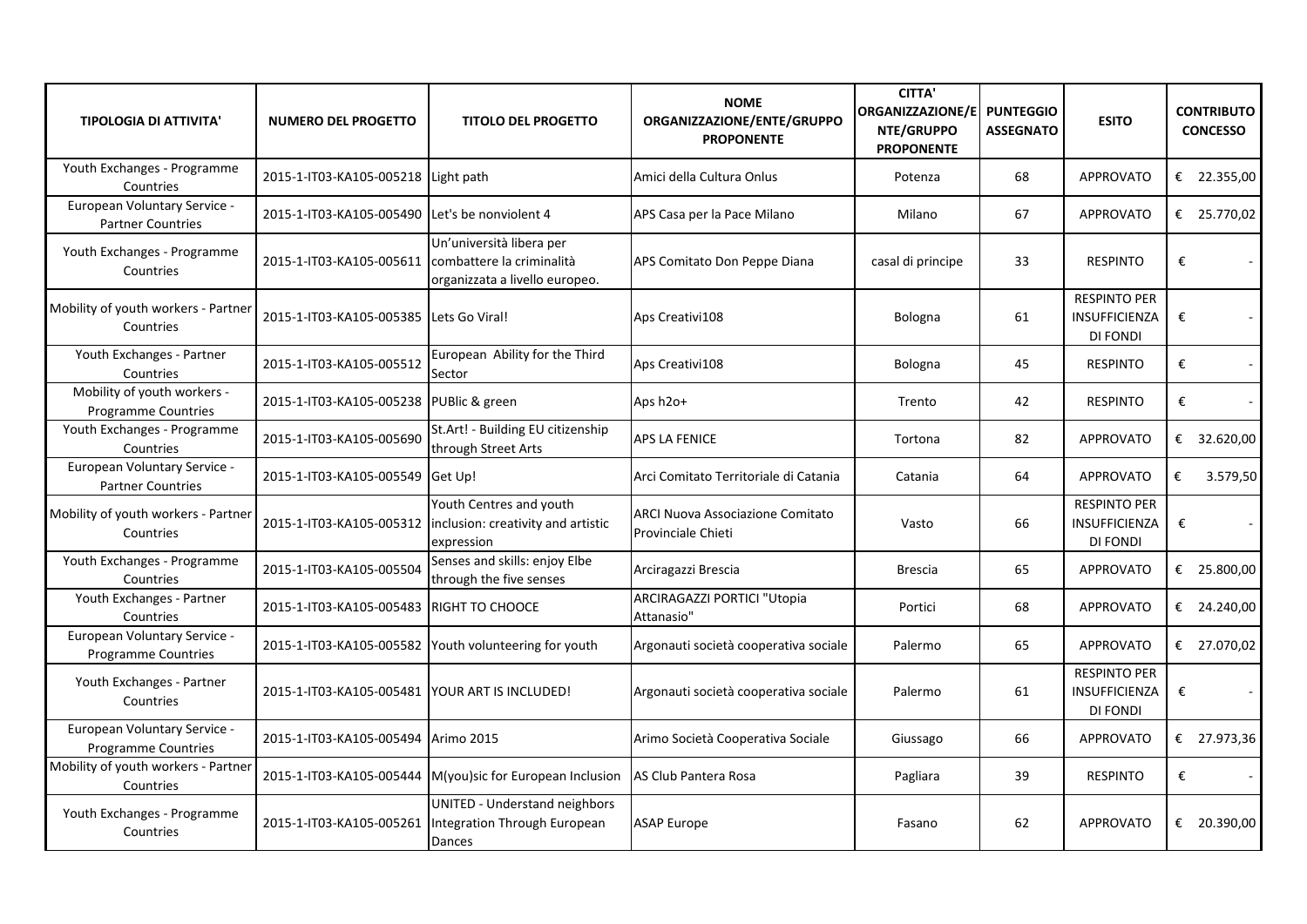| <b>TIPOLOGIA DI ATTIVITA'</b>                                        | <b>NUMERO DEL PROGETTO</b>                         | <b>TITOLO DEL PROGETTO</b>                                                        | <b>NOME</b><br>ORGANIZZAZIONE/ENTE/GRUPPO<br><b>PROPONENTE</b>                              | <b>CITTA'</b><br><b>ORGANIZZAZIONE/E</b><br>NTE/GRUPPO<br><b>PROPONENTE</b> | <b>PUNTEGGIO</b><br><b>ASSEGNATO</b> | <b>ESITO</b>                                     | <b>CONTRIBUTO</b><br><b>CONCESSO</b> |
|----------------------------------------------------------------------|----------------------------------------------------|-----------------------------------------------------------------------------------|---------------------------------------------------------------------------------------------|-----------------------------------------------------------------------------|--------------------------------------|--------------------------------------------------|--------------------------------------|
| Mobility of youth workers -<br><b>Programme Countries</b>            | 2015-1-IT03-KA105-005281                           | <b>CUTE - Citizens United Towards</b><br>Europe                                   | <b>ASAP Europe</b>                                                                          | Fasano                                                                      | 62                                   | <b>RESPINTO PER</b><br>INSUFFICIENZA<br>DI FONDI | €                                    |
| Mobility of youth workers -<br>Programme Countries                   |                                                    | 2015-1-IT03-KA105-005391   FLY - Facilitators Leading Youth                       | <b>ASAP Europe</b>                                                                          | Fasano                                                                      | 53                                   | <b>RESPINTO</b>                                  | €                                    |
| Mobility of youth workers - Partner<br>Countries                     | 2015-1-IT03-KA105-005211                           | InterReligious Dialogue - Identity<br>and Culture PRO                             | ASD Archi Club                                                                              | Reggio Calabria                                                             | 64                                   | <b>RESPINTO PER</b><br>INSUFFICIENZA<br>DI FONDI | €                                    |
| Mobility of youth workers -<br>Programme Countries                   | 2015-1-IT03-KA105-005538                           | Urban Lab: tools for urban<br>regeneration and youth<br>participation             | ASS A RUOTA LIBERA ONLUS                                                                    | Nettuno                                                                     | 40                                   | <b>RESPINTO</b>                                  | €                                    |
| Mobility of youth workers -<br>Programme Countries                   | 2015-1-IT03-KA105-005666 Flaunting skills          |                                                                                   | ASS A RUOTA LIBERA ONLUS                                                                    | Nettuno                                                                     | 39                                   | <b>RESPINTO</b>                                  | €<br>$\sim$                          |
| Mobility of youth workers -<br><b>Programme Countries</b>            | 2015-1-IT03-KA105-005488                           | Intercultural dialogue without<br>borders                                         | Association of Intercultural Mediators<br><b>Network</b>                                    | Ferrara                                                                     | 43                                   | <b>RESPINTO</b>                                  | €<br>$\blacksquare$                  |
| Mobility of youth workers -<br><b>Programme Countries</b>            | 2015-1-IT03-KA105-005579 Digital Youth             |                                                                                   | Association of Intercultural Mediators<br>Network                                           | Ferrara                                                                     | 38                                   | <b>RESPINTO</b>                                  | €<br>$\sim$                          |
| Mobility of youth workers - Partner<br>Countries                     | 2015-1-IT03-KA105-005584                           | Visual Innovative tools for Non-<br>Formal Education-Open Space<br>Training       | Associazione "GOING TO EUROPE"                                                              | Modena                                                                      | 73                                   | <b>APPROVATO</b>                                 | € 25.728,00                          |
| Mobility of youth workers -<br><b>Programme Countries</b>            | 2015-1-IT03-KA105-005573 The Voice of Generation Y |                                                                                   | Associazione ABICI                                                                          | Selargius                                                                   | 74                                   | <b>APPROVATO</b>                                 | € 25.406,00                          |
| Mobility of youth workers - Partner<br>Countries                     | 2015-1-IT03-KA105-005231                           | OUTDOORS - cultural rural living<br>for Youth                                     | Associazione Accademia delle Culture                                                        | <b>Bosio</b>                                                                | 38                                   | <b>RESPINTO</b>                                  | €                                    |
| Mobility of youth workers + Youth<br>Exchanges - Programme Countries | 2015-1-IT03-KA105-005499                           | Youth Development<br><b>Empowerment Action - YDEA</b>                             | <b>ASSOCIAZIONE AGRADO</b>                                                                  | <b>VINCI</b>                                                                | 40                                   | <b>RESPINTO</b>                                  | €                                    |
| Mobility of youth workers -<br><b>Programme Countries</b>            | 2015-1-IT03-KA105-005474                           | More than words                                                                   | <b>ASSOCIAZIONE AGRADO</b>                                                                  | <b>VINCI</b>                                                                | 39                                   | <b>RESPINTO</b>                                  | $\pmb{\epsilon}$                     |
| European Voluntary Service -<br><b>Partner Countries</b>             | 2015-1-IT03-KA105-005398                           |                                                                                   | May the force be with (E)U !! Part Associazione Amici della Caritas di<br>Ferrara-Comacchio | Ferrara                                                                     | 0                                    | <b>RESPINTO</b>                                  | €<br>$\sim$                          |
| European Voluntary Service -<br>Programme Countries                  | 2015-1-IT03-KA105-005249                           | Pet therapy: an experience with<br>people and animals.                            | Associazione Anche noi a cavallo -<br>Centro di Rieducazione Equestre                       | Porcia                                                                      | 63                                   | <b>APPROVATO</b>                                 | €<br>9.023,34                        |
| Youth Exchanges - Programme<br>Countries                             | 2015-1-IT03-KA105-005425                           | Sometimes limits exist in whom<br>look at us: an active citizenship<br>simulation | Associazione Artemide A.p.s.                                                                | Orvieto                                                                     | 78                                   | <b>APPROVATO</b>                                 | € $18.874,00$                        |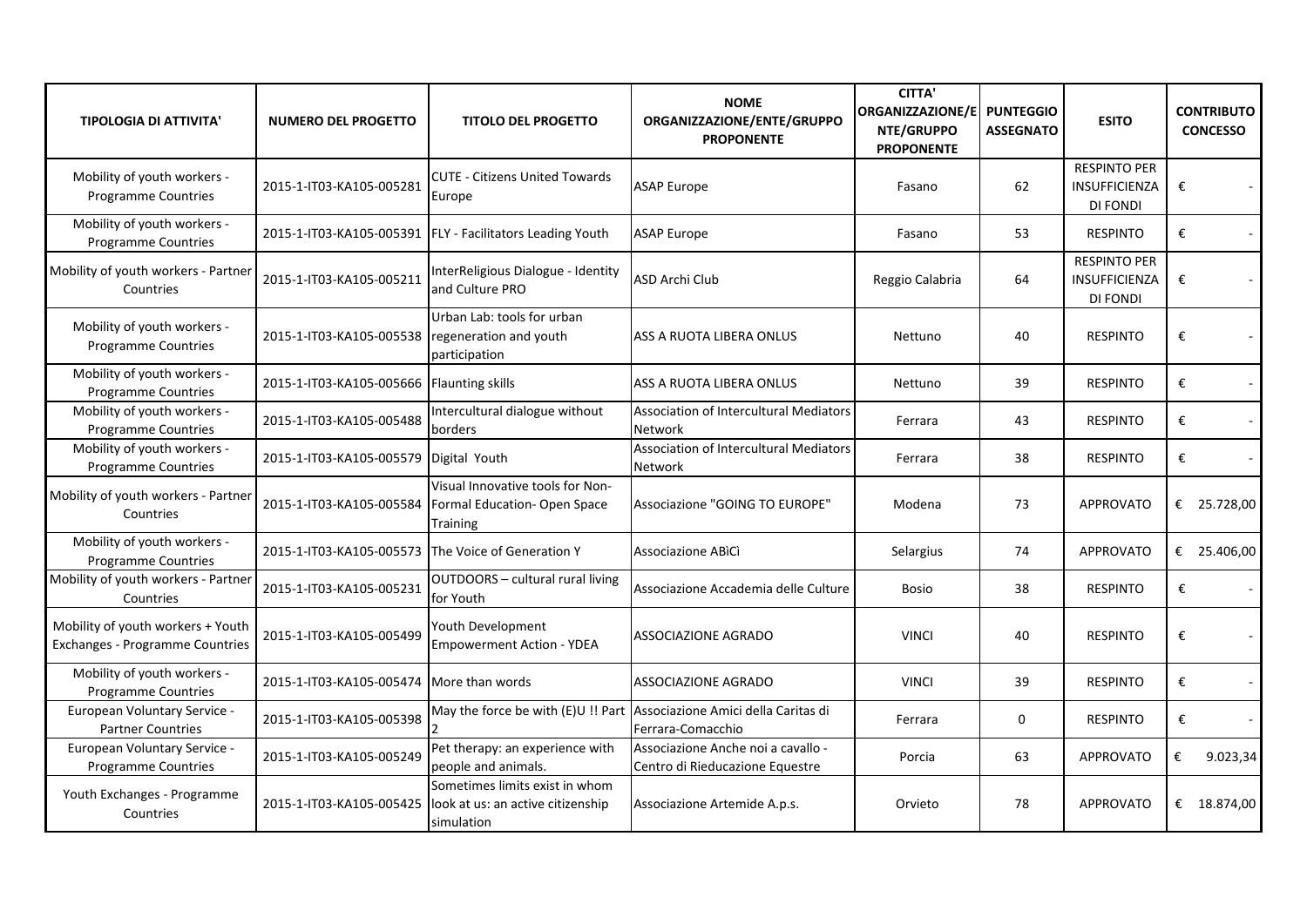| <b>TIPOLOGIA DI ATTIVITA'</b>                             | NUMERO DEL PROGETTO                                 | <b>TITOLO DEL PROGETTO</b>                                                                                                   | <b>NOME</b><br>ORGANIZZAZIONE/ENTE/GRUPPO<br><b>PROPONENTE</b>        | <b>CITTA'</b><br>ORGANIZZAZIONE/E PUNTEGGIO<br>NTE/GRUPPO<br><b>PROPONENTE</b> | <b>ASSEGNATO</b> | <b>ESITO</b>                                            | <b>CONTRIBUTO</b><br><b>CONCESSO</b> |
|-----------------------------------------------------------|-----------------------------------------------------|------------------------------------------------------------------------------------------------------------------------------|-----------------------------------------------------------------------|--------------------------------------------------------------------------------|------------------|---------------------------------------------------------|--------------------------------------|
| Youth Exchanges - Partner<br>Countries                    |                                                     | We have all the power we need to<br>2015-1-IT03-KA105-005438 create the changes we want: an<br>active citizenship simulation | Associazione Artemide A.p.s.                                          | Orvieto                                                                        | 74               | <b>APPROVATO</b>                                        | € $16.050,00$                        |
| Mobility of youth workers -<br><b>Programme Countries</b> | 2015-1-IT03-KA105-005440 Facing Diversity           |                                                                                                                              | Associazione Artistica Culturale "A<br>Rocca"                         | Barcellona Pozzo di<br>Gotto                                                   | 40               | <b>RESPINTO</b>                                         | €                                    |
| Youth Exchanges - Programme<br>Countries                  |                                                     | 2015-1-IT03-KA105-005570  "USE-United Supporting Europe"                                                                     | Associazione Attiva-Mente                                             | Modica                                                                         | 54               | <b>RESPINTO</b>                                         | €                                    |
| Youth Exchanges - Programme<br>Countries                  | 2015-1-IT03-KA105-005651                            | "Training Yourself, Training Your<br>soul"                                                                                   | Associazione Attiva-Mente                                             | Modica                                                                         | 53               | <b>RESPINTO</b>                                         | €                                    |
| Mobility of youth workers -<br>Programme Countries        | 2015-1-IT03-KA105-005419 WE RADIO                   |                                                                                                                              | Associazione Attiva-Mente                                             | Modica                                                                         | 36               | <b>RESPINTO</b>                                         | €                                    |
| Mobility of youth workers -<br><b>Programme Countries</b> | 2015-1-IT03-KA105-005395                            | "True Colours"                                                                                                               | Associazione Attiva-Mente                                             | Modica                                                                         | 26               | <b>RESPINTO</b>                                         | €                                    |
| Youth Exchanges - Programme<br>Countries                  | 2015-1-IT03-KA105-005336                            | "USE-United Supporting Europe"                                                                                               | Associazione Attiva-Mente                                             | Modica                                                                         | 0                | <b>RESPINTO</b>                                         | €                                    |
| Youth Exchanges - Programme<br>Countries                  | 2015-1-IT03-KA105-005596                            | SAVE YOUR FOODFEED THE<br>PLANET!                                                                                            | associazione baco da seta                                             | palermo                                                                        | 0                | <b>RESPINTO</b>                                         | €                                    |
| European Voluntary Service -<br>Programme Countries       | 2015-1-IT03-KA105-005571                            | Grow up together, the second<br>chance!                                                                                      | Associazione Bambini in Romania                                       | Milan                                                                          | 67               | <b>APPROVATO</b>                                        | € 20.203,00                          |
| Youth Exchanges - Programme<br>Countries                  | 2015-1-IT03-KA105-005704 Re-Free Youth-I Seaside    |                                                                                                                              | Associazione Beta                                                     | Roma                                                                           | 40               | <b>RESPINTO</b>                                         | €                                    |
| Youth Exchanges - Programme<br>Countries                  | 2015-1-IT03-KA105-005313 Working On Work            |                                                                                                                              | Associazione C.E.T.R.A.                                               | Castelfiorentino                                                               | 64               | <b>APPROVATO</b>                                        | €<br>8.855,00                        |
| Youth Exchanges - Partner<br>Countries                    | 2015-1-IT03-KA105-005511 Welfare Europe             |                                                                                                                              | <b>Associazione Carmine Onlus</b>                                     | Castellammare di<br>Stabia                                                     | 35               | <b>RESPINTO</b>                                         | €                                    |
| Youth Exchanges - Programme<br>Countries                  | 2015-1-IT03-KA105-005191 The traditions that united |                                                                                                                              | Associazione Centro Studi e Ricerca<br>Gruppo Folcloristico Valdemone | Militello Rosmarino                                                            | 44               | <b>RESPINTO</b>                                         | €                                    |
| Mobility of youth workers -<br>Programme Countries        |                                                     | 2015-1-IT03-KA105-005497 European Network for disABILITY                                                                     | Associazione Coda di Lupo                                             | Gonnoscodina                                                                   | 73               | <b>APPROVATO</b>                                        | € 25.532,00                          |
| Mobility of youth workers -<br><b>Programme Countries</b> | 2015-1-IT03-KA105-005578                            | <b>European Competences for CIG</b><br><b>Operators</b>                                                                      | Associazione Comuni Bresciani                                         | <b>Brescia</b>                                                                 | 66               | <b>RESPINTO PER</b><br><b>INSUFFICIENZA</b><br>DI FONDI | €                                    |
| Mobility of youth workers -<br><b>Programme Countries</b> | 2015-1-IT03-KA105-005321                            | <b>European Competences for CIG</b><br><b>Operators</b>                                                                      | Associazione Comuni Bresciani                                         | <b>Brescia</b>                                                                 | 0                | <b>RESPINTO</b>                                         | $\pmb{\epsilon}$                     |
| Mobility of youth workers - Partner<br>Countries          |                                                     | 2015-1-IT03-KA105-005437 Re-connecting to the Environment                                                                    | Associazione Costiera Amalfitana<br>Riserva Biosfera                  | Tramonti                                                                       | 68               | <b>APPROVATO</b>                                        | € 25.791,00                          |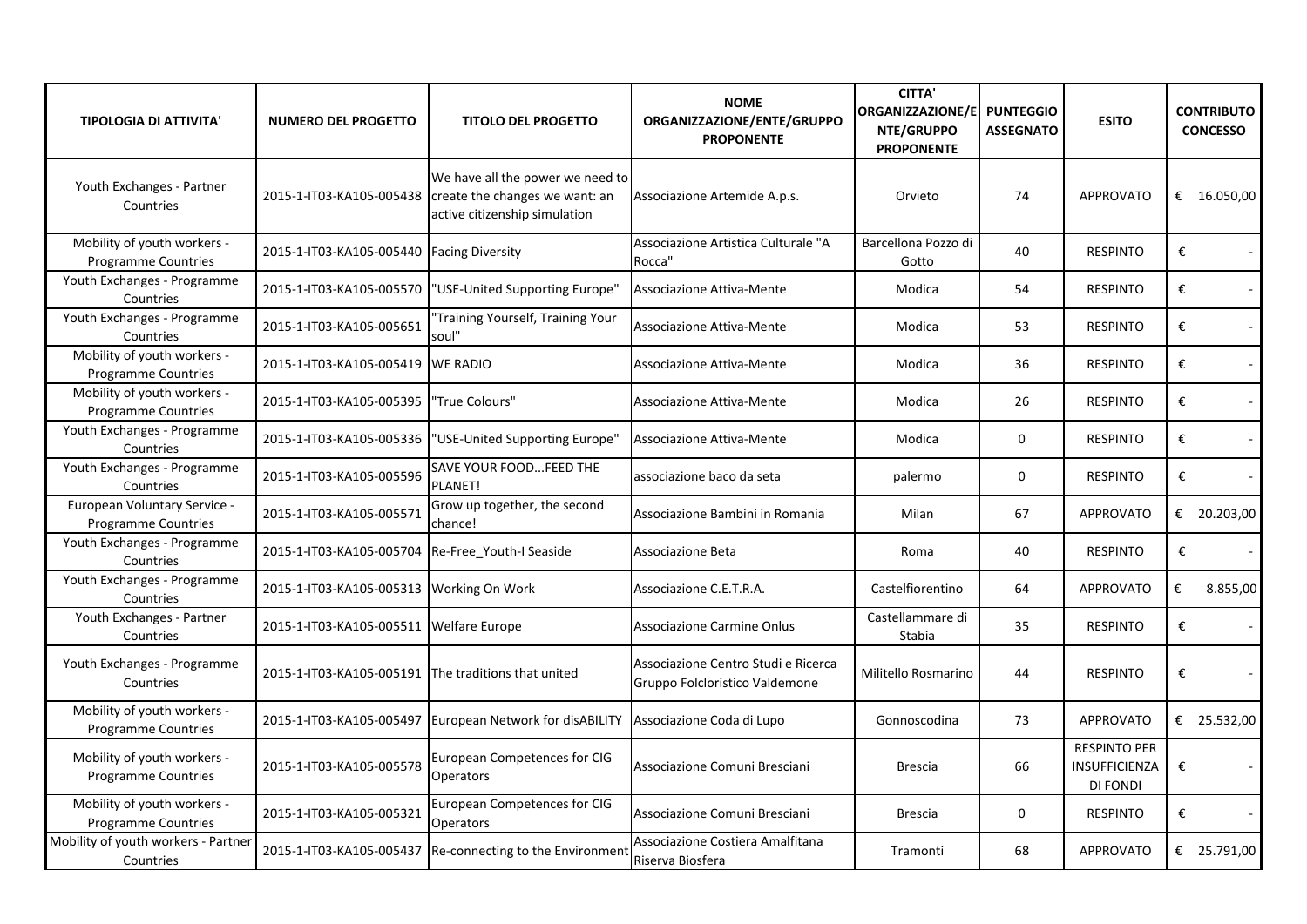| <b>TIPOLOGIA DI ATTIVITA'</b>                             | <b>NUMERO DEL PROGETTO</b>                            | <b>TITOLO DEL PROGETTO</b>                                                               | <b>NOME</b><br>ORGANIZZAZIONE/ENTE/GRUPPO<br><b>PROPONENTE</b>                            | <b>CITTA'</b><br><b>ORGANIZZAZIONE/E</b><br>NTE/GRUPPO<br><b>PROPONENTE</b> | <b>PUNTEGGIO</b><br><b>ASSEGNATO</b> | <b>ESITO</b>                                            | <b>CONTRIBUTO</b><br><b>CONCESSO</b> |
|-----------------------------------------------------------|-------------------------------------------------------|------------------------------------------------------------------------------------------|-------------------------------------------------------------------------------------------|-----------------------------------------------------------------------------|--------------------------------------|---------------------------------------------------------|--------------------------------------|
| Mobility of youth workers - Partner<br>Countries          |                                                       | 2015-1-IT03-KA105-005691 Eco-building a Better World                                     | Associazione Costiera Amalfitana<br>Riserva Biosfera                                      | Tramonti                                                                    | 68                                   | <b>APPROVATO</b>                                        | € 35.670,00                          |
| Mobility of youth workers -<br><b>Programme Countries</b> | 2015-1-IT03-KA105-005251                              | More Villafrancas More Europe:<br>What's next?                                           | ASSOCIAZIONE CU.TRA.FO.SE                                                                 | <b>VILLAFRANCA</b><br><b>SICULA</b>                                         | 61                                   | <b>RESPINTO PER</b><br><b>INSUFFICIENZA</b><br>DI FONDI | €<br>$\sim$                          |
| Youth Exchanges - Programme<br>Countries                  | 2015-1-IT03-KA105-005241 Grow up with music           |                                                                                          | Associazione Culturale "Federazione<br>Bellitalia"                                        | Gravina in Puglia                                                           | 53                                   | <b>RESPINTO</b>                                         | €                                    |
| Youth Exchanges - Programme<br>Countries                  | 2015-1-IT03-KA105-005167 United by folk dance         |                                                                                          | associazione culturale "il tempietto"                                                     | Garaguso (MT)                                                               | 62                                   | <b>APPROVATO</b>                                        | € $15.752,00$                        |
| Youth Exchanges - Programme<br>Countries                  | 2015-1-IT03-KA105-005320 Sport to DISconnect people   |                                                                                          | associazione culturale "Staphile" -<br>centro studi di tradizioni popolari<br>Marchigiane | Mondolfo (PU)                                                               | 55                                   | <b>RESPINTO</b>                                         | €<br>$\sim$                          |
| Youth Exchanges - Programme<br>Countries                  | 2015-1-IT03-KA105-005244 Sport to DISconnect people   |                                                                                          | associazione culturale "Staphile" -<br>centro studi di tradizioni popolari<br>Marchigiane | Mondolfo (PU)                                                               | $\mathbf 0$                          | <b>RESPINTO</b>                                         | €                                    |
| Mobility of youth workers -<br>Programme Countries        | 2015-1-IT03-KA105-005617                              | <b>VALUE: Visual Anthropologic</b><br>Laboratory on Urban Exploration                    | Associazione Culturale Betty&Books                                                        | Bologna                                                                     | $\Omega$                             | <b>RESPINTO</b>                                         | €                                    |
| Mobility of youth workers - Partner<br>Countries          | 2015-1-IT03-KA105-005622                              | United in Diversity: Non-<br>discrimination and Human rights                             | Associazione Culturale Bios                                                               | Messina                                                                     | 53                                   | <b>RESPINTO</b>                                         | €                                    |
| Youth Exchanges - Programme<br>Countries                  | 2015-1-IT03-KA105-005514 From the bin to the gallery  |                                                                                          | Associazione Culturale Callystoarts                                                       | San Giorgio a<br>Cremano                                                    | 61                                   | <b>RESPINTO PER</b><br><b>INSUFFICIENZA</b><br>DI FONDI | €<br>$\sim$                          |
| Mobility of youth workers - Partner<br>Countries          | 2015-1-IT03-KA105-005686 NFE - 365                    |                                                                                          | Associazione Culturale Callystoarts                                                       | San Giorgio a<br>Cremano                                                    | 32                                   | <b>RESPINTO</b>                                         | €<br>$\sim$                          |
| Youth Exchanges - Partner<br>Countries                    |                                                       | 2015-1-IT03-KA105-005430 Creative Occupation of Aggression Associazione Culturale Comala |                                                                                           | Torino                                                                      | 47                                   | <b>RESPINTO</b>                                         | €<br>$\blacksquare$                  |
| Mobility of youth workers - Partner<br>Countries          | 2015-1-IT03-KA105-005378                              | <b>Strategies and Tools: Preparing</b><br>Youth 4 Work                                   | Associazione Culturale Comala                                                             | Torino                                                                      | 33                                   | <b>RESPINTO</b>                                         | €<br>$\sim$                          |
| Youth Exchanges - Partner<br>Countries                    | 2015-1-IT03-KA105-005253                              | Living interfaith together: youth<br>dialogue                                            | Associazione Culturale di Promozione<br>Sociale Gentle Giant                              | Ardea                                                                       | 61                                   | <b>RESPINTO PER</b><br><b>INSUFFICIENZA</b><br>DI FONDI | €                                    |
| Youth Exchanges - Programme<br>Countries                  | 2015-1-IT03-KA105-005207 Be active, be European! 2    |                                                                                          | Associazione Culturale di Promozione<br>Sociale Gentle Giant                              | Ardea                                                                       | 47                                   | <b>RESPINTO</b>                                         | €<br>$\blacksquare$                  |
| Youth Exchanges - Programme<br>Countries                  | 2015-1-IT03-KA105-005428 We Art in Europe             |                                                                                          | Associazione Culturale di Promozione<br>Sociale Gentle Giant                              | Ardea                                                                       | 36                                   | <b>RESPINTO</b>                                         | €<br>$\mathcal{L}_{\mathcal{A}}$     |
| Youth Exchanges - Programme<br>Countries                  | 2015-1-IT03-KA105-005599 Discovery <sup>2</sup> = H2O |                                                                                          | Associazione culturale Effetto Domino                                                     | Firenze                                                                     | 39                                   | <b>RESPINTO</b>                                         | €                                    |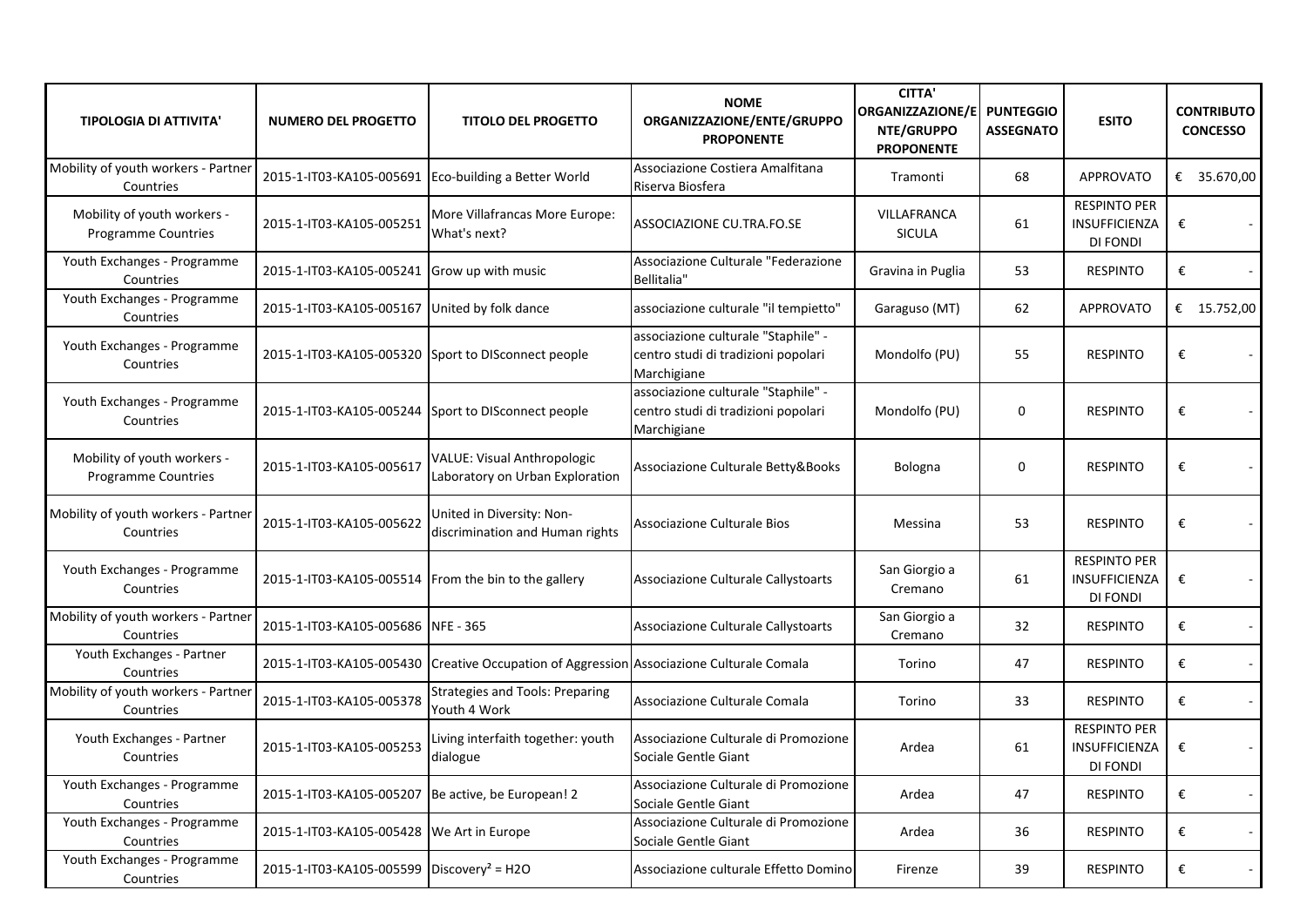| <b>TIPOLOGIA DI ATTIVITA'</b>                                             | <b>NUMERO DEL PROGETTO</b>                       | <b>TITOLO DEL PROGETTO</b>                            | <b>NOME</b><br>ORGANIZZAZIONE/ENTE/GRUPPO<br><b>PROPONENTE</b>            | <b>CITTA'</b><br>ORGANIZZAZIONE/E<br>NTE/GRUPPO<br><b>PROPONENTE</b> | <b>PUNTEGGIO</b><br><b>ASSEGNATO</b> | <b>ESITO</b>                                                   | <b>CONTRIBUTO</b><br><b>CONCESSO</b> |
|---------------------------------------------------------------------------|--------------------------------------------------|-------------------------------------------------------|---------------------------------------------------------------------------|----------------------------------------------------------------------|--------------------------------------|----------------------------------------------------------------|--------------------------------------|
| Youth Exchanges - Programme<br>Countries                                  | 2015-1-IT03-KA105-005574 Run your Life           |                                                       | Associazione culturale Effetto Domino                                     | Firenze                                                              | 38                                   | <b>RESPINTO</b>                                                | €<br>$\sim$                          |
| Youth Exchanges - Programme<br>Countries                                  | 2015-1-IT03-KA105-005268                         | LYVE- LEARNING YOUNG VALID<br><b>ENTREPRENEUR</b>     | Associazione Culturale Entropia                                           | Arcavacata di Rende<br>(Cosenza)                                     | 50                                   | <b>RESPINTO</b>                                                | €<br>$\sim$                          |
| Youth Exchanges - Programme<br>Countries                                  | 2015-1-IT03-KA105-005356                         | MY EUROPE - MANY YOUNG FOR<br><b>ONE EUROPE</b>       | Associazione Culturale Entropia                                           | Arcavacata di Rende<br>(Cosenza)                                     | 50                                   | <b>RESPINTO</b>                                                | €<br>$\sim$                          |
| Youth Exchanges - Programme<br>Countries                                  | 2015-1-IT03-KA105-005270                         | MY EUROPE - MANY YOUNG FOR<br><b>ONE EUROPE</b>       | Associazione Culturale Entropia                                           | Arcavacata di Rende<br>(Cosenza)                                     | $\mathbf{0}$                         | <b>RESPINTO</b>                                                | €<br>$\sim$                          |
| Mobility of youth workers + Youth<br><b>Exchanges - Partner Countries</b> | 2015-1-IT03-KA105-005486 Signs in Europe II      |                                                       | Associazione Culturale Eufemia                                            | Torino                                                               | 56                                   | <b>RESPINTO</b>                                                | €<br>$\mathcal{L}_{\mathcal{A}}$     |
| Youth Exchanges - Programme<br>Countries                                  |                                                  | 2015-1-IT03-KA105-005157 Youth, Music and Integration | Associazione Culturale folcloristica La<br>Nuova Compagnia Città di Cerda | Cerda                                                                | 62                                   | <b>APPROVATO</b>                                               | € 22.800,00                          |
| Mobility of youth workers - Partner<br>Countries                          | 2015-1-IT03-KA105-005416 Grow Up Healthy         |                                                       | Associazione Culturale Giovanile<br>Moby Dick                             | Eboli                                                                | 61                                   | <b>RESPINTO PER</b><br>INSUFFICIENZA<br><b>DI FONDI</b>        | €                                    |
| Youth Exchanges - Programme<br>Countries                                  | 2015-1-IT03-KA105-005522 Dreams on the wall      |                                                       | Associazione culturale giovanile<br>Tormenti                              | Torviscosa                                                           | 61                                   | <b>RESPINTO PER</b><br><b>INSUFFICIENZA</b><br><b>DI FONDI</b> | €<br>$\blacksquare$                  |
| Youth Exchanges - Programme<br>Countries                                  | 2015-1-IT03-KA105-005322 Story-Landing           |                                                       | Associazione Culturale GLOOSCAP -<br>Visioni Contemporeanee               | Molfetta                                                             | 48                                   | <b>RESPINTO</b>                                                | €<br>$\sim$                          |
| Youth Exchanges - Programme<br>Countries                                  | 2015-1-IT03-KA105-005664 IKREA                   |                                                       | Associazione culturale Habitat<br>Ecovillaggio                            | Gambassi Terme                                                       | 61                                   | <b>RESPINTO PER</b><br>INSUFFICIENZA<br>DI FONDI               | €                                    |
| Youth Exchanges - Programme<br>Countries                                  | 2015-1-IT03-KA105-005155 ART MARKET              |                                                       | Associazione Culturale Imago Lucus                                        | Potenza                                                              | 62                                   | <b>APPROVATO</b>                                               | € 22.800,00                          |
| Youth Exchanges - Programme<br>Countries                                  | 2015-1-IT03-KA105-005154 ART MARKET              |                                                       | Associazione Culturale Imago Lucus                                        | Potenza                                                              | $\mathbf{0}$                         | <b>RESPINTO</b>                                                | €                                    |
| European Voluntary Service -<br><b>Programme Countries</b>                | 2015-1-IT03-KA105-005417 Una Chance per Tutti 2  |                                                       | ASSOCIAZIONE CULTURALE LINK                                               | ALTAMURA                                                             | 77                                   | <b>APPROVATO</b>                                               | € 33.909,00                          |
| European Voluntary Service -<br><b>Partner Countries</b>                  | 2015-1-IT03-KA105-005447 No Borders Volunteering |                                                       | ASSOCIAZIONE CULTURALE LINK                                               | ALTAMURA                                                             | 69                                   | <b>APPROVATO</b>                                               | € 17.151,67                          |
| Youth Exchanges + Mobility of<br>youth workers - Programme<br>Countries   | 2015-1-IT03-KA105-005280 FOOD REVOLUTION         |                                                       | ASSOCIAZIONE CULTURALE LINK                                               | <b>ALTAMURA</b>                                                      | 63                                   | <b>APPROVATO</b>                                               | € 59.445,00                          |
| Youth Exchanges - Partner<br>Countries                                    | 2015-1-IT03-KA105-005282 Second Life             |                                                       | Associazione culturale L'Isola Che Non<br>C'é                             | Putignano                                                            | 54                                   | <b>RESPINTO</b>                                                | €                                    |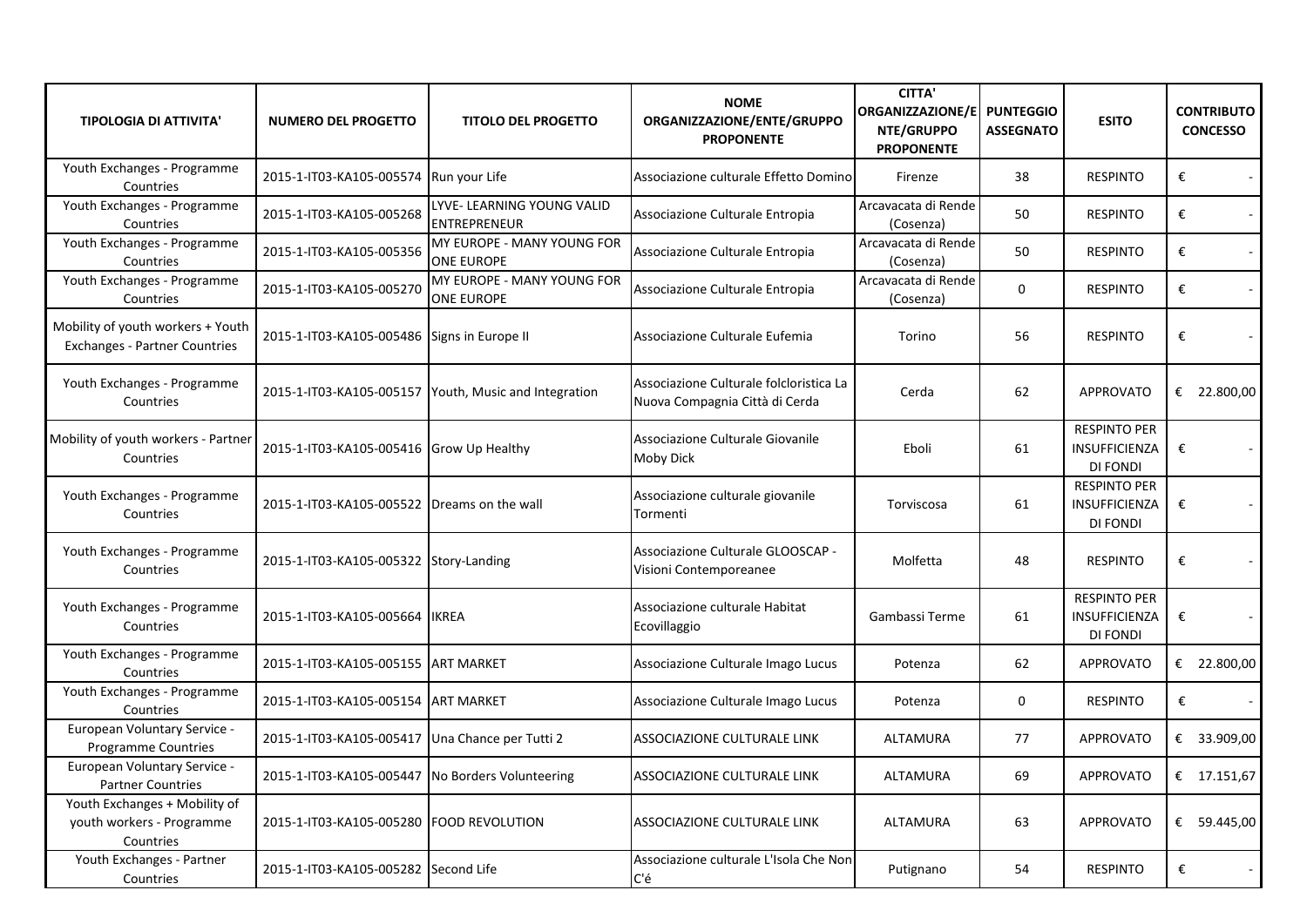| <b>TIPOLOGIA DI ATTIVITA'</b>                                             | <b>NUMERO DEL PROGETTO</b>                       | <b>TITOLO DEL PROGETTO</b>                                               | <b>NOME</b><br>ORGANIZZAZIONE/ENTE/GRUPPO<br><b>PROPONENTE</b> | <b>CITTA'</b><br>ORGANIZZAZIONE/E<br>NTE/GRUPPO<br><b>PROPONENTE</b> | <b>PUNTEGGIO</b><br><b>ASSEGNATO</b> | <b>ESITO</b>                                            | <b>CONTRIBUTO</b><br><b>CONCESSO</b> |
|---------------------------------------------------------------------------|--------------------------------------------------|--------------------------------------------------------------------------|----------------------------------------------------------------|----------------------------------------------------------------------|--------------------------------------|---------------------------------------------------------|--------------------------------------|
| Youth Exchanges - Programme<br>Countries                                  | 2015-1-IT03-KA105-005335                         | Glocal change through Culture<br>and Art                                 | Associazione Culturale Malik                                   | <b>GAVOI</b>                                                         | 64                                   | <b>APPROVATO</b>                                        | € $11.480,00$                        |
| Mobility of youth workers + Youth<br><b>Exchanges - Partner Countries</b> | 2015-1-IT03-KA105-005675 OUR RURAL FUTURE        |                                                                          | Associazione Culturale Malik                                   | <b>GAVOI</b>                                                         | 62                                   | <b>RESPINTO PER</b><br><b>INSUFFICIENZA</b><br>DI FONDI | €<br>$\sim$                          |
| Mobility of youth workers - Partner<br>Countries                          | 2015-1-IT03-KA105-005638 OUR RURAL FUTURE        |                                                                          | Associazione Culturale Malik                                   | <b>GAVOI</b>                                                         | $\mathbf 0$                          | <b>RESPINTO</b>                                         | €<br>$\sim$                          |
| Mobility of youth workers -<br>Programme Countries                        |                                                  | 2015-1-IT03-KA105-005493 Right to Dream, Right to Work                   | Associazione Culturale Orma Fluens                             | Roma                                                                 | 56                                   | <b>RESPINTO</b>                                         | €<br>$\sim$                          |
| Youth Exchanges - Programme<br>Countries                                  | 2015-1-IT03-KA105-005706                         | JOIN US! Join Opportunities and<br>INclusion in eUrope through<br>Sport! | Associazione Culturale Pro.m.e.t.eu.s                          | Viterbo                                                              | 55                                   | <b>RESPINTO</b>                                         | €<br>$\sim$                          |
| Youth Exchanges - Partner<br>Countries                                    | 2015-1-IT03-KA105-005402 Meeting Europe Together |                                                                          | Associazione Culturale Pro.m.e.t.eu.s                          | Viterbo                                                              | 50                                   | <b>RESPINTO</b>                                         | €<br>$\mathbb{Z}^2$                  |
| Youth Exchanges - Partner<br>Countries                                    | 2015-1-IT03-KA105-005400 Meeting Europe Together |                                                                          | Associazione Culturale Pro.m.e.t.eu.s                          | Viterbo                                                              | $\mathbf{0}$                         | <b>RESPINTO</b>                                         | €                                    |
| Mobility of youth workers - Partner<br>Countries                          | 2015-1-IT03-KA105-005332                         | MIGRATION HIGHWAYS:<br><b>Everlasting Phenomena</b>                      | <b>ASSOCIAZIONE CULTURALE STRAUSS</b>                          | <b>MUSSOMELI</b>                                                     | 68                                   | <b>APPROVATO</b>                                        | € 34.436,00                          |
| European Voluntary Service -<br><b>Partner Countries</b>                  | 2015-1-IT03-KA105-005603 We Are All Migrants     |                                                                          | Associazione di Cooperanti Tulime<br><b>ONLUS</b>              | <b>CARINI</b>                                                        | 63                                   | <b>APPROVATO</b>                                        | € 28.385,00                          |
| European Voluntary Service -<br><b>Programme Countries</b>                | 2015-1-IT03-KA105-005619 Let's cultivate beauty! |                                                                          | Associazione di Cooperanti Tulime<br><b>ONLUS</b>              | <b>CARINI</b>                                                        | 61                                   | <b>APPROVATO</b>                                        | € 18.886,68                          |
| Youth Exchanges - Partner<br>Countries                                    | 2015-1-IT03-KA105-005594 Drink the life          |                                                                          | Associazione di Promozione Sociale<br>Fyouture                 | Pollone                                                              | 61                                   | <b>RESPINTO PER</b><br><b>INSUFFICIENZA</b><br>DI FONDI | €                                    |
| Youth Exchanges - Partner<br>Countries                                    | 2015-1-IT03-KA105-005531 Be Young in Europe      |                                                                          | Associazione di Promozione Sociale<br>Fyouture                 | Pollone                                                              | 48                                   | <b>RESPINTO</b>                                         | €<br>$\blacksquare$                  |
| Mobility of youth workers - Partner<br>Countries                          | 2015-1-IT03-KA105-005498 Social shooting         |                                                                          | Associazione di Promozione Sociale<br>Fyouture                 | Pollone                                                              | 47                                   | <b>RESPINTO</b>                                         | €<br>$\sim$                          |
| Youth Exchanges - Programme<br>Countries                                  | 2015-1-IT03-KA105-005539 The European hit parade |                                                                          | Associazione di Promozione Sociale<br>Fyouture                 | Pollone                                                              | 40                                   | <b>RESPINTO</b>                                         | €<br>$\blacksquare$                  |
| Mobility of youth workers - Partner<br>Countries                          | 2015-1-IT03-KA105-005443 European Wedding        |                                                                          | Associazione di Promozione Sociale<br>Fyouture                 | Pollone                                                              | 35                                   | <b>RESPINTO</b>                                         | €<br>$\sim$                          |
| Youth Exchanges - Partner<br>Countries                                    | 2015-1-IT03-KA105-005510 Cities through lenses   |                                                                          | Associazione di Promozione Sociale<br>Fyouture                 | Pollone                                                              | 30                                   | <b>RESPINTO</b>                                         | €                                    |
| Youth Exchanges - Partner<br>Countries                                    | 2015-1-IT03-KA105-005525 Peace eaters            |                                                                          | Associazione di Promozione Sociale<br>Fyouture                 | Pollone                                                              | 0                                    | <b>RESPINTO</b>                                         | €                                    |
| Youth Exchanges - Partner<br>Countries                                    | 2015-1-IT03-KA105-005431 S.T.A.GE.               |                                                                          | ASSOCIAZIONE DI PROMOZIONE<br><b>SOCIALE JOINT</b>             | <b>MILANO</b>                                                        | 80                                   | <b>APPROVATO</b>                                        | € 24.847,00                          |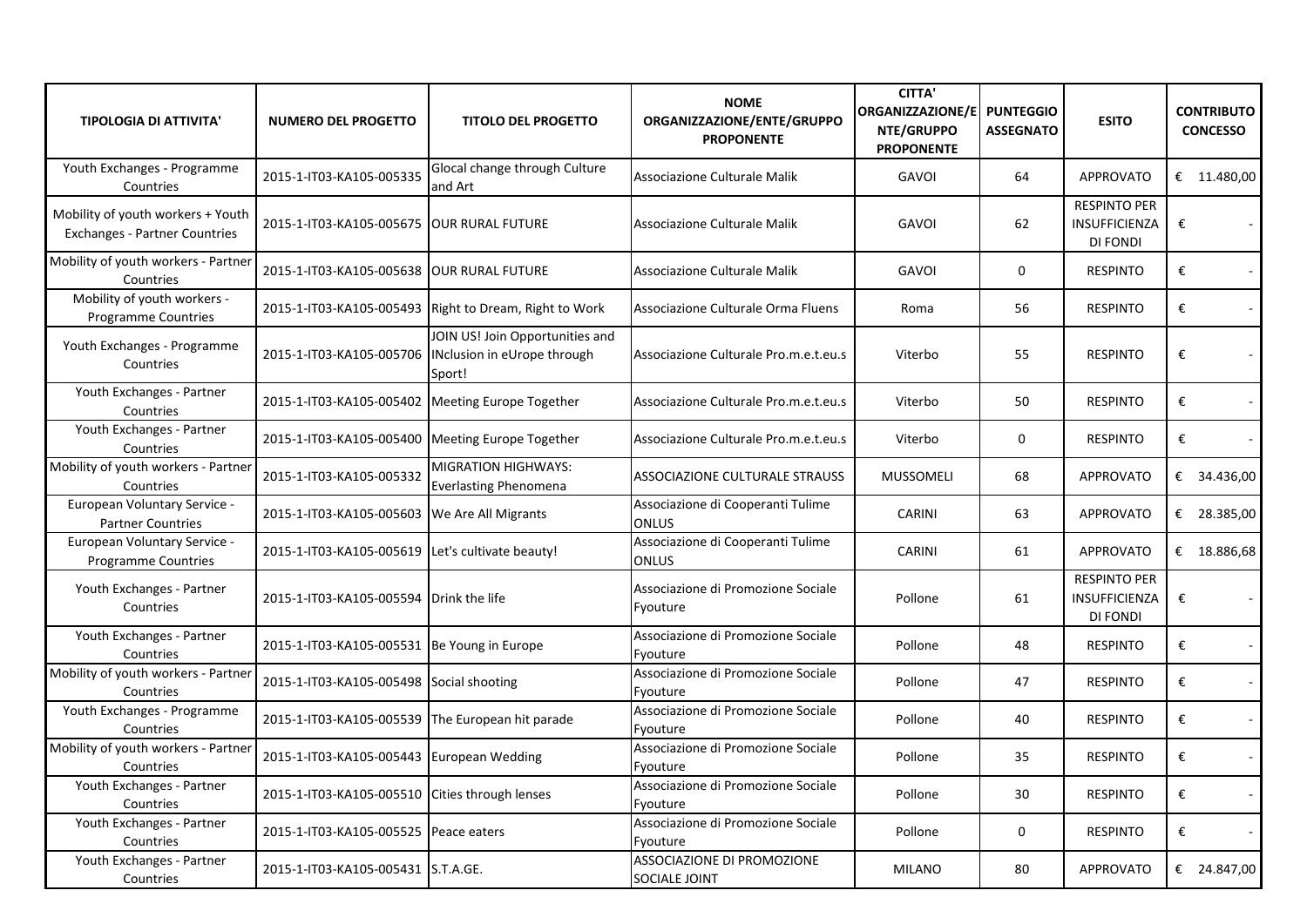| <b>TIPOLOGIA DI ATTIVITA'</b>                      | <b>NUMERO DEL PROGETTO</b>                      | <b>TITOLO DEL PROGETTO</b>                                                          | <b>NOME</b><br>ORGANIZZAZIONE/ENTE/GRUPPO<br><b>PROPONENTE</b>                            | <b>CITTA'</b><br><b>ORGANIZZAZIONE/E</b><br>NTE/GRUPPO<br><b>PROPONENTE</b> | <b>PUNTEGGIO</b><br><b>ASSEGNATO</b> | <b>ESITO</b>                                     | <b>CONTRIBUTO</b><br><b>CONCESSO</b> |
|----------------------------------------------------|-------------------------------------------------|-------------------------------------------------------------------------------------|-------------------------------------------------------------------------------------------|-----------------------------------------------------------------------------|--------------------------------------|--------------------------------------------------|--------------------------------------|
| Mobility of youth workers - Partner<br>Countries   | 2015-1-IT03-KA105-005674                        | Recognition, Evaluation,<br>Certification                                           | <b>ASSOCIAZIONE DI PROMOZIONE</b><br>SOCIALE JOINT                                        | <b>MILANO</b>                                                               | 68                                   | <b>APPROVATO</b>                                 | € $17.452,00$                        |
| Youth Exchanges - Programme<br>Countries           | 2015-1-IT03-KA105-005424                        | You. & M.E. - Youth and Media in<br>Europe                                          | Associazione di promozione sociale<br>Maghweb                                             | Palermo                                                                     | 63                                   | <b>APPROVATO</b>                                 | € 15.428,00                          |
| Youth Exchanges - Partner<br>Countries             | 2015-1-IT03-KA105-005655 Tell me EuroMed        |                                                                                     | Associazione di promozione sociale<br>Maghweb                                             | Palermo                                                                     | 62                                   | <b>APPROVATO</b>                                 | € 18.012,00                          |
| Mobility of youth workers - Partner<br>Countries   | 2015-1-IT03-KA105-005456 Know and Act           |                                                                                     | Associazione di Promozione Sociale<br><b>SEI</b>                                          | <b>Brindisi</b>                                                             | 49                                   | <b>RESPINTO</b>                                  | €                                    |
| Youth Exchanges - Programme<br>Countries           | 2015-1-IT03-KA105-005637                        | Uglydogs social bike -<br>applicazione mobile per mappare<br>percorsi Bike Friendly | Associazione di promozione sociale<br>Uglydogs                                            | Mussolente                                                                  | 57                                   | <b>RESPINTO</b>                                  | €                                    |
| Youth Exchanges - Programme<br>Countries           | 2015-1-IT03-KA105-005337                        | Uglydogs social bike -<br>applicazione mobile per mappare<br>percorsi Bike Friendly | Associazione di promozione sociale<br><b>Uglydogs</b>                                     | Mussolente                                                                  | 0                                    | <b>RESPINTO</b>                                  | €                                    |
| Youth Exchanges - Programme<br>Countries           | 2015-1-IT03-KA105-005679 Feed Your Mind         |                                                                                     | Associazione di Promozione Sociale<br>Youth Action for Right Development                  | Milan                                                                       | 60                                   | <b>RESPINTO PER</b><br>INSUFFICIENZA<br>DI FONDI | €                                    |
| Mobility of youth workers -<br>Programme Countries | 2015-1-IT03-KA105-005624 L2people               |                                                                                     | Associazione di Promozione Sociale<br>Youth Action for Right Development                  | Milan                                                                       | 40                                   | <b>RESPINTO</b>                                  | €                                    |
| Youth Exchanges - Programme<br>Countries           | 2015-1-IT03-KA105-005435   Feed Your Mind       |                                                                                     | Associazione di Promozione Sociale<br>Youth Action for Right Development                  | Milan                                                                       | 0                                    | <b>RESPINTO</b>                                  | €                                    |
| Youth Exchanges - Partner<br>Countries             | 2015-1-IT03-KA105-005415 Restore                |                                                                                     | Associazione di Volontariato<br><b>INCREDERE</b>                                          | Rome                                                                        | 50                                   | <b>RESPINTO</b>                                  | €<br>$\sim$                          |
| Mobility of youth workers - Partner<br>Countries   | 2015-1-IT03-KA105-005420                        | Eco-Youth for European<br>Development                                               | Associazione di Volontariato Terra<br>Metelliana                                          | Cava de' Tirreni                                                            | 40                                   | <b>RESPINTO</b>                                  | €<br>$\mathcal{L}_{\mathcal{A}}$     |
| Mobility of youth workers - Partner<br>Countries   | 2015-1-IT03-KA105-005286                        | Eco-Youth for European<br>Development                                               | Associazione di Volontariato Terra<br>Metelliana                                          | Cava de' Tirreni                                                            | 0                                    | <b>RESPINTO</b>                                  | €<br>$\omega$                        |
| Youth Exchanges - Partner<br>Countries             | 2015-1-IT03-KA105-005278 DESIGN YOUR BUSINESS   |                                                                                     | Associazione Energie Unite per la<br>Ricerca l'Educazione la Cultura e<br>l'Arte (EURECA) | Viterbo                                                                     | 54                                   | <b>RESPINTO</b>                                  | €                                    |
| Mobility of youth workers - Partner<br>Countries   | 2015-1-IT03-KA105-005663 Peace Inside&Out of Me |                                                                                     | Associazione Eurobox                                                                      | Civitella in Val di<br>Chiana (Arezzo)                                      | 39                                   | <b>RESPINTO</b>                                  | €<br>$\sim$                          |
| Mobility of youth workers - Partner<br>Countries   | 2015-1-IT03-KA105-005712 Culture of Peace       |                                                                                     | Associazione Eurobox                                                                      | Civitella in Val di<br>Chiana (Arezzo)                                      | 39                                   | <b>RESPINTO</b>                                  | €                                    |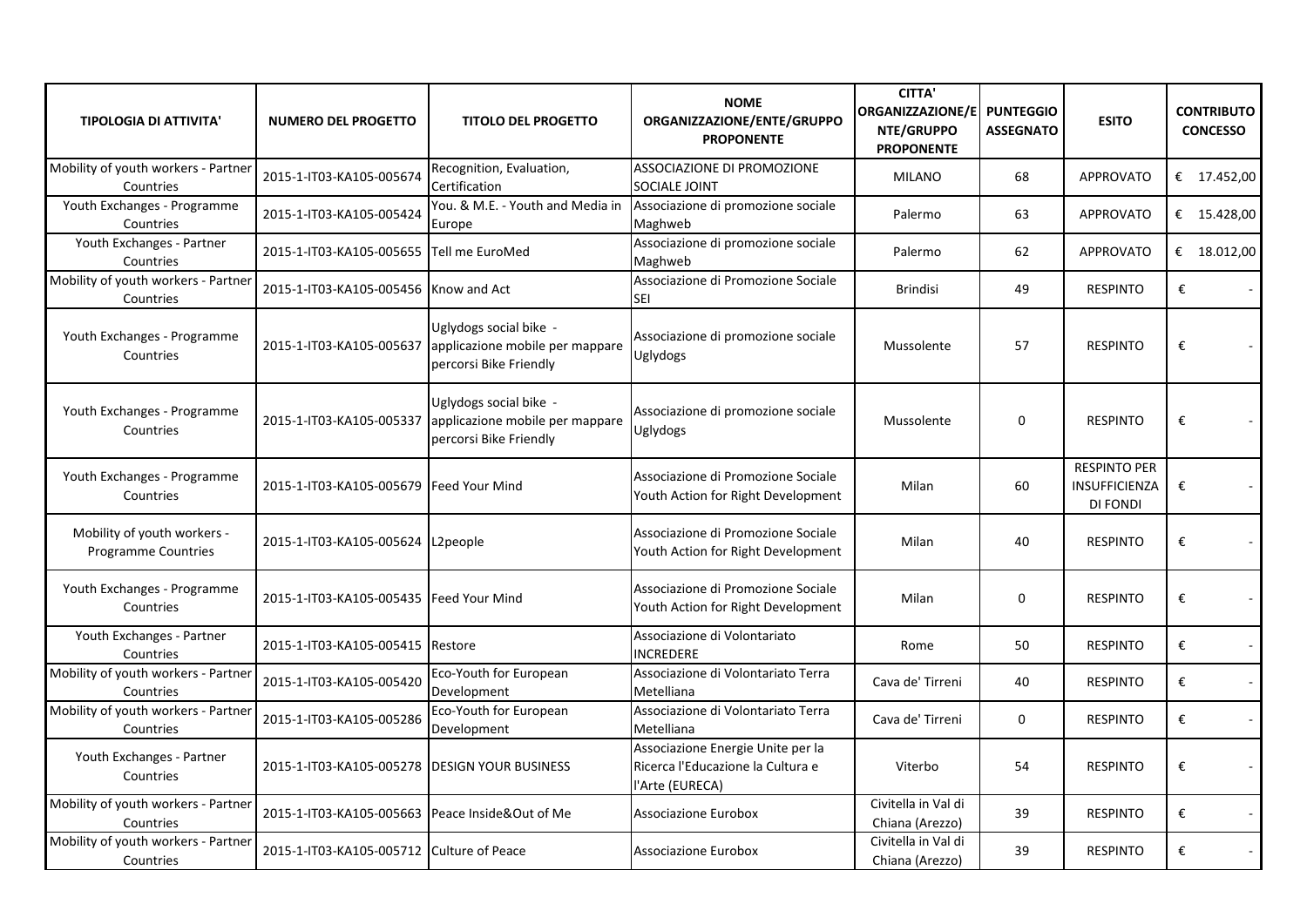| <b>TIPOLOGIA DI ATTIVITA'</b>                             | <b>NUMERO DEL PROGETTO</b>                      | <b>TITOLO DEL PROGETTO</b>                                         | <b>NOME</b><br>ORGANIZZAZIONE/ENTE/GRUPPO<br><b>PROPONENTE</b>                       | <b>CITTA'</b><br>ORGANIZZAZIONE/E   PUNTEGGIO<br>NTE/GRUPPO<br><b>PROPONENTE</b> | <b>ASSEGNATO</b> | <b>ESITO</b>                                                   | <b>CONTRIBUTO</b><br><b>CONCESSO</b> |
|-----------------------------------------------------------|-------------------------------------------------|--------------------------------------------------------------------|--------------------------------------------------------------------------------------|----------------------------------------------------------------------------------|------------------|----------------------------------------------------------------|--------------------------------------|
| Mobility of youth workers - Partner<br>Countries          | 2015-1-IT03-KA105-005627 Rights Now!            |                                                                    | Associazione Eurobox                                                                 | Civitella in Val di<br>Chiana (Arezzo)                                           | 37               | <b>RESPINTO</b>                                                | €<br>$\sim$                          |
| Mobility of youth workers - Partner<br>Countries          | 2015-1-IT03-KA105-005626 Peace Inside&Out of Me |                                                                    | Associazione Eurobox                                                                 | Civitella in Val di<br>Chiana (Arezzo)                                           | $\mathbf 0$      | <b>RESPINTO</b>                                                | €<br>$\sim$                          |
| Youth Exchanges - Programme<br>Countries                  | 2015-1-IT03-KA105-005315                        | Art                                                                | Communicating is an International ASSOCIAZIONE GENITORI COMUNITA'<br><b>EDUCANTE</b> | <b>UDINE</b>                                                                     | $\mathbf{0}$     | <b>RESPINTO</b>                                                | €<br>$\blacksquare$                  |
| Mobility of youth workers - Partner<br>Countries          | 2015-1-IT03-KA105-005457                        |                                                                    | Health & Food: Education & Train! ASSOCIAZIONE GIANLUCA SGUEGLIA                     | Caserta                                                                          | 38               | <b>RESPINTO</b>                                                | €                                    |
| Youth Exchanges - Partner<br>Countries                    | 2015-1-IT03-KA105-005671 Gender upon a time     |                                                                    | <b>Associazione GIOSEF-UNITO</b>                                                     | Torino                                                                           | 69               | <b>APPROVATO</b>                                               | € 19.620,00                          |
| Youth Exchanges - Partner<br>Countries                    | 2015-1-IT03-KA105-005650 Gender upon a time     |                                                                    | <b>Associazione GIOSEF-UNITO</b>                                                     | Torino                                                                           | $\mathbf{0}$     | <b>RESPINTO</b>                                                | €                                    |
| Youth Exchanges - Programme<br>Countries                  |                                                 | 2015-1-IT03-KA105-005192 Music against racial discrimination       | Associazione Giovanile Iniziative<br>Originali                                       | Vietri di Potenza                                                                | $\mathbf{0}$     | <b>RESPINTO</b>                                                | €                                    |
| Youth Exchanges - Programme<br>Countries                  | 2015-1-IT03-KA105-005226 Democracy and you(th)  |                                                                    | Associazione Giovaninsieme                                                           | <b>Nole</b>                                                                      | 62               | <b>APPROVATO</b>                                               | € 26.048,00                          |
| Mobility of youth workers -<br><b>Programme Countries</b> | 2015-1-IT03-KA105-005496 Forever Young          |                                                                    | Associazione Icarus                                                                  | Palermo                                                                          | 66               | <b>RESPINTO PER</b><br><b>INSUFFICIENZA</b><br><b>DI FONDI</b> | €                                    |
| Youth Exchanges - Programme<br>Countries                  |                                                 | 2015-1-IT03-KA105-005292   Feel Free - Creative Legality           | Associazione Icarus                                                                  | Palermo                                                                          | 64               | <b>APPROVATO</b>                                               | € $16.998,00$                        |
| Youth Exchanges - Programme<br>Countries                  | 2015-1-IT03-KA105-005260 ResourSEAs             |                                                                    | Associazione In Progress Calabria                                                    | Vibo Valentia                                                                    | 70               | <b>APPROVATO</b>                                               | € $16.277,00$                        |
| Youth Exchanges - Partner<br>Countries                    | 2015-1-IT03-KA105-005479                        | B.A.B.E.L. 2: Boosting Abilities By<br><b>Empowering Languages</b> | Associazione In Progress Calabria                                                    | Vibo Valentia                                                                    | 67               | <b>APPROVATO</b>                                               | € 33.060,00                          |
| Youth Exchanges - Programme<br>Countries                  | 2015-1-IT03-KA105-005256 Early School LeaDers   |                                                                    | Associazione In Progress Calabria                                                    | Vibo Valentia                                                                    | 56               | <b>RESPINTO</b>                                                | €                                    |
| Mobility of youth workers -<br><b>Programme Countries</b> | 2015-1-IT03-KA105-005423 EuroCreative-Minds     |                                                                    | Associazione In Progress Calabria                                                    | Vibo Valentia                                                                    | 28               | <b>RESPINTO</b>                                                | €<br>$\sim$                          |
| Mobility of youth workers -<br>Programme Countries        | 2015-1-IT03-KA105-005377   Euro Creative-Minds  |                                                                    | Associazione In Progress Calabria                                                    | Vibo Valentia                                                                    | $\mathbf{0}$     | <b>RESPINTO</b>                                                | €<br>$\sim$                          |
| Mobility of youth workers - Partner<br>Countries          | 2015-1-IT03-KA105-005700                        | Tools of Animation. Creativity at<br>work                          | Associazione INCA Italia. International<br>Network for Culture and Arts in Italia.   | Roma                                                                             | 39               | <b>RESPINTO</b>                                                | €<br>$\overline{\phantom{a}}$        |
| Mobility of youth workers - Partner<br>Countries          | 2015-1-IT03-KA105-005491                        | Tools of Animation. Creativity at<br>work                          | Associazione INCA Italia. International<br>Network for Culture and Arts in Italia.   | Roma                                                                             | $\mathbf 0$      | <b>RESPINTO</b>                                                | €                                    |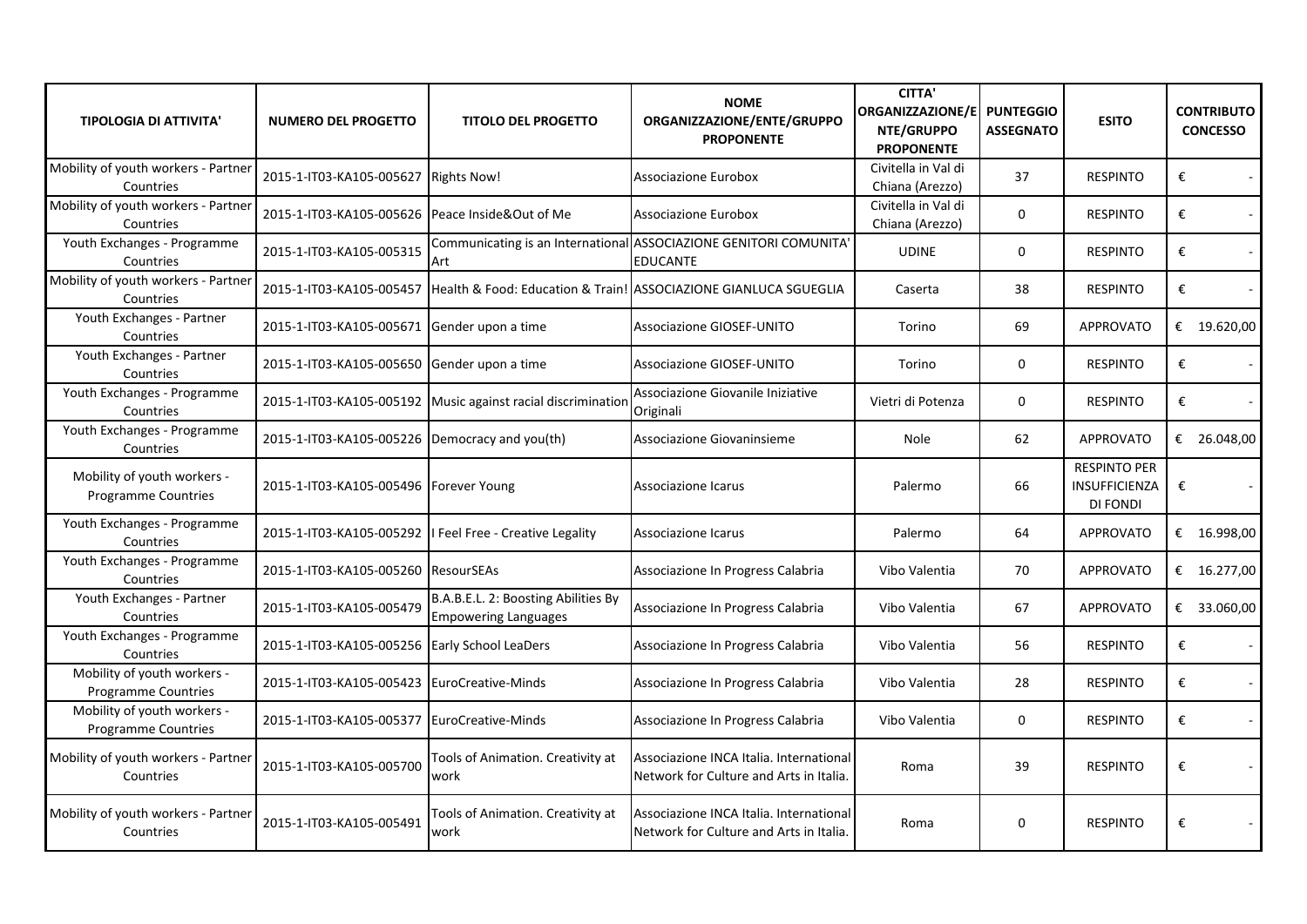| <b>TIPOLOGIA DI ATTIVITA'</b>                            | <b>NUMERO DEL PROGETTO</b>                | <b>TITOLO DEL PROGETTO</b>                                                                                          | <b>NOME</b><br>ORGANIZZAZIONE/ENTE/GRUPPO<br><b>PROPONENTE</b>                     | <b>CITTA'</b><br>ORGANIZZAZIONE/E<br>NTE/GRUPPO<br><b>PROPONENTE</b> | <b>PUNTEGGIO</b><br><b>ASSEGNATO</b> | <b>ESITO</b>                                            | <b>CONTRIBUTO</b><br><b>CONCESSO</b> |
|----------------------------------------------------------|-------------------------------------------|---------------------------------------------------------------------------------------------------------------------|------------------------------------------------------------------------------------|----------------------------------------------------------------------|--------------------------------------|---------------------------------------------------------|--------------------------------------|
| Mobility of youth workers - Partner<br>Countries         | 2015-1-IT03-KA105-005656                  | Tools of Animation. Creativity at<br>work                                                                           | Associazione INCA Italia. International<br>Network for Culture and Arts in Italia. | Roma                                                                 | $\mathbf 0$                          | <b>RESPINTO</b>                                         | €                                    |
| European Voluntary Service -<br><b>Partner Countries</b> | 2015-1-IT03-KA105-005665                  | <b>GARDENS: Generating Active</b><br>Relations through the<br>Development and Enhancement<br>of a Natural lifeStyle | Associazione InCo - Interculturalità &<br>Comunicazione                            | Trento                                                               | 73,5                                 | <b>APPROVATO</b>                                        | € 63.655,02                          |
| Youth Exchanges - Programme<br>Countries                 | 2015-1-IT03-KA105-005684                  | GET-UP: Generating international<br>Exchanges To Upgrade youth<br>Potential                                         | Associazione InCo - Interculturalità &<br>Comunicazione                            | Trento                                                               | 64                                   | <b>APPROVATO</b>                                        | € $10.910,00$                        |
| Youth Exchanges - Partner<br>Countries                   | 2015-1-IT03-KA105-005527 ComunicART       |                                                                                                                     | ASSOCIAZIONE INFORMAGIOVANI                                                        | PALERMO                                                              | 73                                   | <b>APPROVATO</b>                                        | € 28.692,00                          |
| Mobility of youth workers - Partner<br>Countries         | 2015-1-IT03-KA105-005614                  | <b>GO FOR QUALITY IN YOUTH</b><br><b>WORK</b>                                                                       | ASSOCIAZIONE INFORMAGIOVANI                                                        | PALERMO                                                              | 65                                   | <b>RESPINTO PER</b><br>INSUFFICIENZA<br>DI FONDI        | €                                    |
| Mobility of youth workers -<br>Programme Countries       | 2015-1-IT03-KA105-005681                  | Social competencies for youth<br>empowerment                                                                        | ASSOCIAZIONE INFORMAGIOVANI                                                        | PALERMO                                                              | 61                                   | <b>RESPINTO PER</b><br><b>INSUFFICIENZA</b><br>DI FONDI | €                                    |
| Youth Exchanges - Programme<br>Countries                 | 2015-1-IT03-KA105-005230 EuroChef         |                                                                                                                     | Associazione Interculturale NUR                                                    | Cagliari                                                             | 70                                   | <b>APPROVATO</b>                                        | € 15.000,00                          |
| Youth Exchanges - Programme<br>Countries                 | 2015-1-IT03-KA105-005228 EuroChef         |                                                                                                                     | Associazione Interculturale NUR                                                    | Cagliari                                                             | 0                                    | <b>RESPINTO</b>                                         | $\pmb{\epsilon}$                     |
| Mobility of youth workers -<br>Programme Countries       | 2015-1-IT03-KA105-005591                  | Empowering youth for a culture<br>of inclusion                                                                      | Associazione Internazionale New<br>Humanity                                        | Grottaferrata<br>(Roma)                                              | 39                                   | <b>RESPINTO</b>                                         | €                                    |
| Youth Exchanges - Partner<br>Countries                   | 2015-1-IT03-KA105-005714                  | Giovani europei a confronto per<br>un'Europa a "regola d'arte" - di<br>Europa si deve cantare                       | <b>ASSOCIAZIONE INTERNAZIONALE</b><br><b>VOLONTARI LAICI</b>                       | <b>CUNEO</b>                                                         | 63                                   | <b>APPROVATO</b>                                        | € 21.404,00                          |
| Youth Exchanges - Partner<br>Countries                   | 2015-1-IT03-KA105-005563                  | AddVenture: a positive approach<br>to the Innovation and<br>democratization of self-<br>enterpreneurship for Youth  | Associazione Italiana Cooperazione<br>Europa Mondo                                 | Rome                                                                 | 39                                   | <b>RESPINTO</b>                                         | €                                    |
| Youth Exchanges - Partner<br>Countries                   | 2015-1-IT03-KA105-005689 GIOVANI in CAMPO |                                                                                                                     | ASSOCIAZIONE ITALIANA SOCI<br>COSTRUTTORI IBO ITALIA                               | FERRARA                                                              | 25                                   | <b>RESPINTO</b>                                         | €                                    |
| Youth Exchanges - Programme<br>Countries                 | 2015-1-IT03-KA105-005362 MELTING COOK     |                                                                                                                     | Associazione Italiana Socio-Educatori<br>per la Cooperazione                       | Viterbo                                                              | 62                                   | <b>APPROVATO</b>                                        | € $10.060,00$                        |
| Youth Exchanges - Programme<br>Countries                 | 2015-1-IT03-KA105-005418 EXPO FOR YOUTH   |                                                                                                                     | Associazione Koinè                                                                 | Gibellina                                                            | 63                                   | <b>APPROVATO</b>                                        | € 11.604,00                          |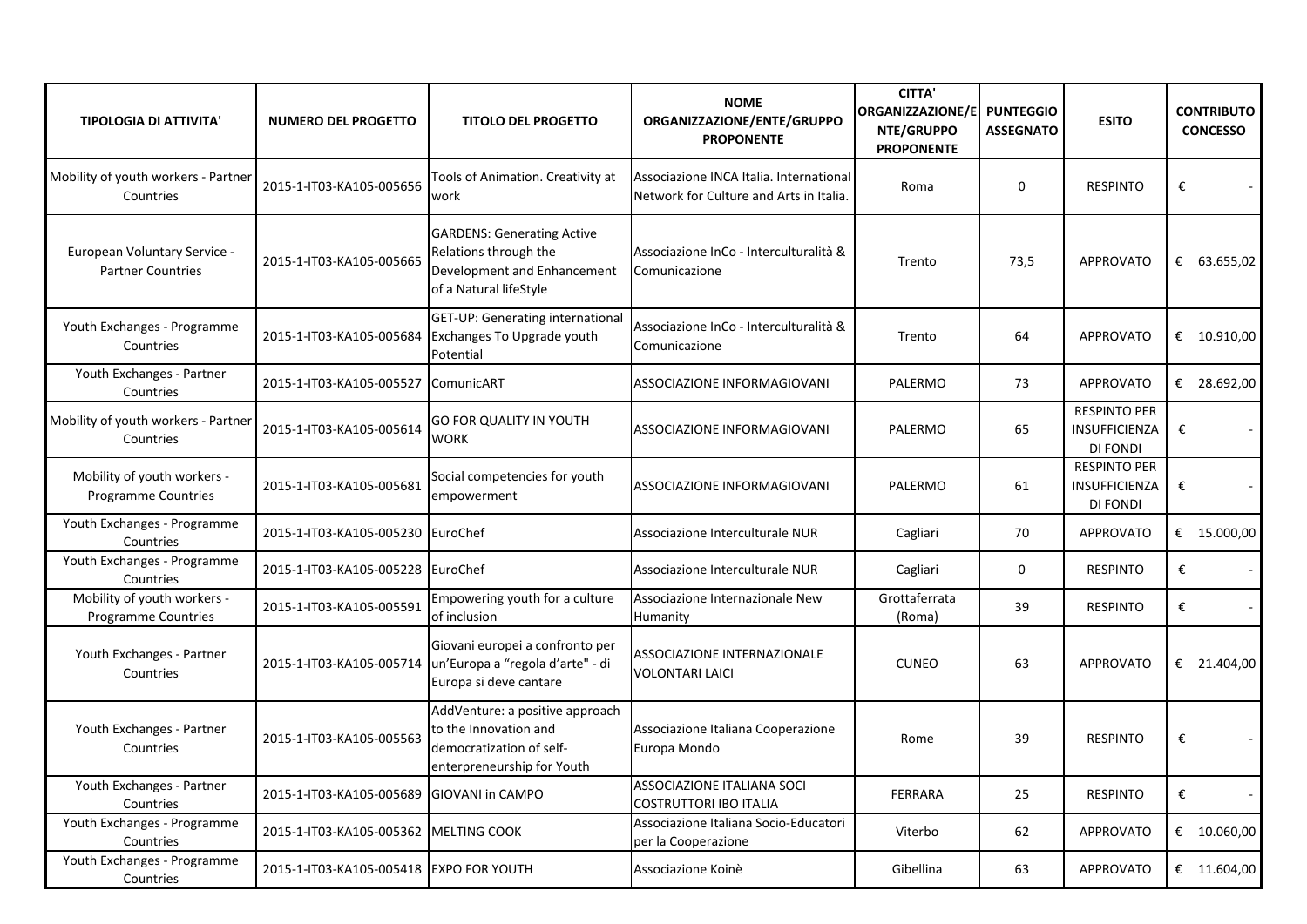| <b>TIPOLOGIA DI ATTIVITA'</b>                             | <b>NUMERO DEL PROGETTO</b>                    | <b>TITOLO DEL PROGETTO</b>                                        | <b>NOME</b><br>ORGANIZZAZIONE/ENTE/GRUPPO<br><b>PROPONENTE</b>                     | <b>CITTA'</b><br>ORGANIZZAZIONE/E   PUNTEGGIO<br>NTE/GRUPPO<br><b>PROPONENTE</b> | <b>ASSEGNATO</b> | <b>ESITO</b>                                                   | <b>CONTRIBUTO</b><br><b>CONCESSO</b> |
|-----------------------------------------------------------|-----------------------------------------------|-------------------------------------------------------------------|------------------------------------------------------------------------------------|----------------------------------------------------------------------------------|------------------|----------------------------------------------------------------|--------------------------------------|
| Youth Exchanges - Programme<br>Countries                  | 2015-1-IT03-KA105-005311                      | Move For No Profit                                                | Associazione La Stazione                                                           | San Miniato                                                                      | 61               | <b>RESPINTO PER</b><br>INSUFFICIENZA<br>DI FONDI               | €                                    |
| Youth Exchanges - Programme<br>Countries                  | 2015-1-IT03-KA105-005426 Cinema Europa        |                                                                   | Associazione La Stazione                                                           | San Miniato                                                                      | 61               | <b>RESPINTO PER</b><br>INSUFFICIENZA<br><b>DI FONDI</b>        | €                                    |
| Mobility of youth workers - Partner<br>Countries          | 2015-1-IT03-KA105-005324                      | Filming for Inclusion                                             | Associazione La Stazione                                                           | San Miniato                                                                      | 37               | <b>RESPINTO</b>                                                | €<br>$\sim$                          |
| Youth Exchanges - Programme<br>Countries                  | 2015-1-IT03-KA105-005642 Gener@ction Jeunesse |                                                                   | Associazione Laboratorio del cittadino<br>Onlus                                    | Castiglione del Lago                                                             | 51               | <b>RESPINTO</b>                                                | €<br>$\sim$                          |
| Mobility of youth workers -<br><b>Programme Countries</b> | 2015-1-IT03-KA105-005242 Eco - Europe         |                                                                   | Associazione Liberi Artigiani                                                      | Poggio Catino (RI)                                                               | 63               | <b>RESPINTO PER</b><br><b>INSUFFICIENZA</b><br>DI FONDI        | €<br>$\sim$                          |
| Mobility of youth workers -<br>Programma Countries        | 2015-1-IT03-KA105-005804                      | <b>GENDERALIZE!Youth Work for</b><br><b>Inclusive Initiatives</b> | <b>ASSOCIAZIONE LUNARIA</b>                                                        | <b>ROMA</b>                                                                      | 64               | <b>RESPINTO PER</b><br>INSUFFICIENZA<br>DI FONDI               | €<br>$\sim$                          |
| Mobility of youth workers -<br>Programma Countries        | 2015-1-IT03-KA105-005805                      | TAKE IT OUT!Shaping youth<br>commitment against racism            | <b>ASSOCIAZIONE LUNARIA</b>                                                        | <b>ROMA</b>                                                                      | 59,5             | <b>RESPINTO</b>                                                | €<br>$\sim$                          |
| Youth Exchanges - Partner<br>Countries                    | 2015-1-IT03-KA105-005277                      | Inclsion Zone                                                     | <b>Associazione Mosaico</b>                                                        | Napoli                                                                           | 61               | <b>RESPINTO PER</b><br><b>INSUFFICIENZA</b><br><b>DI FONDI</b> | €                                    |
| Youth Exchanges - Programme<br>Countries                  | 2015-1-IT03-KA105-005477 Suoni oltremare      |                                                                   | Associazione Musico-Culturale<br>Aegusea Nuova "V. Bellini"                        | Favignana                                                                        | 61               | <b>RESPINTO PER</b><br><b>INSUFFICIENZA</b><br>DI FONDI        | €<br>$\sim$                          |
| Youth Exchanges - Programme<br>Countries                  | 2015-1-IT03-KA105-005687                      | News from DownTown                                                | associazione mutua studenti                                                        | palermo                                                                          | 0                | <b>RESPINTO</b>                                                | €<br>$\sim$                          |
| Youth Exchanges - Programme<br>Countries                  | 2015-1-IT03-KA105-005728                      | News from DownTown                                                | associazione mutua studenti                                                        | palermo                                                                          | 0                | <b>RESPINTO</b>                                                | €<br>$\sim$                          |
| Youth Exchanges - Partner<br>Countries                    | 2015-1-IT03-KA105-005612 Becoming EATalian    |                                                                   | Associazione Nazionale per<br>l'Animazione Sociale e Culturale<br>AssociAnimazione | Arona                                                                            | 65               | <b>APPROVATO</b>                                               | € 22.810,00                          |
| Youth Exchanges - Partner<br>Countries                    | 2015-1-IT03-KA105-005326 eco-friendly life    |                                                                   | associazione Oikos                                                                 | castione andevenno                                                               | 47               | <b>RESPINTO</b>                                                | €                                    |
| Youth Exchanges - Partner<br>Countries                    | 2015-1-IT03-KA105-005319                      | eco-friendly life                                                 | associazione Oikos                                                                 | castione andevenno                                                               | $\mathbf{0}$     | <b>RESPINTO</b>                                                | €                                    |
| Youth Exchanges - Programme<br>Countries                  | 2015-1-IT03-KA105-005342                      | Youth DemoCracy                                                   | Associazione ONLUS Levitazione                                                     | Moncalieri                                                                       | 62               | <b>APPROVATO</b>                                               | € $13.384,00$                        |
| Youth Exchanges - Partner<br>Countries                    | 2015-1-IT03-KA105-005374                      | Young People in the Future<br>Europe                              | Associazione Osea                                                                  | <b>ACERRA</b>                                                                    | 45               | <b>RESPINTO</b>                                                | €                                    |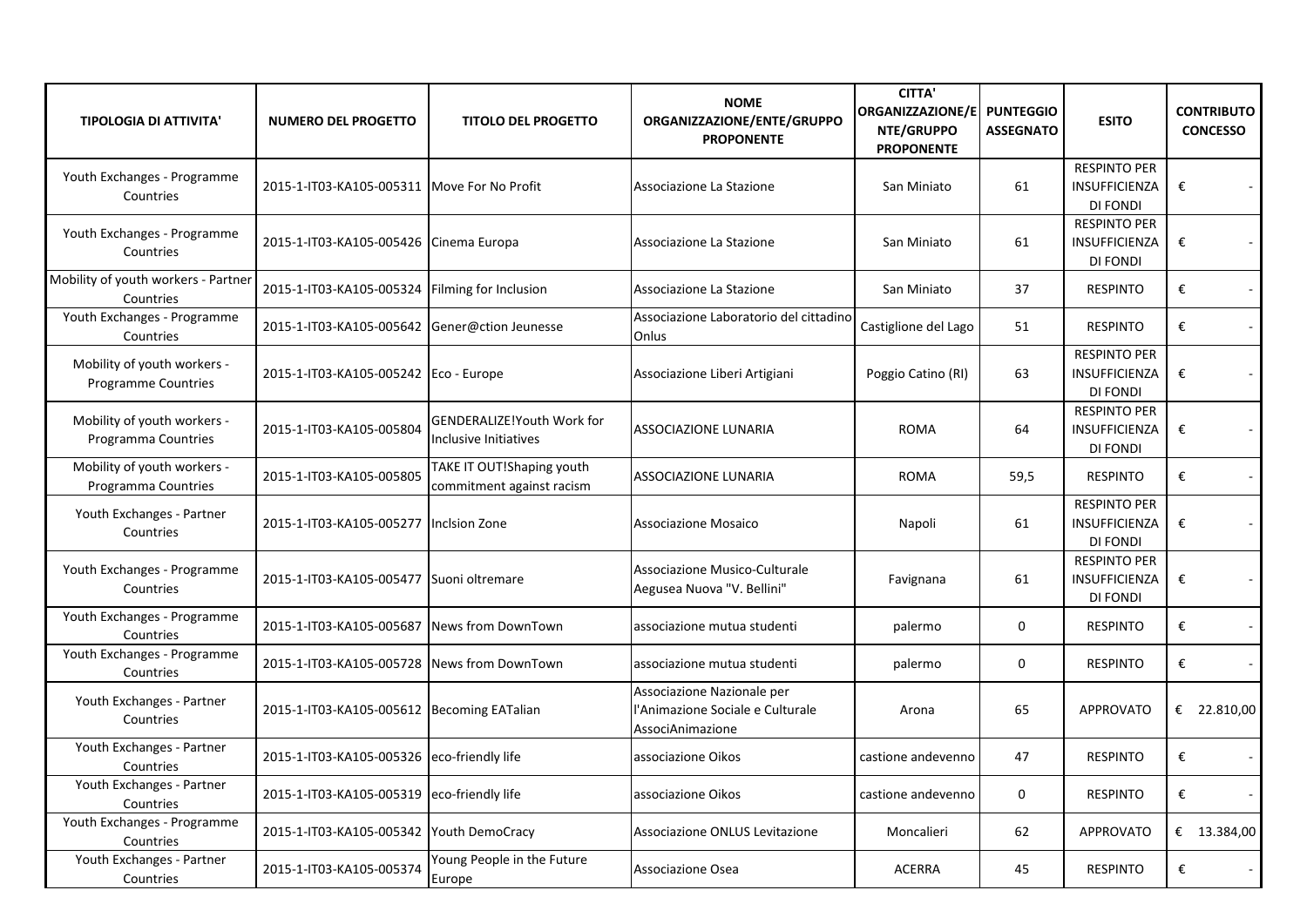| <b>TIPOLOGIA DI ATTIVITA'</b>                             | <b>NUMERO DEL PROGETTO</b>                       | <b>TITOLO DEL PROGETTO</b>                                                                                      | <b>NOME</b><br>ORGANIZZAZIONE/ENTE/GRUPPO<br><b>PROPONENTE</b> | <b>CITTA'</b><br>ORGANIZZAZIONE/E<br>NTE/GRUPPO<br><b>PROPONENTE</b> | <b>PUNTEGGIO</b><br><b>ASSEGNATO</b> | <b>ESITO</b>                                     | <b>CONTRIBUTO</b><br><b>CONCESSO</b> |
|-----------------------------------------------------------|--------------------------------------------------|-----------------------------------------------------------------------------------------------------------------|----------------------------------------------------------------|----------------------------------------------------------------------|--------------------------------------|--------------------------------------------------|--------------------------------------|
| Youth Exchanges - Programme<br>Countries                  | 2015-1-IT03-KA105-005547                         | The Best EuropeR(ight)--<br>-Evolution                                                                          | Associazione Osea                                              | <b>ACERRA</b>                                                        | 40                                   | <b>RESPINTO</b>                                  | €                                    |
| Mobility of youth workers -<br><b>Programme Countries</b> | 2015-1-IT03-KA105-005640                         | International Skills and Work                                                                                   | Associazione P.285                                             | Orvieto                                                              | 48                                   | <b>RESPINTO</b>                                  | €                                    |
| Youth Exchanges - Programme<br>Countries                  | 2015-1-IT03-KA105-005482 Green Delivers          |                                                                                                                 | Associazione Progetto Terra                                    | Gragnano                                                             | 52                                   | <b>RESPINTO</b>                                  | €<br>$\overline{\phantom{a}}$        |
| Mobility of youth workers - Partner<br>Countries          | 2015-1-IT03-KA105-005148                         | RESTO e INVESTO a SUD d'<br><b>EUROPA</b>                                                                       | <b>ASSOCIAZIONE SIKANIE</b>                                    | Sinagra                                                              | 45                                   | <b>RESPINTO</b>                                  | $\pmb{\epsilon}$<br>$\blacksquare$   |
| Youth Exchanges - Programme<br>Countries                  | 2015-1-IT03-KA105-005636                         | <b>MATTIAMOCI IN GIOCO</b>                                                                                      | Associazione Sociale Culturale "U<br>Carrett"                  | Pignola (PZ)                                                         | 33                                   | <b>RESPINTO</b>                                  | €<br>$\blacksquare$                  |
| Youth Exchanges - Programme<br>Countries                  |                                                  | 2015-1-IT03-KA105-005156 Music: a bridge for employment                                                         | Associazione Strumentale Città di<br>Lariano                   | Lariano                                                              | 49                                   | <b>RESPINTO</b>                                  | €<br>$\sim$                          |
| Mobility of youth workers -<br><b>Programme Countries</b> | 2015-1-IT03-KA105-005680                         | Millennium: New Trends and<br>Challenges in Human Rights<br>Education                                           | Associazione Studenti per la Città                             | Decimomannu                                                          | 40                                   | <b>RESPINTO</b>                                  | €<br>$\blacksquare$                  |
| Mobility of youth workers -<br><b>Programme Countries</b> | 2015-1-IT03-KA105-005725                         | <b>SPRIGS for a Second Chance -</b><br>Sustainable Partnerships and<br>Relationships in a Globalized<br>Society | Associazione Sud                                               | Martina Franca                                                       | 0                                    | <b>RESPINTO</b>                                  | $\pmb{\epsilon}$                     |
| Mobility of youth workers - Partner<br>Countries          |                                                  | 2015-1-IT03-KA105-005698 Project Management in Era Plus                                                         | Associazione TDM 2000                                          | Cagliari                                                             | 80                                   | <b>APPROVATO</b>                                 | € 25.568,00                          |
| Youth Exchanges - Programme<br>Countries                  | 2015-1-IT03-KA105-005317 The colors of diversity |                                                                                                                 | Associazione Turistica Pro Loco Sestu                          | Sestu                                                                | 49                                   | <b>RESPINTO</b>                                  | €<br>$\overline{\phantom{a}}$        |
| Youth Exchanges - Programme<br>Countries                  | 2015-1-IT03-KA105-005200                         | nARTure: art is inside, just take it<br>out!                                                                    | ASSOCIAZIONE TURISTICA PRO<br>PETRALIA FRANCESCO TROPEA        | PETRALIA SOTTANA<br>PA                                               | 49                                   | <b>RESPINTO</b>                                  | €                                    |
| Youth Exchanges - Partner<br>Countries                    | 2015-1-IT03-KA105-005392 Diversity is Strength   |                                                                                                                 | Associazione Uniamoci Onlus                                    | Palermo                                                              | 61                                   | <b>RESPINTO PER</b><br>INSUFFICIENZA<br>DI FONDI | €<br>$\blacksquare$                  |
| Youth Exchanges - Programme<br>Countries                  | 2015-1-IT03-KA105-005553                         | 'Riverwalk-Italy" - Scopriamo e<br>proteggiamo fiumi belli e selvaggi                                           | Associazione WWF Trieste Onlus                                 | trieste                                                              | 61                                   | <b>RESPINTO PER</b><br>INSUFFICIENZA<br>DI FONDI | €                                    |
| Mobility of youth workers -<br>Programme Countries        | 2015-1-IT03-KA105-005635                         | Youth Futuring Book                                                                                             | Associazione Zero Zero                                         | Chiusi                                                               | 28                                   | <b>RESPINTO</b>                                  | €<br>$\blacksquare$                  |
| Mobility of youth workers -<br><b>Programme Countries</b> | 2015-1-IT03-KA105-005610 Youth Futuring Book     |                                                                                                                 | Associazione Zero Zero                                         | Chiusi                                                               | $\mathbf 0$                          | <b>RESPINTO</b>                                  | €                                    |
| Mobility of youth workers - Partner<br>Countries          | 2015-1-IT03-KA105-005585                         | <b>INERCULTURAL DIALOGUE</b><br><b>BETWEEN EUROPEAN YOUTH</b><br>AND NOT IN SARDINIA                            | ASSOCIAZIONE/ORGANIZZAZIONE LA<br><b>ROSA ROJA</b>             | <b>SESTU</b>                                                         | 36                                   | <b>RESPINTO</b>                                  | €                                    |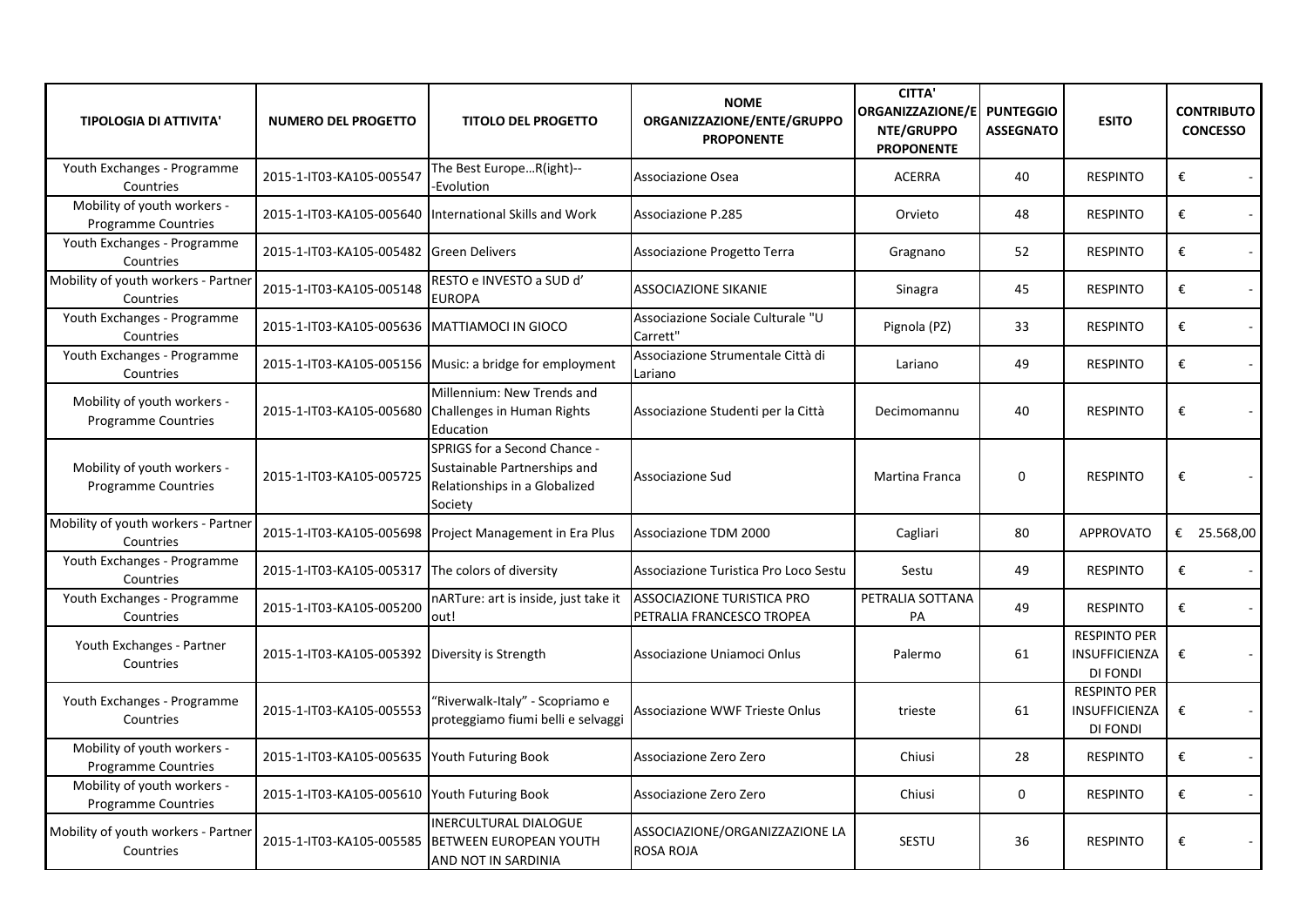| <b>TIPOLOGIA DI ATTIVITA'</b>                             | <b>NUMERO DEL PROGETTO</b>                      | <b>TITOLO DEL PROGETTO</b>                                                                        | <b>NOME</b><br>ORGANIZZAZIONE/ENTE/GRUPPO<br><b>PROPONENTE</b>                       | <b>CITTA'</b><br><b>ORGANIZZAZIONE/E</b><br>NTE/GRUPPO<br><b>PROPONENTE</b> | <b>PUNTEGGIO</b><br><b>ASSEGNATO</b> | <b>ESITO</b>     | <b>CONTRIBUTO</b><br><b>CONCESSO</b> |
|-----------------------------------------------------------|-------------------------------------------------|---------------------------------------------------------------------------------------------------|--------------------------------------------------------------------------------------|-----------------------------------------------------------------------------|--------------------------------------|------------------|--------------------------------------|
| Mobility of youth workers - Partner<br>Countries          |                                                 | <b>ACTIVE CITIZENSHIP AND</b><br>2015-1-IT03-KA105-005727 AWARNEES TO BE EUROPEAN, IN<br>SARDINIA | ASSOCIAZIONE/ORGANIZZAZIONE LA<br>ROSA ROJA                                          | SESTU                                                                       | $\mathbf 0$                          | <b>RESPINTO</b>  | €                                    |
| Youth Exchanges - Partner<br>Countries                    | 2015-1-IT03-KA105-005515 Hip hop smash the wall |                                                                                                   | Assopace Palestina                                                                   | Supino                                                                      | 0                                    | <b>RESPINTO</b>  | €                                    |
| Mobility of youth workers - Partner<br>Countries          | 2015-1-IT03-KA105-005168 Let's make it RightS!  |                                                                                                   | Atena Mediterranea                                                                   | Reggio Calabria                                                             | 37                                   | <b>RESPINTO</b>  | €                                    |
| Youth Exchanges - Programme<br>Countries                  | 2015-1-IT03-KA105-005422                        | An exchange to fight social<br>exclusion                                                          | ATTIVIamoci                                                                          | Napoli                                                                      | 65                                   | <b>APPROVATO</b> | € 15.696,00                          |
| Youth Exchanges - Programme<br>Countries                  | 2015-1-IT03-KA105-005495                        | 'Map your heritage - Urban<br>images"                                                             | <b>AURIVE SOCIETA' COOPERATIVA</b><br><b>SOCIALE</b>                                 | <b>NOVARA</b>                                                               | 67                                   | <b>APPROVATO</b> | € 14.674,00                          |
| Youth Exchanges - Programme<br>Countries                  | 2015-1-IT03-KA105-005453 A Solferino Story II   |                                                                                                   | Avis di Base Pradipozzo                                                              | Portogruaro                                                                 | 15                                   | <b>RESPINTO</b>  | €                                    |
| European Voluntary Service -<br>Programme Countries       | 2015-1-IT03-KA105-005557                        | Sharing is the lifeblood of a<br>lifestyle                                                        | Avis Regionale Lombardia                                                             | Milano                                                                      | 85                                   | <b>APPROVATO</b> | € $18.046,68$                        |
| Youth Exchanges - Programme<br>Countries                  | 2015-1-IT03-KA105-005523   Broadcast YOUTHself  |                                                                                                   | Banda Larga Associazione Culturale                                                   | Torino                                                                      | 67                                   | <b>APPROVATO</b> | €<br>9.060,00                        |
| Youth Exchanges - Programme<br>Countries                  |                                                 | 2015-1-IT03-KA105-005201 Music, the way for inclusion                                             | Banda Musicale "I Leoncini<br>d'Abruzzo"                                             | Pescina                                                                     | 62                                   | <b>APPROVATO</b> | € 20.928,00                          |
| Mobility of youth workers - Partner<br>Countries          | 2015-1-IT03-KA105-005318 The S-Killers          |                                                                                                   | BeautifulMind                                                                        | CASSINO                                                                     | 36                                   | <b>RESPINTO</b>  | €                                    |
| Mobility of youth workers - Partner<br>Countries          |                                                 | 2015-1-IT03-KA105-005309 Stand up-Get out: Sport for all                                          | <b>Bel Quel</b>                                                                      | Sala Bolognese                                                              | 42                                   | <b>RESPINTO</b>  | €                                    |
| Youth Exchanges - Partner<br>Countries                    | 2015-1-IT03-KA105-005388 BEFORE AND AFTER       |                                                                                                   | BeYoung                                                                              | Galluccio                                                                   | 20                                   | <b>RESPINTO</b>  | €                                    |
| Mobility of youth workers -<br><b>Programme Countries</b> |                                                 | 2015-1-IT03-KA105-005240 Smart youth workers web 2.0                                              | <b>BOND OF UNION SOCIETA'</b><br>COOPERATIVA SOCIALE                                 | PALERMO                                                                     | 51                                   | <b>RESPINTO</b>  | €<br>$\sim$                          |
| Youth Exchanges - Programme<br>Countries                  | 2015-1-IT03-KA105-005652 Academic Explorers     |                                                                                                   | <b>BORDERLESS</b>                                                                    | Napoli                                                                      | 16                                   | <b>RESPINTO</b>  | €                                    |
| Youth Exchanges - Programme<br>Countries                  | 2015-1-IT03-KA105-005220   ImmigrAZIONE 2       |                                                                                                   | <b>CAAT Cultura Arte Ambiente e</b><br>Territorio                                    | Benevento                                                                   | 0                                    | <b>RESPINTO</b>  | $\pmb{\epsilon}$                     |
| Youth Exchanges - Programme<br>Countries                  | 2015-1-IT03-KA105-005247 XP INITIATIVE          |                                                                                                   | CambiaMenti                                                                          | Pachino                                                                     | 30                                   | <b>RESPINTO</b>  | €                                    |
| Mobility of youth workers - Partner<br>Countries          | 2015-1-IT03-KA105-005598 Gender matters         |                                                                                                   | Cantiere Giovani Cooperativa Sociale<br><b>ONLUS</b>                                 | Frattamaggiore                                                              | 35                                   | <b>RESPINTO</b>  | €                                    |
| Mobility of youth workers - Partner<br>Countries          | 2015-1-IT03-KA105-005695                        | MEDITATION+ACROYOGA=SELF-<br>KNOWLEDGE & SOCIAL DIALOGUE                                          | CEIPES - Centro Internazionale per la<br>Promozione dell Educazione e lo<br>Sviluppo | Palermo                                                                     | 0                                    | <b>RESPINTO</b>  | €                                    |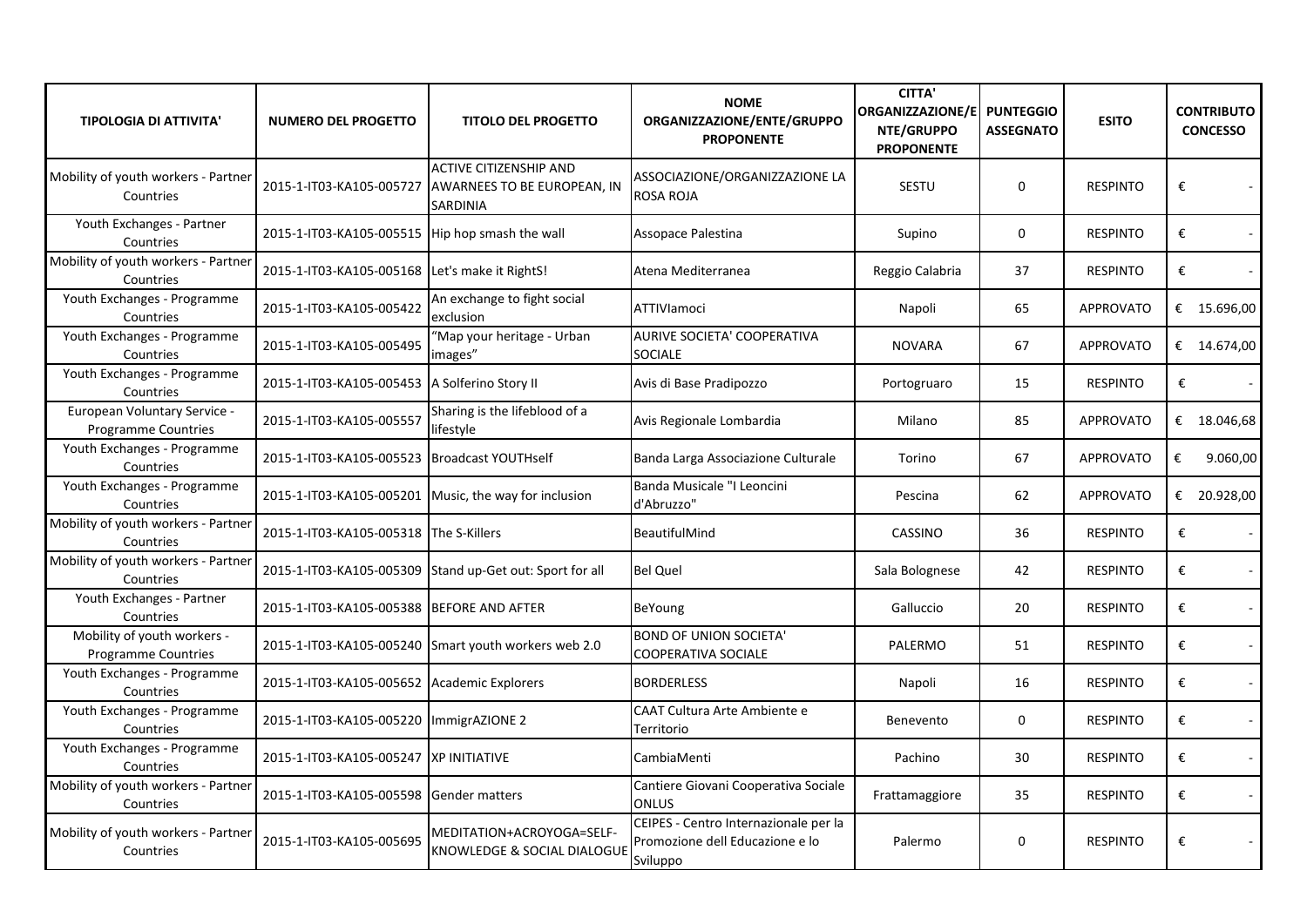| <b>TIPOLOGIA DI ATTIVITA'</b>                              | <b>NUMERO DEL PROGETTO</b>                          | <b>TITOLO DEL PROGETTO</b>                               | <b>NOME</b><br>ORGANIZZAZIONE/ENTE/GRUPPO<br><b>PROPONENTE</b>   | <b>CITTA'</b><br><b>ORGANIZZAZIONE/E</b><br>NTE/GRUPPO<br><b>PROPONENTE</b> | <b>PUNTEGGIO</b><br><b>ASSEGNATO</b> | <b>ESITO</b>                                            | <b>CONTRIBUTO</b><br><b>CONCESSO</b> |
|------------------------------------------------------------|-----------------------------------------------------|----------------------------------------------------------|------------------------------------------------------------------|-----------------------------------------------------------------------------|--------------------------------------|---------------------------------------------------------|--------------------------------------|
| European Voluntary Service -<br>Programme Countries        | 2015-1-IT03-KA105-005209                            | Youth to Youth                                           | Cemea del Mezzogiorno                                            | Rome                                                                        | 69                                   | <b>APPROVATO</b>                                        | € $13.890,00$                        |
| Youth Exchanges - Programme<br>Countries                   | 2015-1-IT03-KA105-005265 THE BREAD SOCIETY          |                                                          | Cemea del Mezzogiorno                                            | Rome                                                                        | 46                                   | <b>RESPINTO</b>                                         | €                                    |
| Mobility of youth workers -<br><b>Programme Countries</b>  | 2015-1-IT03-KA105-005718 THE TRAINING FARM          |                                                          | Cemea del Mezzogiorno                                            | Rome                                                                        | 40                                   | <b>RESPINTO</b>                                         | €                                    |
| European Voluntary Service -<br><b>Programme Countries</b> | 2015-1-IT03-KA105-005196 Singing with the wolf II   |                                                          | Cemea del Mezzogiorno                                            | Rome                                                                        | $\mathbf 0$                          | <b>RESPINTO</b>                                         | €<br>$\blacksquare$                  |
| European Voluntary Service -<br><b>Programme Countries</b> | 2015-1-IT03-KA105-005198   Meta.young II            |                                                          | Cemea del Mezzogiorno                                            | Rome                                                                        | $\mathbf 0$                          | <b>RESPINTO</b>                                         | €                                    |
| Youth Exchanges - Programme<br>Countries                   |                                                     | 2015-1-IT03-KA105-005152 E-Quality for Self-Employment   | Centro Informagiovani Comune di<br>Agropoli                      | Agropoli                                                                    | 65                                   | <b>APPROVATO</b>                                        | € 15.490,00                          |
| Mobility of youth workers - Partner<br>Countries           | 2015-1-IT03-KA105-005534                            | Common Ground! Inclusive<br>growth and rural development | CENTRO PER LO SVILUPPO CREATIVO<br><b>DANILO DOLCI</b>           | PALERMO                                                                     | 66                                   | <b>RESPINTO PER</b><br><b>INSUFFICIENZA</b><br>DI FONDI | €                                    |
| Youth Exchanges - Programme<br>Countries                   | 2015-1-IT03-KA105-005551                            | Move for Health                                          | CENTRO SERVIZI ASSOCIATI<br>Cooperativa Sociale a r.l.           | Conegliano                                                                  | 68                                   | <b>APPROVATO</b>                                        | € 31.640,00                          |
| European Voluntary Service -<br><b>Partner Countries</b>   | 2015-1-IT03-KA105-005232 Mapping culture and values |                                                          | Centro Solidarietà Incontro Ascolto e<br>Prima Accoglienza ONLUS | Chieti                                                                      | 72                                   | <b>APPROVATO</b>                                        | € 23.480,00                          |
| European Voluntary Service -<br><b>Partner Countries</b>   | 2015-1-IT03-KA105-005239                            | Italy and Russia United For<br>Altruism                  | Centro Solidarietà Incontro Ascolto e<br>Prima Accoglienza ONLUS | Chieti                                                                      | 62                                   | <b>APPROVATO</b>                                        | €<br>9.653,00                        |
| Mobility of youth workers -<br>Programme Countries         | 2015-1-IT03-KA105-005572                            | Not tomorrow but now - for a<br>smart world              | CENTRO STUDI CULTURA SVILUPPO<br><b>ASSOCIAZIONE</b>             | <b>PISTOIA</b>                                                              | 40                                   | <b>RESPINTO</b>                                         | €                                    |
| European Voluntary Service -<br><b>Partner Countries</b>   | 2015-1-IT03-KA105-005370                            | Action through Art against<br><b>Bullying</b>            | centro studi sereno regis                                        | <b>TORINO</b>                                                               | 86                                   | <b>APPROVATO</b>                                        | €<br>9.708,34                        |
| Mobility of youth workers - Partner<br>Countries           | 2015-1-IT03-KA105-005595                            | Getting in Touch with Cyber-<br>Youth                    | centro studi sereno regis                                        | <b>TORINO</b>                                                               | 70                                   | <b>APPROVATO</b>                                        | € 16.632,00                          |
| Youth Exchanges - Programme<br>Countries                   | 2015-1-IT03-KA105-005580                            | art to fight unemployment                                | Centro Studi Tradizioni Popolari<br>Canterini Peloritani         | Messina                                                                     | 63                                   | <b>APPROVATO</b>                                        | € 19.056,00                          |
| Youth Exchanges - Programme<br>Countries                   | 2015-1-IT03-KA105-005273 art to fight unemployment  |                                                          | Centro Studi Tradizioni Popolari<br>Canterini Peloritani         | Messina                                                                     | $\mathbf 0$                          | <b>RESPINTO</b>                                         | €                                    |
| Mobility of youth workers -<br><b>Programme Countries</b>  | 2015-1-IT03-KA105-005536                            | Workability and Flexicurity for<br>Employment            | <b>CESIE</b>                                                     | <b>TRAPPETO</b>                                                             | 79                                   | <b>APPROVATO</b>                                        | € 37.085,00                          |
| European Voluntary Service -<br><b>Partner Countries</b>   | 2015-1-IT03-KA105-005558                            | Believe in Equality, Solidarity and<br>Tolerance         | <b>CESIE</b>                                                     | <b>TRAPPETO</b>                                                             | 74                                   | <b>APPROVATO</b>                                        | € 36.455,00                          |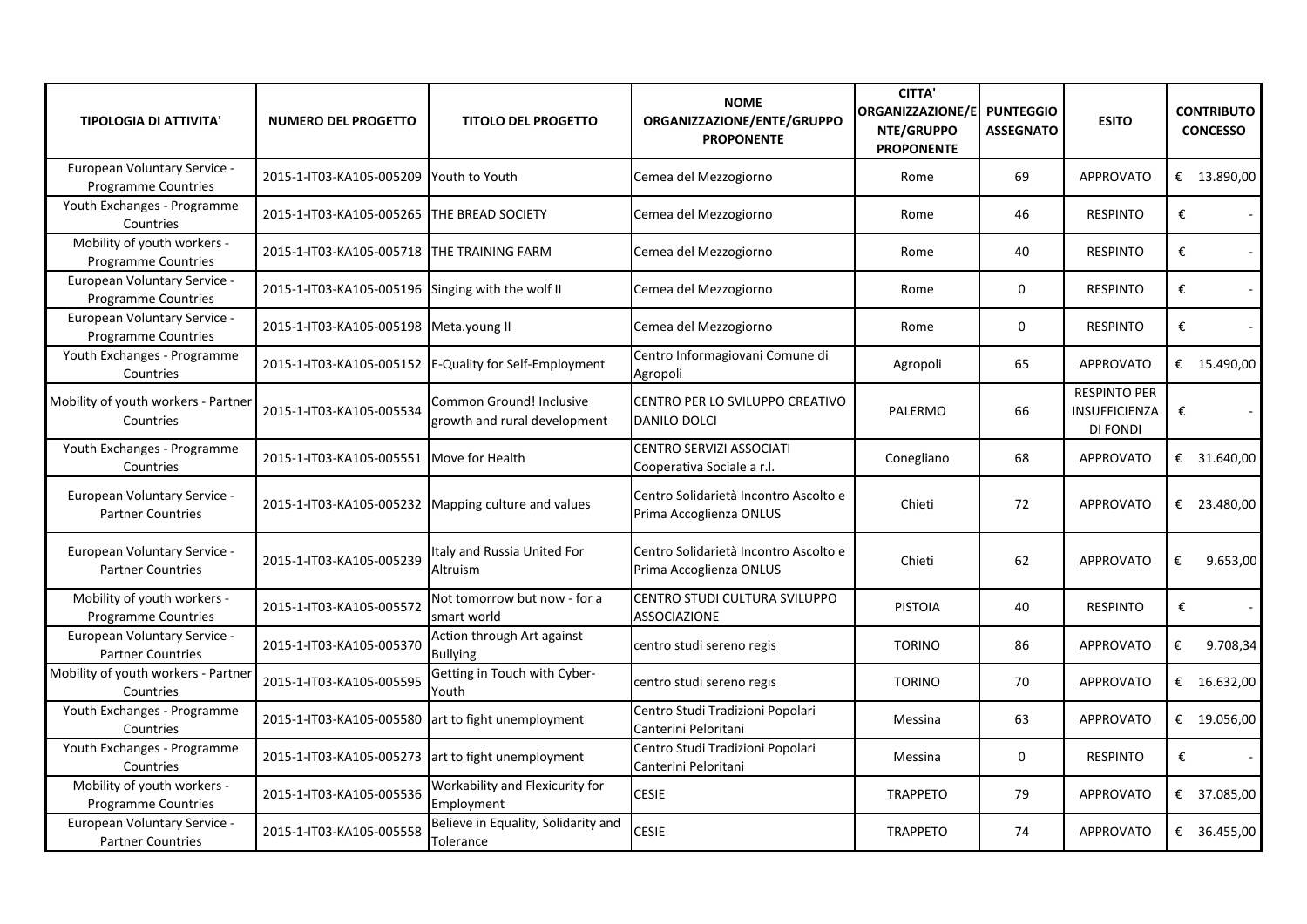| <b>TIPOLOGIA DI ATTIVITA'</b>                                                                                                                                                                          | <b>NUMERO DEL PROGETTO</b>                       | <b>TITOLO DEL PROGETTO</b>                                                                          | <b>NOME</b><br>ORGANIZZAZIONE/ENTE/GRUPPO<br><b>PROPONENTE</b>                           | <b>CITTA'</b><br><b>ORGANIZZAZIONE/E</b><br>NTE/GRUPPO<br><b>PROPONENTE</b> | <b>PUNTEGGIO</b><br><b>ASSEGNATO</b> | <b>ESITO</b>                                     | <b>CONTRIBUTO</b><br><b>CONCESSO</b> |
|--------------------------------------------------------------------------------------------------------------------------------------------------------------------------------------------------------|--------------------------------------------------|-----------------------------------------------------------------------------------------------------|------------------------------------------------------------------------------------------|-----------------------------------------------------------------------------|--------------------------------------|--------------------------------------------------|--------------------------------------|
| Mobility of youth workers - Partner<br>Countries                                                                                                                                                       | 2015-1-IT03-KA105-005537 towards a New Era of    | European IntercultuRal Education<br>Understanding                                                   | <b>CESIE</b>                                                                             | <b>TRAPPETO</b>                                                             | 73                                   | <b>APPROVATO</b>                                 | € 38.539,00                          |
| Mobility of youth workers - Partner<br>Countries                                                                                                                                                       |                                                  | Drivers & Active NeTwork for<br>2015-1-IT03-KA105-005421 European Citizenship among<br>young People | Club Amici di Salvatore Quasimodo                                                        | Roccalumera                                                                 | 37                                   | <b>RESPINTO</b>                                  | €                                    |
| Youth Exchanges - Programme<br>Countries                                                                                                                                                               |                                                  | 2015-1-IT03-KA105-005577   "Lo sport unisce e non divide"                                           | Club dance folk "Miss '48                                                                | Ruoti (PZ)                                                                  | 38                                   | <b>RESPINTO</b>                                  | €                                    |
| Youth Exchanges - Programme<br>Countries                                                                                                                                                               |                                                  | 2015-1-IT03-KA105-005559   "Lo sport unisce e non divide"                                           | Club dance folk "Miss '48                                                                | Ruoti (PZ)                                                                  | $\mathbf 0$                          | <b>RESPINTO</b>                                  | €                                    |
| Mobility of youth workers - Partner<br>Countries                                                                                                                                                       | 2015-1-IT03-KA105-005631 a Dialogue for Peace    |                                                                                                     | Club UNESCO 'Re Italo' di Reggio                                                         | REGGIO di C.                                                                | 37                                   | <b>RESPINTO</b>                                  | €                                    |
| Youth Exchanges - Programme<br>Countries                                                                                                                                                               | 2015-1-IT03-KA105-005151                         | PLAY YOUR CITY, racconti dal<br>vecchio continente                                                  | Collettivo Lunazione                                                                     | Napoli                                                                      | 51                                   | <b>RESPINTO</b>                                  | €                                    |
| Mobility of youth workers -<br><b>Programme Countries</b>                                                                                                                                              | 2015-1-IT03-KA105-005676                         | Ethics as an Alternative way to<br><b>Success</b>                                                   | COMITATO DI PROMOZIONE ETICA<br>ONLUS verso la società di<br>Certificazione Etica        | Roma                                                                        | 63                                   | <b>RESPINTO PER</b><br>INSUFFICIENZA<br>DI FONDI | €                                    |
| Mobility of youth workers -<br>Programme Countries                                                                                                                                                     | 2015-1-IT03-KA105-005432                         | Ethics as an Alternative way to<br><b>Success</b>                                                   | <b>COMITATO DI PROMOZIONE ETICA</b><br>ONLUS verso la società di<br>Certificazione Etica | Roma                                                                        | 0                                    | <b>RESPINTO</b>                                  | €                                    |
| Mobility of youth workers - Partner<br>Countries                                                                                                                                                       | 2015-1-IT03-KA105-005562 Gender Reflections      |                                                                                                     | Comitato Provinciale Arcigay Il<br>Cassero                                               | Bologna                                                                     | 54                                   | <b>RESPINTO</b>                                  | €                                    |
| European Voluntary Service -<br>Programme Countries + European<br>Voluntary Service - Partner<br>Countries + Youth Exchanges -<br>Partner Countries + Mobility of<br>youth workers - Partner Countries | 2015-1-IT03-KA105-005328                         | God with us? Religious Identities<br>and Youth Participation                                        | <b>COMMISSIONE SINODALE PER LA</b><br><b>DIACONIA</b>                                    | <b>TORRE PELLICE TO</b>                                                     | 76,5                                 | <b>APPROVATO</b>                                 | € 85.362,80                          |
| Youth Exchanges - Partner<br>Countries                                                                                                                                                                 |                                                  | 2015-1-IT03-KA105-005275 Je suis Charlie? Nous sommes EU                                            | Comune di Albanella                                                                      | Albanella                                                                   | 66                                   | <b>APPROVATO</b>                                 | € $16.899,00$                        |
| Mobility of youth workers -<br>Programme Countries                                                                                                                                                     |                                                  | 2015-1-IT03-KA105-005586 Healthy mind in Healthy body                                               | comune di altavilla irpina                                                               | Altavilla Irpina                                                            | 33                                   | <b>RESPINTO</b>                                  | €                                    |
| Youth Exchanges - Programme<br>Countries                                                                                                                                                               | 2015-1-IT03-KA105-005484   "Innovate traditions" |                                                                                                     | Comune di Baceno                                                                         | Baceno                                                                      | 70                                   | <b>APPROVATO</b>                                 | € $18.866,00$                        |
| Youth Exchanges - Programme<br>Countries                                                                                                                                                               | 2015-1-IT03-KA105-005169                         | C.I.T.Y. Citizenship and Innovation<br>in Towns for Young                                           | <b>COMUNE DI BELLIZZI</b>                                                                | Bellizzi                                                                    | 65                                   | <b>APPROVATO</b>                                 | € 16.164,00                          |
| Youth Exchanges - Programme<br>Countries                                                                                                                                                               | 2015-1-IT03-KA105-005433 Unification of Europe   |                                                                                                     | Comune di Carfizzi                                                                       | carfizzi                                                                    | 36                                   | <b>RESPINTO</b>                                  | €                                    |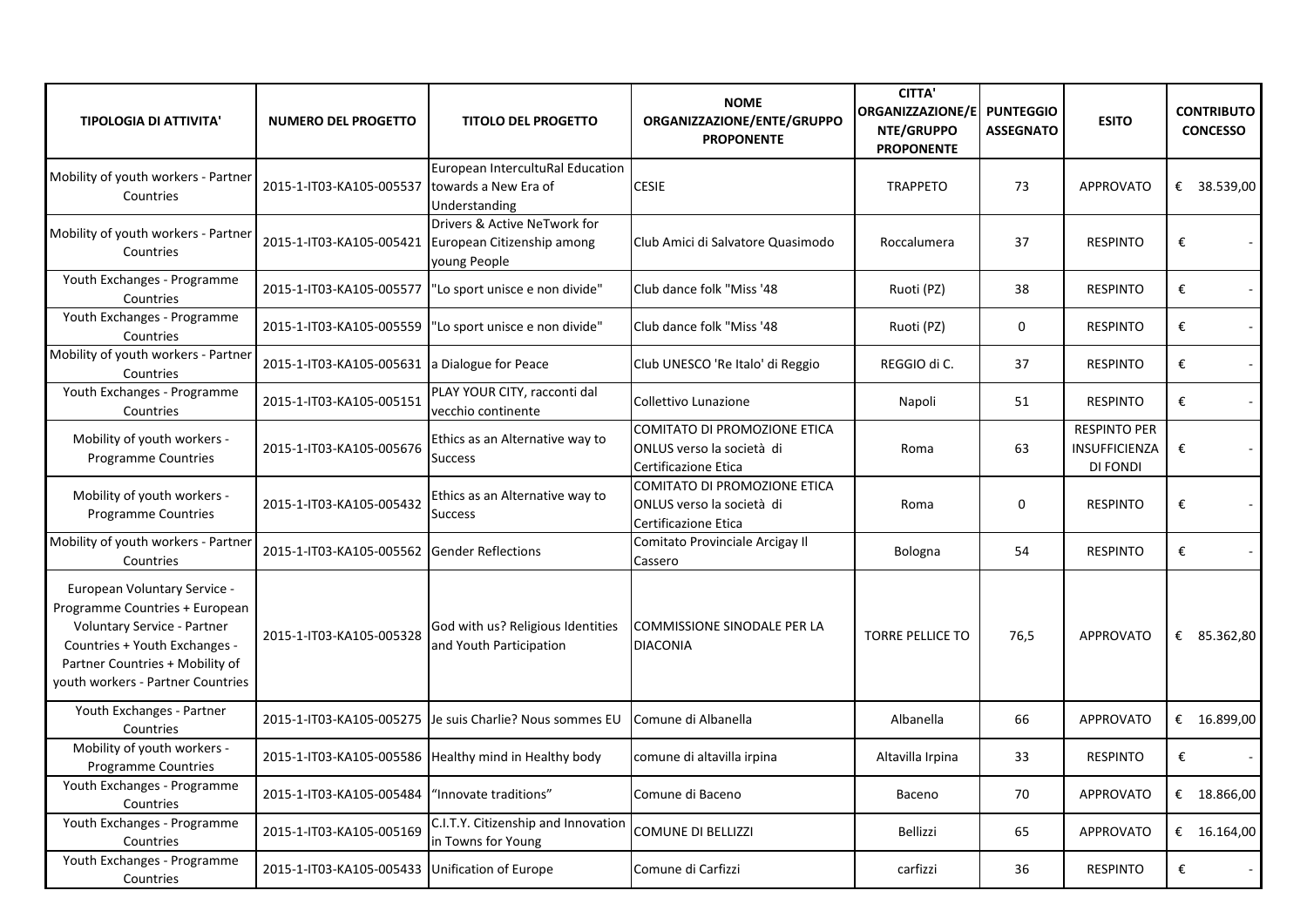| <b>TIPOLOGIA DI ATTIVITA'</b>                              | <b>NUMERO DEL PROGETTO</b>                 | <b>TITOLO DEL PROGETTO</b>                                                          | <b>NOME</b><br>ORGANIZZAZIONE/ENTE/GRUPPO<br><b>PROPONENTE</b> | <b>CITTA'</b><br><b>ORGANIZZAZIONE/E</b><br>NTE/GRUPPO<br><b>PROPONENTE</b> | <b>PUNTEGGIO</b><br><b>ASSEGNATO</b> | <b>ESITO</b>     | <b>CONTRIBUTO</b><br><b>CONCESSO</b> |
|------------------------------------------------------------|--------------------------------------------|-------------------------------------------------------------------------------------|----------------------------------------------------------------|-----------------------------------------------------------------------------|--------------------------------------|------------------|--------------------------------------|
| Youth Exchanges - Programme<br>Countries                   |                                            | 2015-1-IT03-KA105-005306 FOOD MAKES YOU EUROPEAN                                    | comune di casoria                                              | Casoria                                                                     | 43                                   | <b>RESPINTO</b>  | €                                    |
| Mobility of youth workers - Partner<br>Countries           | 2015-1-IT03-KA105-005325                   | The UE's role for a Future of<br>Peace                                              | Comune di Castelmola                                           | Castelmola                                                                  | 34                                   | <b>RESPINTO</b>  | €                                    |
| Youth Exchanges - Programme<br>Countries                   | 2015-1-IT03-KA105-005657                   | Cultures On The Road 2015                                                           | COMUNE DI CINISELLO BALSAMO                                    | <b>CINISELLO BALSAMO</b>                                                    | 64                                   | <b>APPROVATO</b> | € 25.140,00                          |
| European Voluntary Service -<br><b>Programme Countries</b> | 2015-1-IT03-KA105-005602 School OF Talents |                                                                                     | Comune di Cremona                                              | Cremona                                                                     | $\mathbf 0$                          | <b>RESPINTO</b>  | €                                    |
| Youth Exchanges - Programme<br>Countries                   | 2015-1-IT03-KA105-005693                   | THROUGH THE EUROPEAN<br><b>UNIFICATION</b>                                          | comune di crucoli                                              | crucoli                                                                     | 32                                   | <b>RESPINTO</b>  | €                                    |
| Youth Exchanges - Programme<br>Countries                   | 2015-1-IT03-KA105-005567                   | Feeding Europe - A world of<br>friends                                              | Comune di Mapello                                              | Mapello                                                                     | 37                                   | <b>RESPINTO</b>  | €                                    |
| European Voluntary Service -<br><b>Partner Countries</b>   | 2015-1-IT03-KA105-005399                   | Giovani per l'Interculturalità                                                      | Comune di Padova                                               | Padova                                                                      | 65                                   | <b>APPROVATO</b> | € 15.475,00                          |
| Youth Exchanges - Programme<br>Countries                   |                                            | 2015-1-IT03-KA105-005521 WE LOVE/LIVE ENVIRONMENT                                   | <b>COMUNE DI PALLAGORIO</b>                                    | PALLAGORIO                                                                  | 69                                   | <b>APPROVATO</b> | € 16.950,00                          |
| Youth Exchanges - Programme<br>Countries                   |                                            | 2015-1-IT03-KA105-005350 WE LOVE/LIVE ENVIRONMENT                                   | COMUNE DI PALLAGORIO                                           | PALLAGORIO                                                                  | 0                                    | <b>RESPINTO</b>  | €                                    |
| Youth Exchanges - Programme<br>Countries                   | 2015-1-IT03-KA105-005726                   | Mobility and Innovation to Learn<br>about European Youth                            | <b>COMUNE DI PERUGIA</b>                                       | PERUGIA                                                                     | 42                                   | <b>RESPINTO</b>  | €                                    |
| Youth Exchanges - Partner<br>Countries                     | 2015-1-IT03-KA105-005300                   | In the name of God: Citizenship<br>Through religions                                | Comune di Pimonte                                              | pimonte                                                                     | 51                                   | <b>RESPINTO</b>  | $\boldsymbol{\epsilon}$              |
| European Voluntary Service -<br><b>Programme Countries</b> | 2015-1-IT03-KA105-005329                   | YOUth-ink                                                                           | <b>COMUNE DI PRATO</b>                                         | <b>PRATO</b>                                                                | 62                                   | <b>APPROVATO</b> | € $12.345,00$                        |
| Youth Exchanges - Programme<br>Countries                   | 2015-1-IT03-KA105-005404                   | <b>RAIMBOW</b>                                                                      | comune di racale                                               | racale                                                                      | 50                                   | <b>RESPINTO</b>  | $\pmb{\epsilon}$                     |
| Youth Exchanges - Programme<br>Countries                   | 2015-1-IT03-KA105-005334                   | EUROLYS 2015 - In-Difference                                                        | <b>COMUNE DI RIVOLI</b>                                        | Rivoli                                                                      | 68                                   | <b>APPROVATO</b> | € $19.130,00$                        |
| Youth Exchanges - Programme<br>Countries                   | 2015-1-IT03-KA105-005314                   | 'Discovery: a tour in youth<br>identities"                                          | Comune di Sarezzo                                              | Sarezzo                                                                     | 34                                   | <b>RESPINTO</b>  | €                                    |
| Youth Exchanges - Programme<br>Countries                   | 2015-1-IT03-KA105-005199                   | <b>Religion Is Peace</b>                                                            | Comune di Sasso di Castalda                                    | Sasso di Castalda                                                           | 36                                   | <b>RESPINTO</b>  | €                                    |
| Youth Exchanges - Programme<br>Countries                   | 2015-1-IT03-KA105-005673                   | Development of Environments<br>through Leisure and Traditional<br><b>Activities</b> | Comune di Taglio di Po                                         | Taglio di Po                                                                | 66                                   | <b>APPROVATO</b> | € $18.770,00$                        |
| Youth Exchanges - Programme<br>Countries                   | 2015-1-IT03-KA105-005303                   | THE IDENTITY MAKERS - Building<br>European identity together                        | <b>COMUNE DI TORTONA</b>                                       | <b>TORTONA</b>                                                              | 66                                   | <b>APPROVATO</b> | € $18.107,00$                        |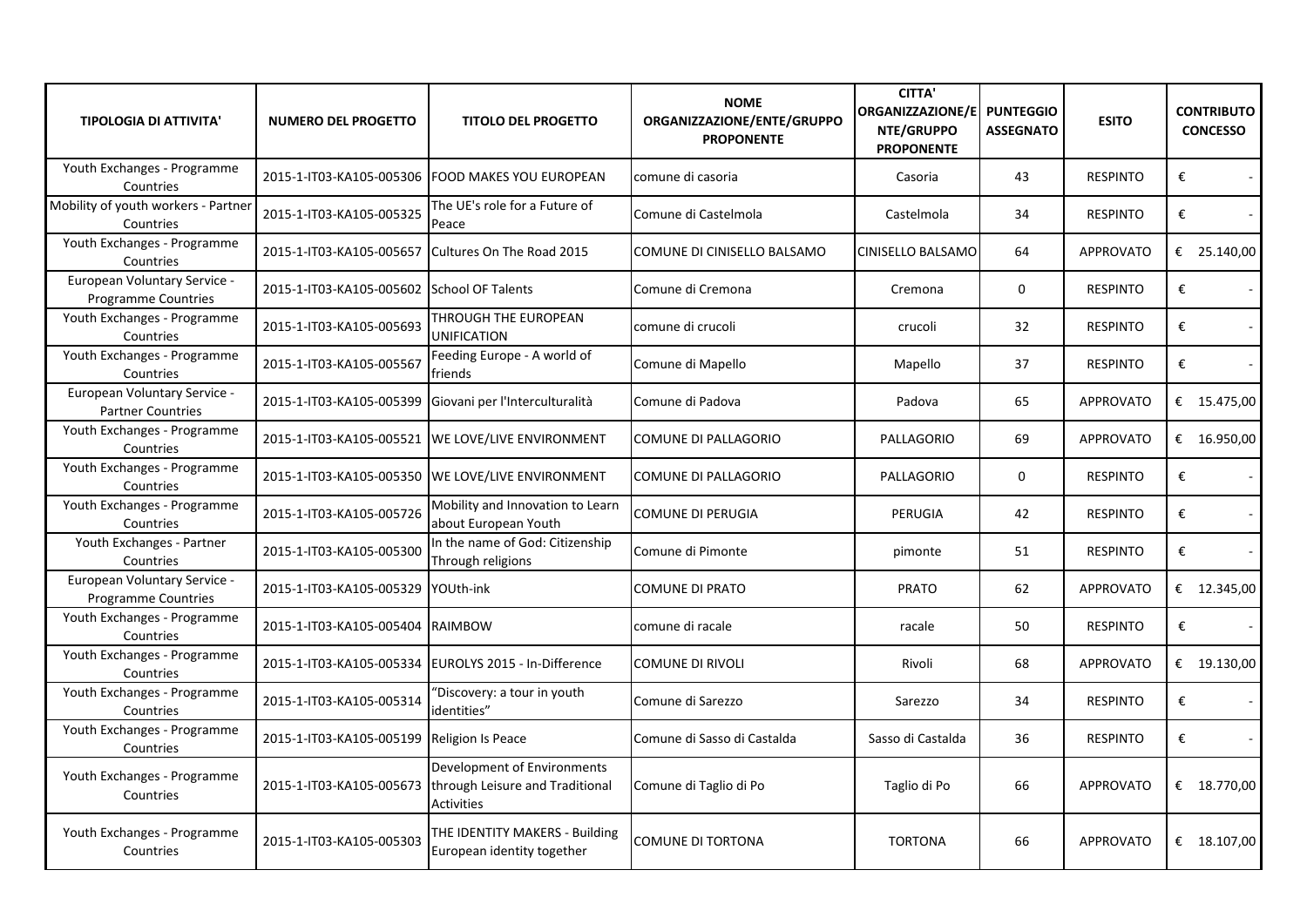| <b>TIPOLOGIA DI ATTIVITA'</b>                                               | <b>NUMERO DEL PROGETTO</b>                           | <b>TITOLO DEL PROGETTO</b>                                                  | <b>NOME</b><br>ORGANIZZAZIONE/ENTE/GRUPPO<br><b>PROPONENTE</b>                                            | <b>CITTA'</b><br>ORGANIZZAZIONE/E PUNTEGGIO<br>NTE/GRUPPO<br><b>PROPONENTE</b> | <b>ASSEGNATO</b> | <b>ESITO</b>     | <b>CONTRIBUTO</b><br><b>CONCESSO</b> |
|-----------------------------------------------------------------------------|------------------------------------------------------|-----------------------------------------------------------------------------|-----------------------------------------------------------------------------------------------------------|--------------------------------------------------------------------------------|------------------|------------------|--------------------------------------|
| European Voluntary Service -<br><b>Programme Countries</b>                  | 2015-1-IT03-KA105-005452                             | IntergenerazionalMENTE europeo COMUNE DI TRAMATZA                           |                                                                                                           | <b>TRAMATZA</b>                                                                | 64               | <b>APPROVATO</b> | € 27.973,34                          |
| Youth Exchanges - Programme<br>Countries                                    | 2015-1-IT03-KA105-005442                             | Active players for rural & natural<br>environment                           | Comune di Ussana                                                                                          | Ussana                                                                         | 54               | <b>RESPINTO</b>  | €                                    |
| Mobility of youth workers + Youth<br><b>Exchanges - Programme Countries</b> | 2015-1-IT03-KA105-005323                             | Youth Violence Behaviors - 2.0<br>Threath                                   | Comune S. Alessio Siculo                                                                                  | S Alessio Siculo                                                               | 68               | <b>APPROVATO</b> | € 49.709,00                          |
| European Voluntary Service -<br><b>Partner Countries</b>                    | 2015-1-IT03-KA105-005190 UNITI NEI BALCANI           |                                                                             | Comunità Papa Giovanni XXIII                                                                              | Rimini                                                                         | 62               | <b>APPROVATO</b> | €<br>8.671,00                        |
| European Voluntary Service -<br><b>Partner Countries</b>                    | 2015-1-IT03-KA105-005153                             | SPREADING SOLIDARIETY<br>PROMOTING PEACE                                    | Comunità Papa Giovanni XXIII                                                                              | Rimini                                                                         | 60               | <b>APPROVATO</b> | 7.275,00<br>€                        |
| Mobility of youth workers - Partner<br>Countries                            | 2015-1-IT03-KA105-005206                             | <b>MATCHING YOUNGS' NEXT DARES</b>                                          | <b>CONFEDERAZIONE ITALIANA</b><br>SINDACATI LAVORATORI - UNIONE<br>SINDACALE REGIONALE DELLA<br>LOMBARDIA | Milan                                                                          | 24               | <b>RESPINTO</b>  | €                                    |
| Mobility of youth workers -<br><b>Programme Countries</b>                   | 2015-1-IT03-KA105-005308                             | YOUTH TELLING STORIES, NEW<br><b>STRATEGIES FOR</b><br><b>COMMUNICATION</b> | Consorzio Ro.Ma.                                                                                          | <b>NAPOLI</b>                                                                  | 24               | <b>RESPINTO</b>  | €                                    |
| European Voluntary Service -<br><b>Partner Countries</b>                    | 2015-1-IT03-KA105-005348 Threads of Social Inclusion |                                                                             | CONSORZIO SOCIALE IL FILO DA<br><b>TESSERE</b>                                                            | <b>BIELLA</b>                                                                  | 68               | <b>APPROVATO</b> | € 45.911,70                          |
| European Voluntary Service -<br><b>Partner Countries</b>                    | 2015-1-IT03-KA105-005449 Get Involved!               |                                                                             | Consorzio Solidarietà Sociale Forlì-<br>Cesena società cooperativa sociale                                | Forlì                                                                          | 75               | <b>APPROVATO</b> | € 55.175,84                          |
| European Voluntary Service -<br><b>Partner Countries</b>                    | 2015-1-IT03-KA105-005441                             | Through local action to future<br>heights!                                  | Consorzio Solidarietà Sociale Forlì-<br>Cesena società cooperativa sociale                                | Forlì                                                                          | 68               | <b>APPROVATO</b> | € $13.658,00$                        |
| European Voluntary Service -<br><b>Partner Countries</b>                    | 2015-1-IT03-KA105-005434 Get Involved!               |                                                                             | Consorzio Solidarietà Sociale Forlì-<br>Cesena società cooperativa sociale                                | Forlì                                                                          | $\Omega$         | <b>RESPINTO</b>  | €<br>$\overline{\phantom{a}}$        |
| Youth Exchanges - Partner<br>Countries                                      | 2015-1-IT03-KA105-005711 JJUNK OR 'JUNGLE' FOOD ?    |                                                                             | Consulta Giovanile Zafferana Etnea                                                                        | Zafferana Etnea                                                                | 20               | <b>RESPINTO</b>  | €                                    |
| Youth Exchanges - Programme<br>Countries                                    | 2015-1-IT03-KA105-005696                             | MORE WORK FOR YOUNG<br>PEOPLE!                                              | <b>CONTRO TENDENZA</b>                                                                                    | Collesano (PA)                                                                 | 65               | <b>APPROVATO</b> | € $14.600,00$                        |
| European Voluntary Service -<br>Programme Countries                         | 2015-1-IT03-KA105-005389                             | Care-sharing                                                                | Cooperativa Sociale A.E.P.E.R.                                                                            | Bergamo                                                                        | $\mathbf 0$      | <b>RESPINTO</b>  | €                                    |
| Youth Exchanges - Programme<br>Countries                                    | 2015-1-IT03-KA105-005149                             | Salento-Andalusia. Salute, natura<br>e sport fra Italia e Spagna            | Cooperativa Sociale Artemide                                                                              | Latiano                                                                        | $\mathbf{0}$     | <b>RESPINTO</b>  | €                                    |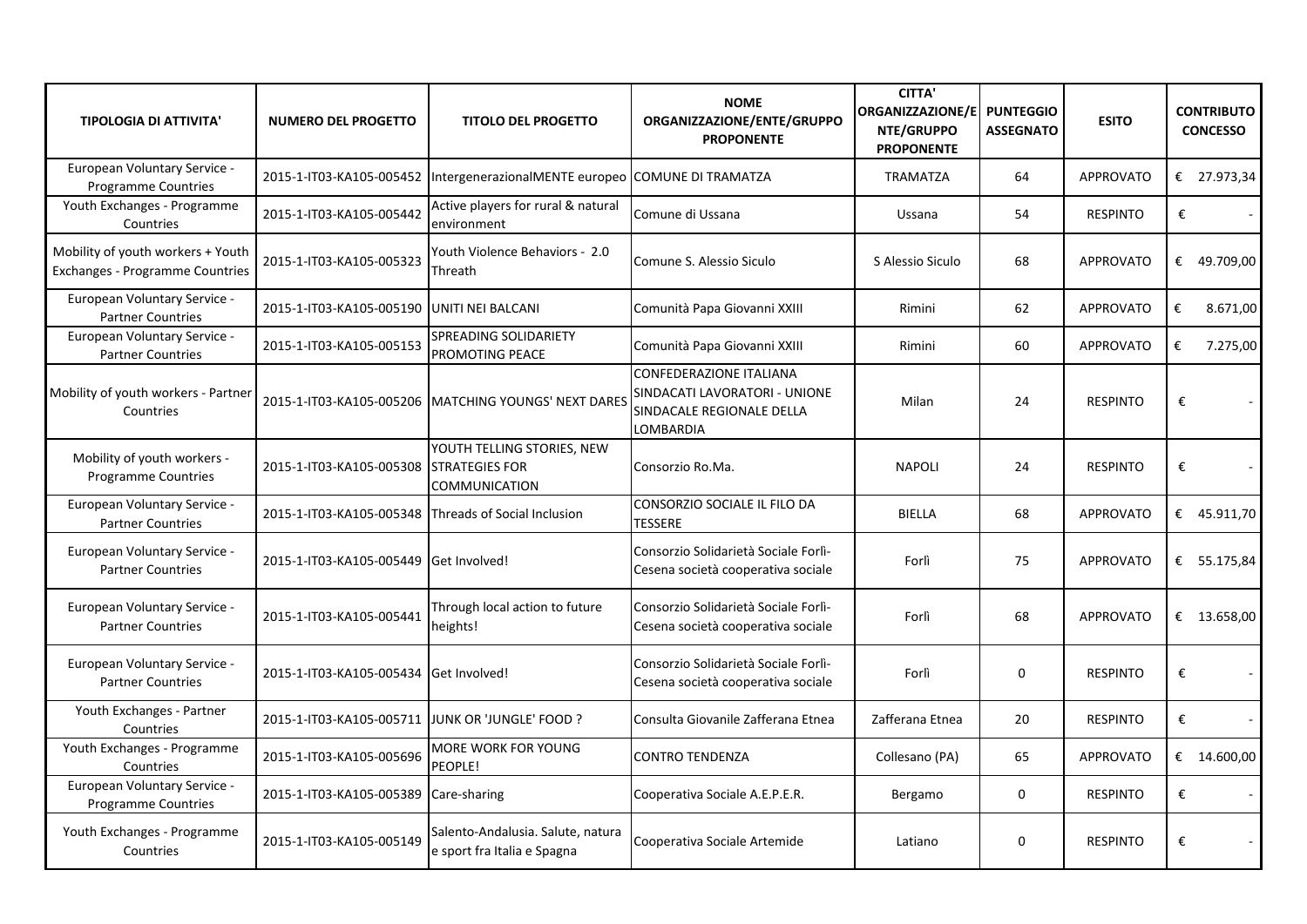| <b>TIPOLOGIA DI ATTIVITA'</b>                             | <b>NUMERO DEL PROGETTO</b>                           | <b>TITOLO DEL PROGETTO</b>                                                                                                | <b>NOME</b><br>ORGANIZZAZIONE/ENTE/GRUPPO<br><b>PROPONENTE</b> | <b>CITTA'</b><br><b>ORGANIZZAZIONE/E</b><br>NTE/GRUPPO<br><b>PROPONENTE</b> | <b>PUNTEGGIO</b><br><b>ASSEGNATO</b> | <b>ESITO</b>                                                   | <b>CONTRIBUTO</b><br><b>CONCESSO</b> |
|-----------------------------------------------------------|------------------------------------------------------|---------------------------------------------------------------------------------------------------------------------------|----------------------------------------------------------------|-----------------------------------------------------------------------------|--------------------------------------|----------------------------------------------------------------|--------------------------------------|
| Youth Exchanges - Programme<br>Countries                  | 2015-1-IT03-KA105-005150                             | Salento-Andalusia. Salute, natura<br>e sport fra Italia e Spagna                                                          | Cooperativa Sociale Artemide                                   | Latiano                                                                     | $\Omega$                             | <b>RESPINTO</b>                                                | €                                    |
| Mobility of youth workers - Partner<br>Countries          | 2015-1-IT03-KA105-005682                             | LovEarth Through Art, play your<br>place                                                                                  | Cooperativa Sociale Immaginaria A<br>R.L.Onlus                 | Sant'Angelo a<br>Cupolo                                                     | 42                                   | <b>RESPINTO</b>                                                | €                                    |
| Mobility of youth workers - Partner<br>Countries          | 2015-1-IT03-KA105-005723                             | LovEart Through Art, the musical<br>side of a youth worker                                                                | Cooperativa Sociale Immaginaria A<br>R.L.Onlus                 | Sant'Angelo a<br>Cupolo                                                     | $\mathbf 0$                          | <b>RESPINTO</b>                                                | €                                    |
| Mobility of youth workers -<br><b>Programme Countries</b> | 2015-1-IT03-KA105-005330 Journey to the Emerald City |                                                                                                                           | Cooperativa Sociale Muovimente                                 | Viterbo                                                                     | 61                                   | <b>RESPINTO PER</b><br><b>INSUFFICIENZA</b><br><b>DI FONDI</b> | €                                    |
| Youth Exchanges - Programme<br>Countries                  | 2015-1-IT03-KA105-005471                             | <b>ACTIVE - A CulTural InitiatiVe for</b><br>Employability                                                                | Cooperativa Sociale Muovimente                                 | Viterbo                                                                     | 54                                   | <b>RESPINTO</b>                                                | €                                    |
| Mobility of youth workers - Partner<br>Countries          | 2015-1-IT03-KA105-005333 SHARE YOUR STORY            |                                                                                                                           | Cooperativa Sociale Muovimente                                 | Viterbo                                                                     | 43                                   | <b>RESPINTO</b>                                                | €                                    |
| Youth Exchanges - Programme<br>Countries                  | 2015-1-IT03-KA105-005297 Volontariato e Integrazione |                                                                                                                           | Cooperativa Sociale onlus Progetto<br>Popolare                 | <b>MONTESCAGLIOSO</b>                                                       | 53                                   | <b>RESPINTO</b>                                                | €                                    |
| Youth Exchanges - Programme<br>Countries                  | 2015-1-IT03-KA105-005299 Volontariato Solidale       |                                                                                                                           | Cooperativa Sociale onlus Progetto<br>Popolare                 | <b>MONTESCAGLIOSO</b>                                                       | 50                                   | <b>RESPINTO</b>                                                | €                                    |
| Mobility of youth workers - Partner<br>Countries          | 2015-1-IT03-KA105-005683                             | MEDA Youth Immigration, Italy -<br>study visit                                                                            | COOPERATIVA SOCIALE SHANNARA<br><b>ONLUS</b>                   | Portici                                                                     | 70                                   | <b>APPROVATO</b>                                               | € 17.254,00                          |
| Youth Exchanges - Programme<br>Countries                  | 2015-1-IT03-KA105-005387 Shake Mi City               |                                                                                                                           | cooperativa sociale Tempo per<br>l'infanzia                    | Milano                                                                      | 62                                   | <b>APPROVATO</b>                                               | € 30.786,00                          |
| European Voluntary Service -<br><b>Partner Countries</b>  | 2015-1-IT03-KA105-005634                             | PARTICI-LOGUE. Participation and<br>Dialogue with Palestine                                                               | Cooperazione Internazionale Sud Sud                            | Palermo                                                                     | 70                                   | <b>APPROVATO</b>                                               | €<br>1.911,00                        |
| European Voluntary Service -<br><b>Partner Countries</b>  | 2015-1-IT03-KA105-005462                             | VOLO. Volunteers for the<br>Mediterranean                                                                                 | Cooperazione Internazionale Sud Sud                            | Palermo                                                                     | 66                                   | <b>APPROVATO</b>                                               | €<br>9.661,66                        |
| Mobility of youth workers - Partner<br>Countries          |                                                      | JUMP in the Circus time. Youth<br>2015-1-IT03-KA105-005552   worker for new practices to<br>renovate the social inclusion | Cooperazione Internazionale Sud Sud                            | Palermo                                                                     | 25                                   | <b>RESPINTO</b>                                                | €                                    |
| Mobility of youth workers - Partner<br>Countries          | 2015-1-IT03-KA105-005304                             | Roleplaying Games for Human<br>Rights                                                                                     | <b>CRONOSFERA</b>                                              | PESCARA                                                                     | 64                                   | <b>RESPINTO PER</b><br><b>INSUFFICIENZA</b><br><b>DI FONDI</b> | €                                    |
| Youth Exchanges - Programme<br>Countries                  | 2015-1-IT03-KA105-005672                             | <b>Breaking Stereotypes Building</b><br>Europe                                                                            | <b>CSF - COOPERAZIONE SENZA</b><br><b>FRONTIERE</b>            | Collesano (PA)                                                              | 65                                   | <b>APPROVATO</b>                                               | € 14.650,00                          |
| Youth Exchanges - Programme<br>Countries                  | 2015-1-IT03-KA105-005644                             | GreENviroment: keep calm and<br>take care of your planet!"                                                                | Dall'Eleuterio a Busambra                                      | Bolognetta                                                                  | 65                                   | <b>APPROVATO</b>                                               | € 21.840,00                          |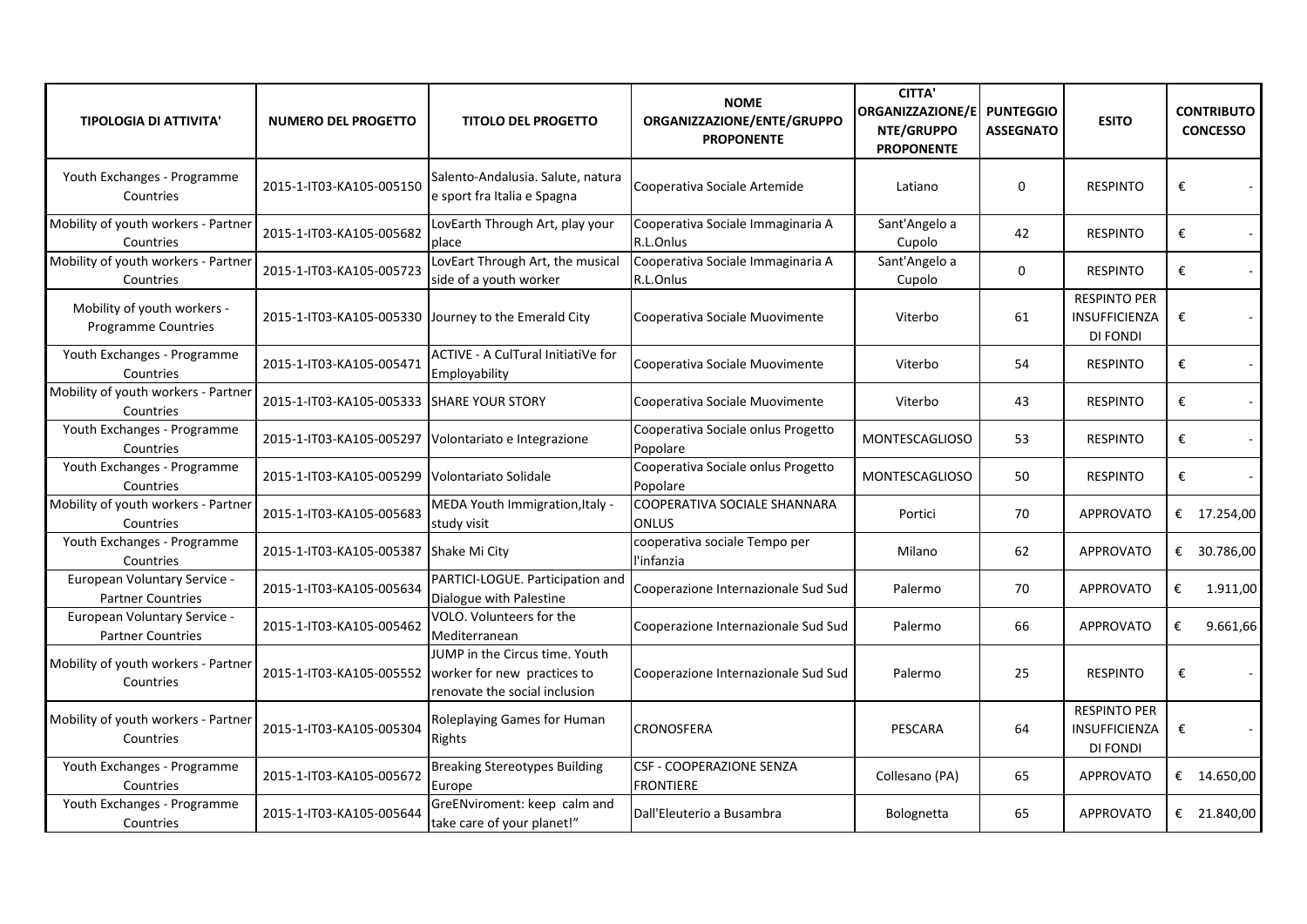| <b>TIPOLOGIA DI ATTIVITA'</b>                             | <b>NUMERO DEL PROGETTO</b>                        | <b>TITOLO DEL PROGETTO</b>                                                                      | <b>NOME</b><br>ORGANIZZAZIONE/ENTE/GRUPPO<br><b>PROPONENTE</b>   | <b>CITTA'</b><br>ORGANIZZAZIONE/E PUNTEGGIO<br>NTE/GRUPPO<br><b>PROPONENTE</b> | <b>ASSEGNATO</b> | <b>ESITO</b>                                     | <b>CONTRIBUTO</b><br><b>CONCESSO</b> |
|-----------------------------------------------------------|---------------------------------------------------|-------------------------------------------------------------------------------------------------|------------------------------------------------------------------|--------------------------------------------------------------------------------|------------------|--------------------------------------------------|--------------------------------------|
| Mobility of youth workers -<br><b>Programme Countries</b> | 2015-1-IT03-KA105-005166 e uso degli strumenti di | Progettiamo il futuro. Conoscenza<br>Cittadinanza attiva                                        | DEMOSTENE Centro Studi per la<br>Promozione dello Sviluppo Umano | Latiano                                                                        | 39               | <b>RESPINTO</b>                                  | €                                    |
| European Voluntary Service -<br><b>Partner Countries</b>  | 2015-1-IT03-KA105-005259 Keep care                |                                                                                                 | Diapason Coop soc arl onlus                                      | Milano                                                                         | 71               | <b>APPROVATO</b>                                 | € 12.488,32                          |
| Mobility of youth workers - Partner<br>Countries          | 2015-1-IT03-KA105-005576                          | Be Rural, Be an Agro ICT<br>Entrepreneur!                                                       | Edb Trade srls                                                   | Viterbo                                                                        | $\mathbf 0$      | <b>RESPINTO</b>                                  | €                                    |
| Youth Exchanges - Partner<br>Countries                    | 2015-1-IT03-KA105-005677 Exchange Kitchen!        |                                                                                                 | Educazione Non Formale Europea                                   | Palermo                                                                        | 58               | <b>RESPINTO</b>                                  | €                                    |
| Mobility of youth workers - Partner<br>Countries          |                                                   | 2015-1-IT03-KA105-005379 On-line Contacting & Networking                                        | <b>Elios</b>                                                     | Acireale                                                                       | 54               | <b>RESPINTO</b>                                  | €                                    |
| European Voluntary Service -<br><b>Partner Countries</b>  | 2015-1-IT03-KA105-005237 Enjoy the Difference     |                                                                                                 | <b>ENGIM - ENTE NAZIONALE</b><br><b>GIUSEPPINI DEL MURIALDO</b>  | <b>ROMA</b>                                                                    | 65               | <b>APPROVATO</b>                                 | € 21.928,00                          |
| European Voluntary Service -<br><b>Partner Countries</b>  | 2015-1-IT03-KA105-005701                          | Engagement local et international<br>pour l'enfance                                             | <b>ENGIM Piemonte</b>                                            | Torino                                                                         | 69               | <b>APPROVATO</b>                                 | € 21.973,00                          |
| Youth Exchanges - Programme<br>Countries                  | 2015-1-IT03-KA105-005639 WE ARE THE CHANGE        |                                                                                                 | <b>ENJOY Associazione di Promozione</b><br>Sociale               | Marcellinara                                                                   | 61               | <b>RESPINTO PER</b><br>INSUFFICIENZA<br>DI FONDI | €                                    |
| Youth Exchanges - Partner<br>Countries                    | 2015-1-IT03-KA105-005216 Gender Cooperation 1.0   |                                                                                                 | EquaMente - Associazione Culturale e<br>di Solidarietà           | Torino                                                                         | 63               | <b>APPROVATO</b>                                 | € 21.821,00                          |
| Youth Exchanges - Partner<br>Countries                    |                                                   | 2015-1-IT03-KA105-005670  Do it Yourself - Grow and Build                                       | Esplora                                                          | Itri                                                                           | 57               | <b>RESPINTO</b>                                  | €                                    |
| Youth Exchanges - Partner<br>Countries                    | 2015-1-IT03-KA105-005724 Interculturability       |                                                                                                 | Esplora                                                          | Itri                                                                           | 0                | <b>RESPINTO</b>                                  | €                                    |
| Youth Exchanges - Programme<br>Countries                  | 2015-1-IT03-KA105-005587 Music around us          |                                                                                                 | <b>EUREKA</b>                                                    | Santa Cristina Gela                                                            | 58               | <b>RESPINTO</b>                                  | €                                    |
| Youth Exchanges - Programme<br>Countries                  | 2015-1-IT03-KA105-005500 Food Immersion           |                                                                                                 | <b>EUREKA</b>                                                    | Santa Cristina Gela                                                            | 57               | <b>RESPINTO</b>                                  | €                                    |
| Mobility of youth workers - Partner<br>Countries          | 2015-1-IT03-KA105-005508 From idea to enterprise  |                                                                                                 | eurogems aps                                                     | treviso                                                                        | 42               | <b>RESPINTO</b>                                  | €                                    |
| European Voluntary Service -<br><b>Partner Countries</b>  | 2015-1-IT03-KA105-005283                          | <b>BEYOND THE BORDERS OF</b><br><b>REFUGEE CAMP</b>                                             | eurogems aps                                                     | treviso                                                                        | 28               | <b>RESPINTO</b>                                  | €                                    |
| Mobility of youth workers - Partner<br>Countries          |                                                   | Human trafficking investigators<br>2015-1-IT03-KA105-005147 working together for common<br>good | <b>EURO-NET</b>                                                  | Potenza                                                                        | 38               | <b>RESPINTO</b>                                  | $\pmb{\epsilon}$                     |
| Youth Exchanges - Programme<br>Countries                  |                                                   | 2015-1-IT03-KA105-005248   Healthy Mind in a Healthy Body                                       | <b>EUROPE FOR ALL</b>                                            | <b>MILANO</b>                                                                  | 44               | <b>RESPINTO</b>                                  | €                                    |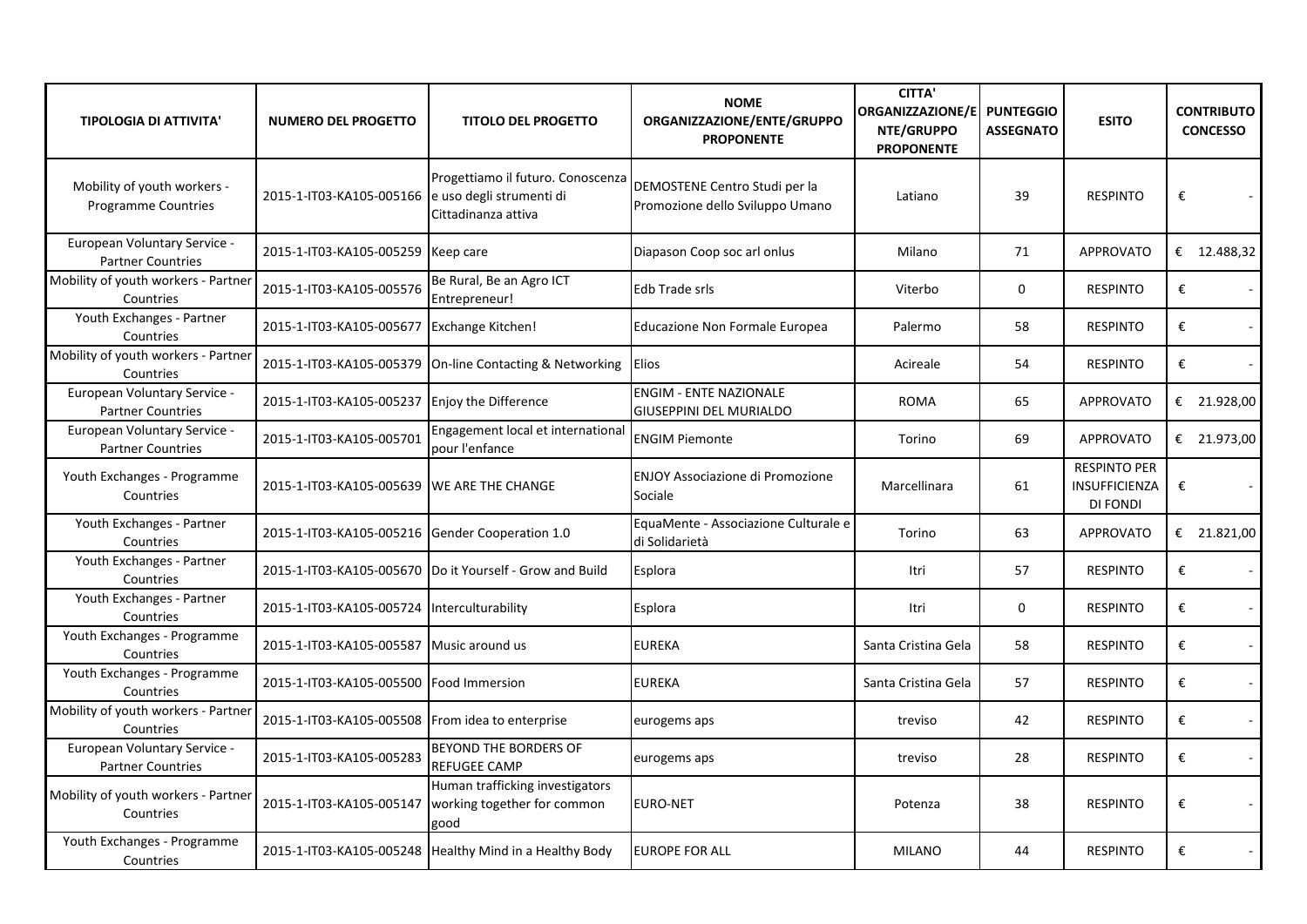| <b>TIPOLOGIA DI ATTIVITA'</b>                              | <b>NUMERO DEL PROGETTO</b>                          | <b>TITOLO DEL PROGETTO</b>                                          | <b>NOME</b><br>ORGANIZZAZIONE/ENTE/GRUPPO<br><b>PROPONENTE</b> | <b>CITTA'</b><br><b>ORGANIZZAZIONE/E</b><br>NTE/GRUPPO<br><b>PROPONENTE</b> | <b>PUNTEGGIO</b><br><b>ASSEGNATO</b> | <b>ESITO</b>                                            | <b>CONTRIBUTO</b><br><b>CONCESSO</b> |
|------------------------------------------------------------|-----------------------------------------------------|---------------------------------------------------------------------|----------------------------------------------------------------|-----------------------------------------------------------------------------|--------------------------------------|---------------------------------------------------------|--------------------------------------|
| Mobility of youth workers -<br><b>Programme Countries</b>  | 2015-1-IT03-KA105-005518                            | <b>DILAB</b> : Digital Innovation<br>LABoratory                     | EUROPEAN VOLUNTEERING<br><b>ASSOCIATION</b>                    | Palermo                                                                     | 53                                   | <b>RESPINTO</b>                                         | €                                    |
| Mobility of youth workers - Partner<br>Countries           | 2015-1-IT03-KA105-005699                            | <b>SMILE: Social Marketing for</b><br><b>Inclusive LEader</b>       | <b>EUROPEAN VOLUNTEERING</b><br><b>ASSOCIATION</b>             | Palermo                                                                     | 50                                   | <b>RESPINTO</b>                                         | €                                    |
| Mobility of youth workers -<br>Programme Countries         | 2015-1-IT03-KA105-005213   MANAGE 2.0               |                                                                     | <b>EUROSUD</b>                                                 | <b>TRIGGIANO</b>                                                            | 71                                   | <b>APPROVATO</b>                                        | € 23.520,00                          |
| Mobility of youth workers -<br>Programme Countries         | 2015-1-IT03-KA105-005214                            | Promotion of Labour Mobility in<br>Europe                           | <b>EUROSUD</b>                                                 | <b>TRIGGIANO</b>                                                            | 54                                   | <b>RESPINTO</b>                                         | €                                    |
| Mobility of youth workers -<br>Programme Countries         | 2015-1-IT03-KA105-005633 Lighting YOUth Work        |                                                                     | Ex-Duco laB                                                    | Lentini                                                                     | 62                                   | <b>RESPINTO PER</b><br>INSUFFICIENZA<br>DI FONDI        | €                                    |
| Youth Exchanges - Programme<br>Countries                   | 2015-1-IT03-KA105-005263 Design Your Life           |                                                                     | Ex-Duco laB                                                    | Lentini                                                                     | 61                                   | <b>RESPINTO PER</b><br><b>INSUFFICIENZA</b><br>DI FONDI | €                                    |
| Youth Exchanges - Programme<br>Countries                   | 2015-1-IT03-KA105-005597 The Long Way Home          |                                                                     | Fattoria Pugliese Diffusa Associazione<br>Culturale            | Taurisano                                                                   | 62                                   | <b>APPROVATO</b>                                        | € 13.304,00                          |
| European Voluntary Service -<br><b>Programme Countries</b> | 2015-1-IT03-KA105-005411 Raccontare il volontariato |                                                                     | Federazione del Volontariato di<br>Verona ONLUS                | Verona                                                                      | 66                                   | <b>APPROVATO</b>                                        | € 15.340,00                          |
| Youth Exchanges - Programme<br>Countries                   | 2015-1-IT03-KA105-005310 "Sound park"               |                                                                     | Finis Terrae Officina<br>dell'apprendimento                    | Arona                                                                       | 64                                   | <b>APPROVATO</b>                                        | € $19.466,00$                        |
| Youth Exchanges - Programme<br>Countries                   | 2015-1-IT03-KA105-005545                            | Play Europe! Youngsters take<br>action for Europe through Sport     | Fondazione Flaminia                                            | Ravenna                                                                     | 62                                   | <b>APPROVATO</b>                                        | € $17.685,00$                        |
| Mobility of youth workers - Partner<br>Countries           | 2015-1-IT03-KA105-005501 Be Active Youth            |                                                                     | Fondazione Istituto Morcelliano                                | Chiari                                                                      | 68                                   | <b>APPROVATO</b>                                        | € 15.556,00                          |
| Youth Exchanges - Partner<br>Countries                     | 2015-1-IT03-KA105-005467 Connecting Youth           |                                                                     | Fondazione Istituto Morcelliano                                | Chiari                                                                      | 43                                   | <b>RESPINTO</b>                                         | €                                    |
| European Voluntary Service -<br><b>Programme Countries</b> | 2015-1-IT03-KA105-005298 Alveare 2                  |                                                                     | Fondazione Mondoaltro                                          | Agrigento                                                                   | 80                                   | <b>APPROVATO</b>                                        | € 20.835,00                          |
| Mobility of youth workers -<br>Programme Countries         | 2015-1-IT03-KA105-005465                            | Imprenditorialità giovanile e<br>rurale                             | Fondazione San Vigilio Onlus                                   | Ossana                                                                      | 0                                    | <b>RESPINTO</b>                                         | €                                    |
| European Voluntary Service -<br>Programme Countries        | 2015-1-IT03-KA105-005568 GIOVANE PROSPETTIVA        |                                                                     | Fondazione San Vigilio Onlus                                   | Ossana                                                                      | $\mathbf 0$                          | <b>RESPINTO</b>                                         | €                                    |
| Youth Exchanges - Partner<br>Countries                     | 2015-1-IT03-KA105-005284                            | La Pace non è mai un atto isolato<br>Peace is never an isolated act | FONDAZIONE SCUOLA DI PACE DI<br><b>MONTE SOLE</b>              | Marzabotto                                                                  | 78                                   | <b>APPROVATO</b>                                        | € 38.374,00                          |
| Mobility of youth workers -<br>Programme Countries         | 2015-1-IT03-KA105-005225 Let's do the difference    |                                                                     | <b>FORMAMENTIS ONLUS</b>                                       | Potenza                                                                     | 34                                   | <b>RESPINTO</b>                                         | €                                    |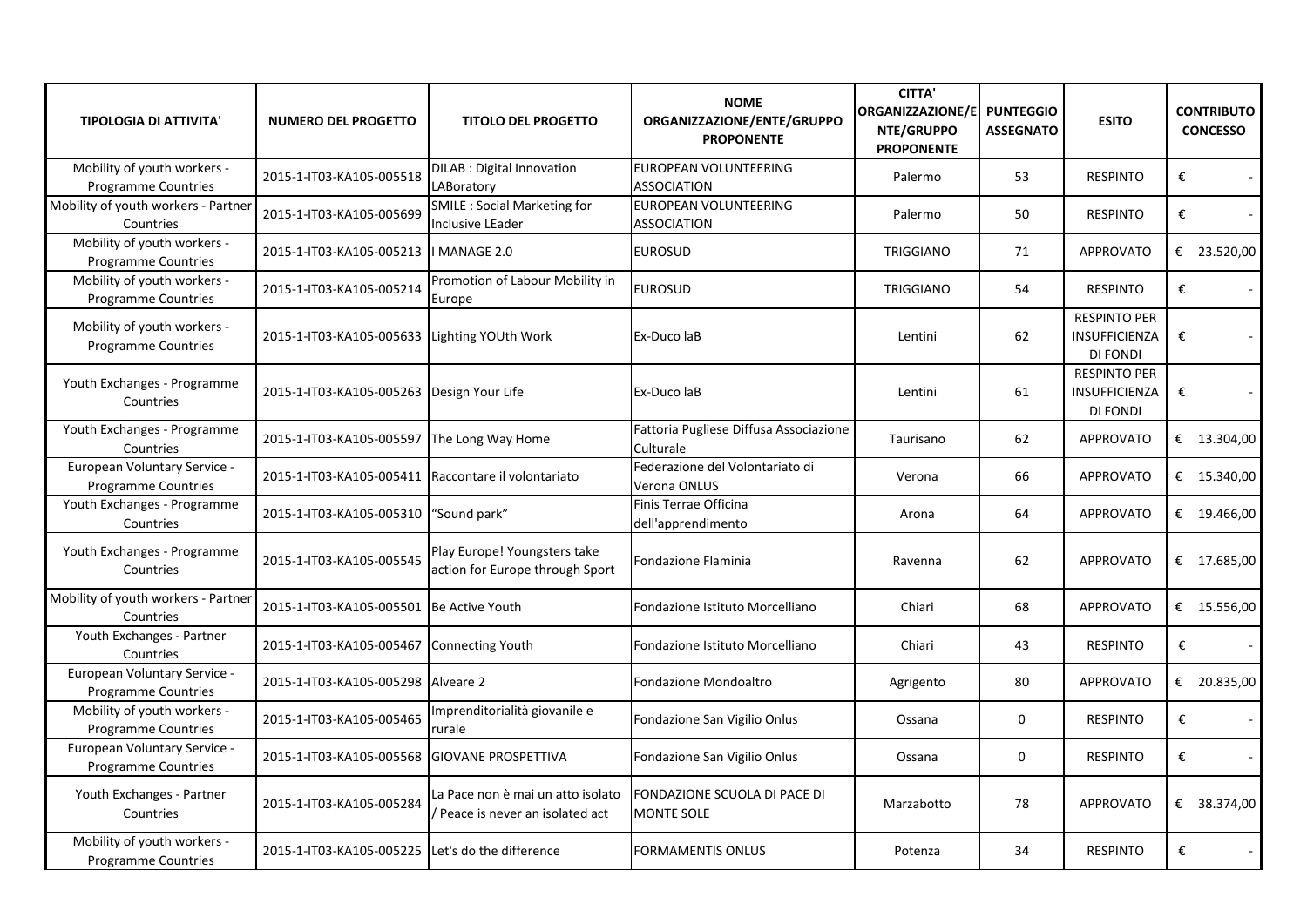| <b>TIPOLOGIA DI ATTIVITA'</b>                       | <b>NUMERO DEL PROGETTO</b>                         | <b>TITOLO DEL PROGETTO</b>                                        | <b>NOME</b><br>ORGANIZZAZIONE/ENTE/GRUPPO<br><b>PROPONENTE</b> | <b>CITTA'</b><br>ORGANIZZAZIONE/E<br>NTE/GRUPPO<br><b>PROPONENTE</b> | <b>PUNTEGGIO</b><br><b>ASSEGNATO</b> | <b>ESITO</b>     | <b>CONTRIBUTO</b><br><b>CONCESSO</b> |
|-----------------------------------------------------|----------------------------------------------------|-------------------------------------------------------------------|----------------------------------------------------------------|----------------------------------------------------------------------|--------------------------------------|------------------|--------------------------------------|
| Youth Exchanges - Programme<br>Countries            |                                                    | 2015-1-IT03-KA105-005194 YOU(TH) FOR YOUTHMETRE                   | FORMATALENTI COOPERATIVA<br>SOCIALE A R.L.                     | CASTELLALTO                                                          | 50                                   | <b>RESPINTO</b>  | €                                    |
| Youth Exchanges - Programme<br>Countries            | 2015-1-IT03-KA105-005554 Be Better, Be Healthy!    |                                                                   | forum della gioventù di santa maria la<br>carità               | santa maria la carità                                                | $\mathbf 0$                          | <b>RESPINTO</b>  | €                                    |
| Youth Exchanges - Programme<br>Countries            | 2015-1-IT03-KA105-005709 Be Better, Be Healthy!    |                                                                   | forum della gioventù di santa maria la<br>carità               | santa maria la carità                                                | $\mathbf 0$                          | <b>RESPINTO</b>  | €                                    |
| Mobility of youth workers - Partner<br>Countries    | 2015-1-IT03-KA105-005451                           | European youth - together for<br>nature protection                | freeminds in action                                            | Favara                                                               | 41                                   | <b>RESPINTO</b>  | €<br>$\sim$                          |
| Mobility of youth workers - Partner<br>Countries    | 2015-1-IT03-KA105-005461 Let's be our best-selves! |                                                                   | freeminds in action                                            | Favara                                                               | 39                                   | <b>RESPINTO</b>  | €                                    |
| Mobility of youth workers - Partner<br>Countries    | 2015-1-IT03-KA105-005480                           | 'There is absolutely nothing but<br>youth"                        | freeminds in action                                            | Favara                                                               | 34                                   | <b>RESPINTO</b>  | €                                    |
| Mobility of youth workers - Partner<br>Countries    | 2015-1-IT03-KA105-005439                           | Active citizenship for successful<br>society                      | freeminds in action                                            | Favara                                                               | 33                                   | <b>RESPINTO</b>  | €<br>$\sim$                          |
| Mobility of youth workers - Partner<br>Countries    | 2015-1-IT03-KA105-005472                           | Entrepreneurial Education as a<br>tool for Reducing Unemployment  | freeminds in action                                            | Favara                                                               | 31                                   | <b>RESPINTO</b>  | €                                    |
| Youth Exchanges - Programme<br>Countries            |                                                    | 2015-1-IT03-KA105-005520 C.I.E. Cultural Identities' Equality     | fritto misto                                                   | roma                                                                 | 62                                   | <b>APPROVATO</b> | € 20.544,00                          |
| Youth Exchanges - Programme<br>Countries            | 2015-1-IT03-KA105-005708 Let's Team                |                                                                   | GAB Lupiae del CTS di Lecce                                    | Lecce                                                                | 70                                   | <b>APPROVATO</b> | € 13.560,00                          |
| Youth Exchanges - Partner<br>Countries              | 2015-1-IT03-KA105-005475 Not in my name            |                                                                   | GAB Lupiae del CTS di Lecce                                    | Lecce                                                                | 69                                   | <b>APPROVATO</b> | € 26.316,00                          |
| Youth Exchanges - Programme<br>Countries            | 2015-1-IT03-KA105-005236                           | Where do we come from? What<br>are we? Where are we going?        | GIOVANI DI SAN NICOLO' GERREI                                  | <b>SAN NICOLO' GERREI</b>                                            | 55                                   | <b>RESPINTO</b>  | €                                    |
| Mobility of youth workers - Partner<br>Countries    | 2015-1-IT03-KA105-005720                           | P-Art-icipation, Inclusion, New<br>Dimension                      | Giovani Iddocca - Gruppo Informale<br>Giovanile                | Laconi                                                               | 0                                    | <b>RESPINTO</b>  | €                                    |
| Youth Exchanges - Programme<br>Countries            | 2015-1-IT03-KA105-005383 Young Artists In Action   |                                                                   | <b>GIOVANI PER L'EUROPA</b>                                    | <b>NICOTERA</b>                                                      | 46                                   | <b>RESPINTO</b>  | €                                    |
| Youth Exchanges - Programme<br>Countries            |                                                    | 2015-1-IT03-KA105-005519 Business Young Entrepreneurship Goodwill |                                                                | Rende                                                                | 56                                   | <b>RESPINTO</b>  | €                                    |
| European Voluntary Service -<br>Programme Countries | 2015-1-IT03-KA105-005301 Dreams of earth           |                                                                   | <b>GRUCA ONLUS</b>                                             | Macerata                                                             | 70                                   | <b>APPROVATO</b> | € 34.353,36                          |
| Youth Exchanges - Programme<br>Countries            | 2015-1-IT03-KA105-005165 Music bridge for Europe   |                                                                   | Gruppo Folklorico "Li Fainzar"                                 | Calvello                                                             | 49                                   | <b>RESPINTO</b>  | €                                    |
| Youth Exchanges - Programme<br>Countries            | 2015-1-IT03-KA105-005487 Youth with a passion      |                                                                   | Gruppo giovanile Informale Youth<br>with a passion             | <b>VIGLIANO BIELLESE</b>                                             | 63                                   | <b>APPROVATO</b> | € 23.029,00                          |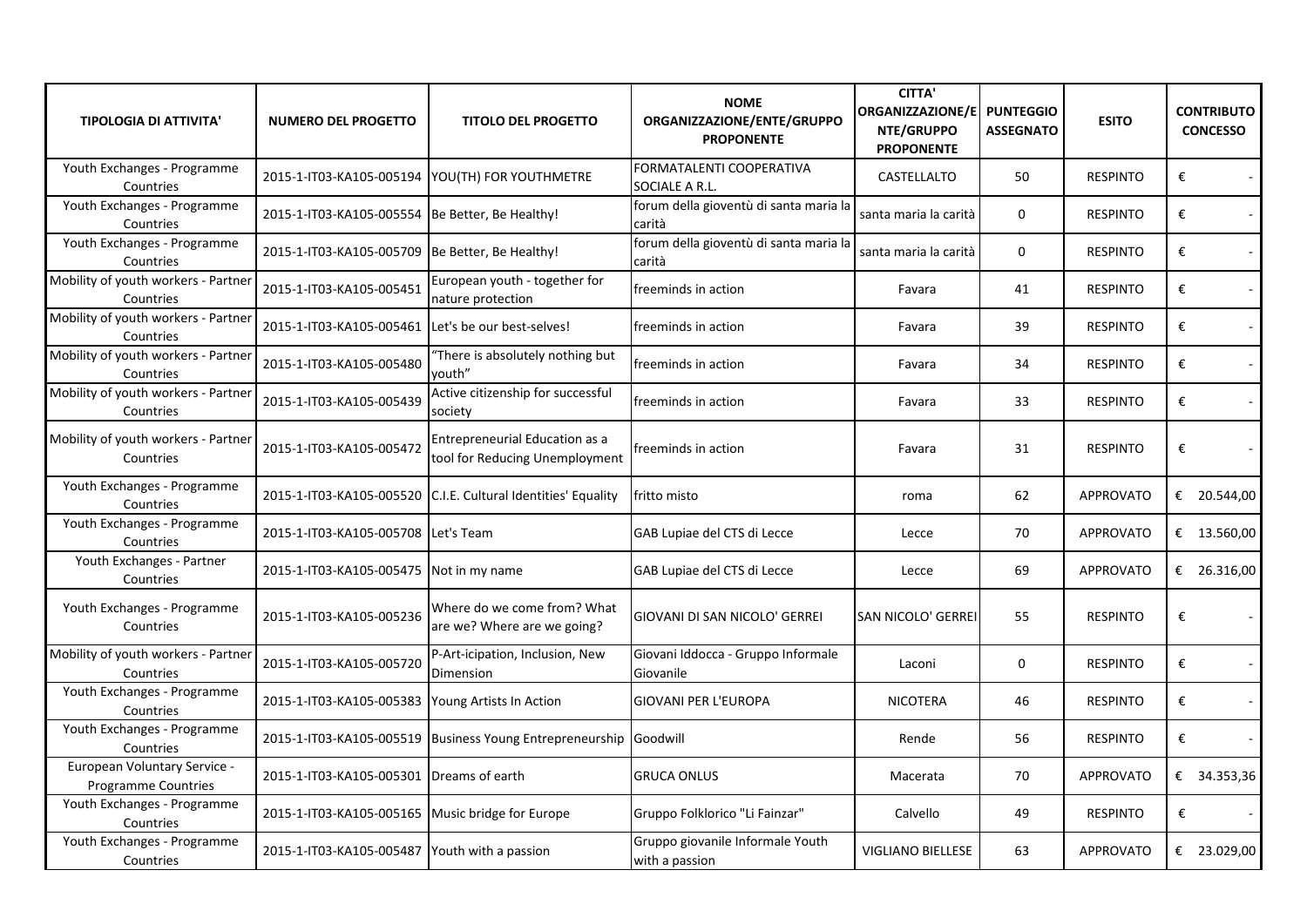| <b>TIPOLOGIA DI ATTIVITA'</b>                            | <b>NUMERO DEL PROGETTO</b>                       | <b>TITOLO DEL PROGETTO</b>                                          | <b>NOME</b><br>ORGANIZZAZIONE/ENTE/GRUPPO<br><b>PROPONENTE</b> | <b>CITTA'</b><br><b>ORGANIZZAZIONE/E</b><br>NTE/GRUPPO<br><b>PROPONENTE</b> | <b>PUNTEGGIO</b><br><b>ASSEGNATO</b> | <b>ESITO</b>                                            | <b>CONTRIBUTO</b><br><b>CONCESSO</b> |
|----------------------------------------------------------|--------------------------------------------------|---------------------------------------------------------------------|----------------------------------------------------------------|-----------------------------------------------------------------------------|--------------------------------------|---------------------------------------------------------|--------------------------------------|
| Youth Exchanges - Programme<br>Countries                 | 2015-1-IT03-KA105-005649                         | Stars Children - A way for the<br>Recycle                           | H.R.Y.O. Human Rights Youth<br>Organization                    | Monreale                                                                    | 63                                   | <b>APPROVATO</b>                                        | € $17.130,00$                        |
| Youth Exchanges - Programme<br>Countries                 | 2015-1-IT03-KA105-005719                         | I Rome You                                                          | Rome You                                                       | Rome                                                                        | 0                                    | <b>RESPINTO</b>                                         | €                                    |
| Youth Exchanges - Programme<br>Countries                 | 2015-1-IT03-KA105-005588                         | Roots and cultural Identity<br>through Dance and Music              | I.I.S."M.Preti/A. Frangipane" Reggio<br>Calabria               | Reggio Calabria                                                             | 52                                   | <b>RESPINTO</b>                                         | €                                    |
| Youth Exchanges - Partner<br>Countries                   | 2015-1-IT03-KA105-005222 We are one world        |                                                                     | Identities                                                     | Chieti                                                                      | 72                                   | <b>APPROVATO</b>                                        | € 23.005,00                          |
| Mobility of youth workers - Partner<br>Countries         | 2015-1-IT03-KA105-005669                         | TC "Digital Literacy On Human<br>Rights Education"                  | Identities                                                     | Chieti                                                                      | 71                                   | <b>APPROVATO</b>                                        | € 25.586,00                          |
| Youth Exchanges - Partner<br>Countries                   | 2015-1-IT03-KA105-005613                         | United in diversity                                                 | Identities                                                     | Chieti                                                                      | 0                                    | <b>RESPINTO</b>                                         | €<br>$\blacksquare$                  |
| Mobility of youth workers -<br>Programme Countries       | 2015-1-IT03-KA105-005721 Endorse your trainer!-2 |                                                                     | Identities                                                     | Chieti                                                                      | 0                                    | <b>RESPINTO</b>                                         | €<br>$\sim$                          |
| Youth Exchanges - Programme<br>Countries                 | 2015-1-IT03-KA105-005489 An open HeArt awareness |                                                                     | Il Clan dello Sciamano                                         | Trontano                                                                    | 52                                   | <b>RESPINTO</b>                                         | €<br>$\omega$                        |
| Mobility of youth workers -<br>Programme Countries       | 2015-1-IT03-KA105-005593                         | Fulfill their future: youth workers<br>Europeran exchange           | Il Mosaico Società Cooperativa<br>Sociale ONLUS                | porto potenza<br>picena                                                     | 45                                   | <b>RESPINTO</b>                                         | €<br>$\sim$                          |
| Youth Exchanges - Programme<br>Countries                 | 2015-1-IT03-KA105-005608 We are what we eat      |                                                                     | Infiniti Resorces                                              | Rovigo                                                                      | 61                                   | <b>RESPINTO PER</b><br><b>INSUFFICIENZA</b><br>DI FONDI | €<br>$\sim$                          |
| Youth Exchanges - Programme<br>Countries                 | 2015-1-IT03-KA105-005606 We are what we eat      |                                                                     | Infiniti Resorces                                              | Rovigo                                                                      | 0                                    | <b>RESPINTO</b>                                         | €<br>$\omega$                        |
| Youth Exchanges - Programme<br>Countries                 | 2015-1-IT03-KA105-005396 Let's play together     |                                                                     | Informamentis Europa                                           | Santa Maria Capua<br>Vetere                                                 | 54                                   | <b>RESPINTO</b>                                         | €<br>$\sim$                          |
| Youth Exchanges - Programme<br>Countries                 | 2015-1-IT03-KA105-005219 Learning to be Eu       |                                                                     | <b>Informamentis Europa</b>                                    | Santa Maria Capua<br>Vetere                                                 | 46                                   | <b>RESPINTO</b>                                         | €<br>$\blacksquare$                  |
| European Voluntary Service -<br><b>Partner Countries</b> | 2015-1-IT03-KA105-005361 YOUTH FOR DISABILITIES  |                                                                     | INSIEME SOCIETA' COOPERATIVA<br>SOCIALE A R.L.                 | <b>VICENZA</b>                                                              | 61                                   | <b>APPROVATO</b>                                        | € 18.406,68                          |
| Youth Exchanges - Programme<br>Countries                 | 2015-1-IT03-KA105-005285 STEADY, READY, GO       |                                                                     | Istituto di Ricerche e Studi<br>sull'Educazione e la Famiglia  | Roma                                                                        | 53                                   | <b>RESPINTO</b>                                         | €                                    |
| European Voluntary Service -<br><b>Partner Countries</b> | 2015-1-IT03-KA105-005605                         | Global link: promoting tourism in<br>Berat Region, unique heritage. | Istituto Pace Sviluppo Innovazione<br>Acli                     | Roma                                                                        | 66                                   | <b>APPROVATO</b>                                        | €<br>5.722,50                        |
| Youth Exchanges - Programme<br>Countries                 | 2015-1-IT03-KA105-005660                         | Yes, we CARE! The Environmental<br>perspective.                     | Istituto Pace Sviluppo Innovazione<br>Acli                     | Roma                                                                        | 54                                   | <b>RESPINTO</b>                                         | €                                    |
| Mobility of youth workers - Partner<br>Countries         | 2015-1-IT03-KA105-005513                         | Go Forward: learn, anticipate and<br>plan                           | Italian Institute for the Future                               | Napoli                                                                      | 67                                   | <b>RESPINTO PER</b><br><b>INSUFFICIENZA</b><br>DI FONDI | €                                    |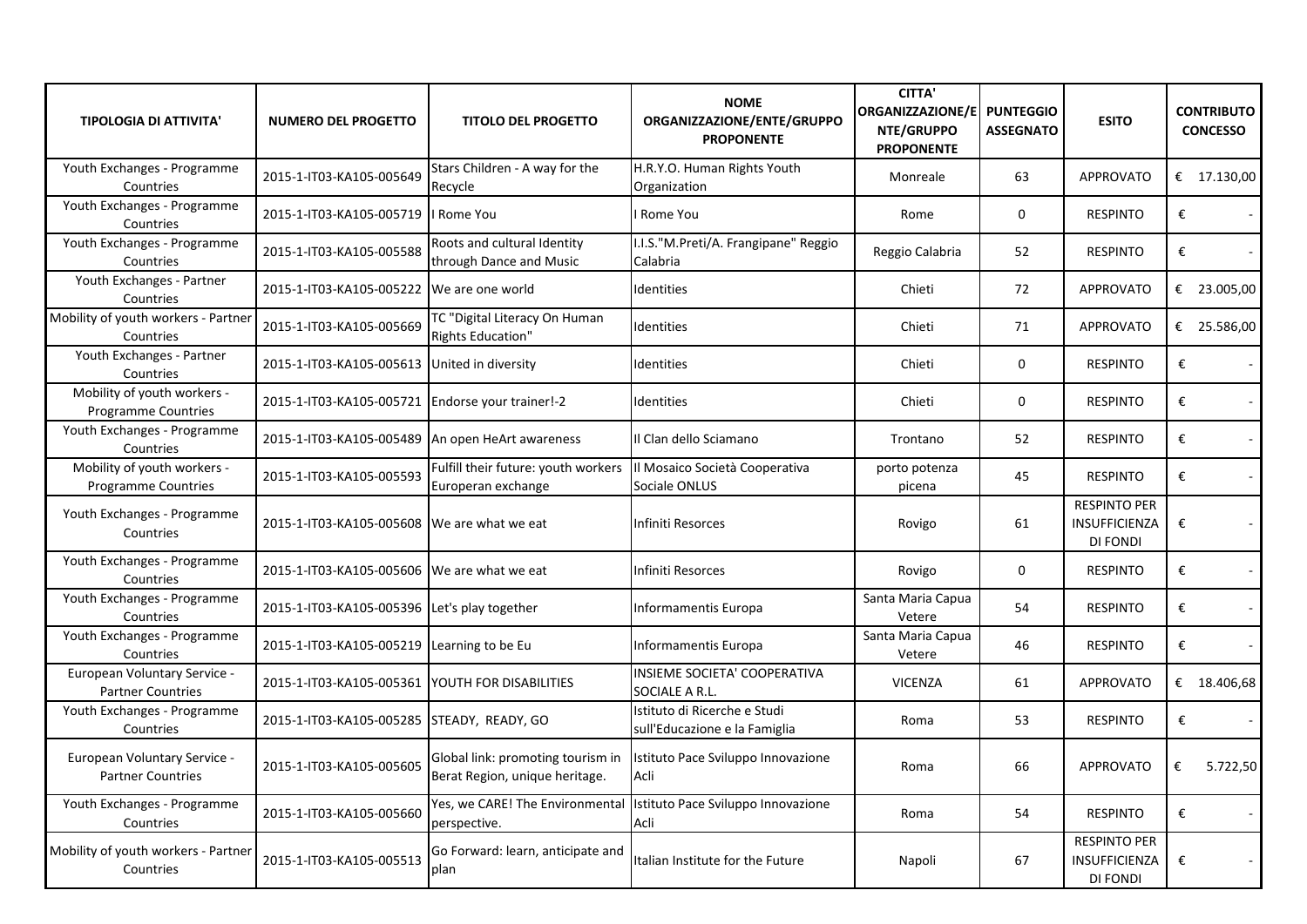| <b>TIPOLOGIA DI ATTIVITA'</b>                                             | <b>NUMERO DEL PROGETTO</b>                          | <b>TITOLO DEL PROGETTO</b>                                                                                                            | <b>NOME</b><br>ORGANIZZAZIONE/ENTE/GRUPPO<br><b>PROPONENTE</b> | <b>CITTA'</b><br>ORGANIZZAZIONE/E PUNTEGGIO<br>NTE/GRUPPO<br><b>PROPONENTE</b> | <b>ASSEGNATO</b> | <b>ESITO</b>                                                   | <b>CONTRIBUTO</b><br><b>CONCESSO</b> |
|---------------------------------------------------------------------------|-----------------------------------------------------|---------------------------------------------------------------------------------------------------------------------------------------|----------------------------------------------------------------|--------------------------------------------------------------------------------|------------------|----------------------------------------------------------------|--------------------------------------|
| Youth Exchanges - Programme<br>Countries                                  |                                                     | 2015-1-IT03-KA105-005530 The People That Planted Trees                                                                                | Jugend- und Kulturtreff BUNKER                                 | Bolzano                                                                        | 48               | <b>RESPINTO</b>                                                | €                                    |
| Mobility of youth workers -<br>Programme Countries                        | 2015-1-IT03-KA105-005548                            | JUMP - Jumping Unemployment<br><b>Mobility Partnership</b>                                                                            | JUMP - GIOVENTU' IN RISALTO                                    | Soverato (CZ)                                                                  | 35               | <b>RESPINTO</b>                                                | $\pmb{\epsilon}$<br>$\blacksquare$   |
| Mobility of youth workers -<br><b>Programme Countries</b>                 | 2015-1-IT03-KA105-005455                            | <b>JUMP - Jumping Unemployment</b><br>Mobility Partnership                                                                            | JUMP - GIOVENTU' IN RISALTO                                    | Soverato (CZ)                                                                  | $\mathbf 0$      | <b>RESPINTO</b>                                                | €                                    |
| Mobility of youth workers - Partner<br>Countries                          | 2015-1-IT03-KA105-005279                            | Mentorevolution                                                                                                                       | Jump in associazione culturale                                 | poggiardo-Lecce                                                                | 54               | <b>RESPINTO</b>                                                | $\pmb{\epsilon}$                     |
| Mobility of youth workers + Youth<br><b>Exchanges - Partner Countries</b> | 2015-1-IT03-KA105-005344                            | MELTING POT OF YOUNG<br><b>CULTURES. Youth unearthing</b><br>Intercultural experiences within<br>and besides the borders of<br>Europe | Jump in associazione culturale                                 | poggiardo-Lecce                                                                | 52               | <b>RESPINTO</b>                                                | €                                    |
| Youth Exchanges - Programme<br>Countries                                  | 2015-1-IT03-KA105-005403                            | open source ue                                                                                                                        | Jump in associazione culturale                                 | poggiardo-Lecce                                                                | 36               | <b>RESPINTO</b>                                                | €                                    |
| Mobility of youth workers - Partner<br>Countries                          | 2015-1-IT03-KA105-005616                            | Social entrepreneuship for young<br>people                                                                                            | Kaleidoscopio                                                  | Paruzzaro                                                                      | 18               | <b>RESPINTO</b>                                                | €<br>$\sim$                          |
| Mobility of youth workers - Partner<br>Countries                          | 2015-1-IT03-KA105-005717 A school as big as a world |                                                                                                                                       | La Banda dei Pirati - BDP                                      | milano                                                                         | 67               | <b>RESPINTO PER</b><br>INSUFFICIENZA<br>DI FONDI               | €<br>$\sim$                          |
| Mobility of youth workers - Partner<br>Countries                          | 2015-1-IT03-KA105-005713 A school as big as a world |                                                                                                                                       | La Banda dei Pirati - BDP                                      | milano                                                                         | 0                | <b>RESPINTO</b>                                                | €<br>$\blacksquare$                  |
| Youth Exchanges - Programme<br>Countries                                  | 2015-1-IT03-KA105-005561                            | <b>GREEN ROADS TO EUROPE</b>                                                                                                          | La Rondine                                                     | PALERMO                                                                        | 51               | <b>RESPINTO</b>                                                | €<br>$\blacksquare$                  |
| Mobility of youth workers - Partner<br>Countries                          | 2015-1-IT03-KA105-005205                            | UNTITLED SOUVENIRS                                                                                                                    | laboratorio autonomo potenziale                                | Modica                                                                         | 21               | <b>RESPINTO</b>                                                | €<br>$\blacksquare$                  |
| Mobility of youth workers -<br><b>Programme Countries</b>                 | 2015-1-IT03-KA105-005289                            | TH.E. P.A.C.Y. - THE<br>EMPOWERMENT PLAYGROUND.<br>ART AND CREATIVITY IN YOUTH<br><b>WORK</b>                                         | LABORATORIO MERIDIANO 2.0                                      | MARCELLINARA                                                                   | 65               | <b>RESPINTO PER</b><br><b>INSUFFICIENZA</b><br><b>DI FONDI</b> | €<br>$\sim$                          |
| Mobility of youth workers -<br><b>Programme Countries</b>                 | 2015-1-IT03-KA105-005505                            | <b>Science Tools for Environmental</b><br>Education                                                                                   | Legambiente Prato                                              | Prato                                                                          | 50               | <b>RESPINTO</b>                                                | €                                    |
| European Voluntary Service -<br><b>Programme Countries</b>                | 2015-1-IT03-KA105-005386                            | Verona in green                                                                                                                       | Legambiente Volontariato Verona                                | Verona                                                                         | 65               | <b>APPROVATO</b>                                               | € 15.436,68                          |
| Youth Exchanges - Programme<br>Countries                                  | 2015-1-IT03-KA105-005550 Together for Memory        |                                                                                                                                       | LIBERA PALERMO ASSOCIAZIONE                                    | PALERMO                                                                        | 67               | APPROVATO                                                      | €<br>9.657,00                        |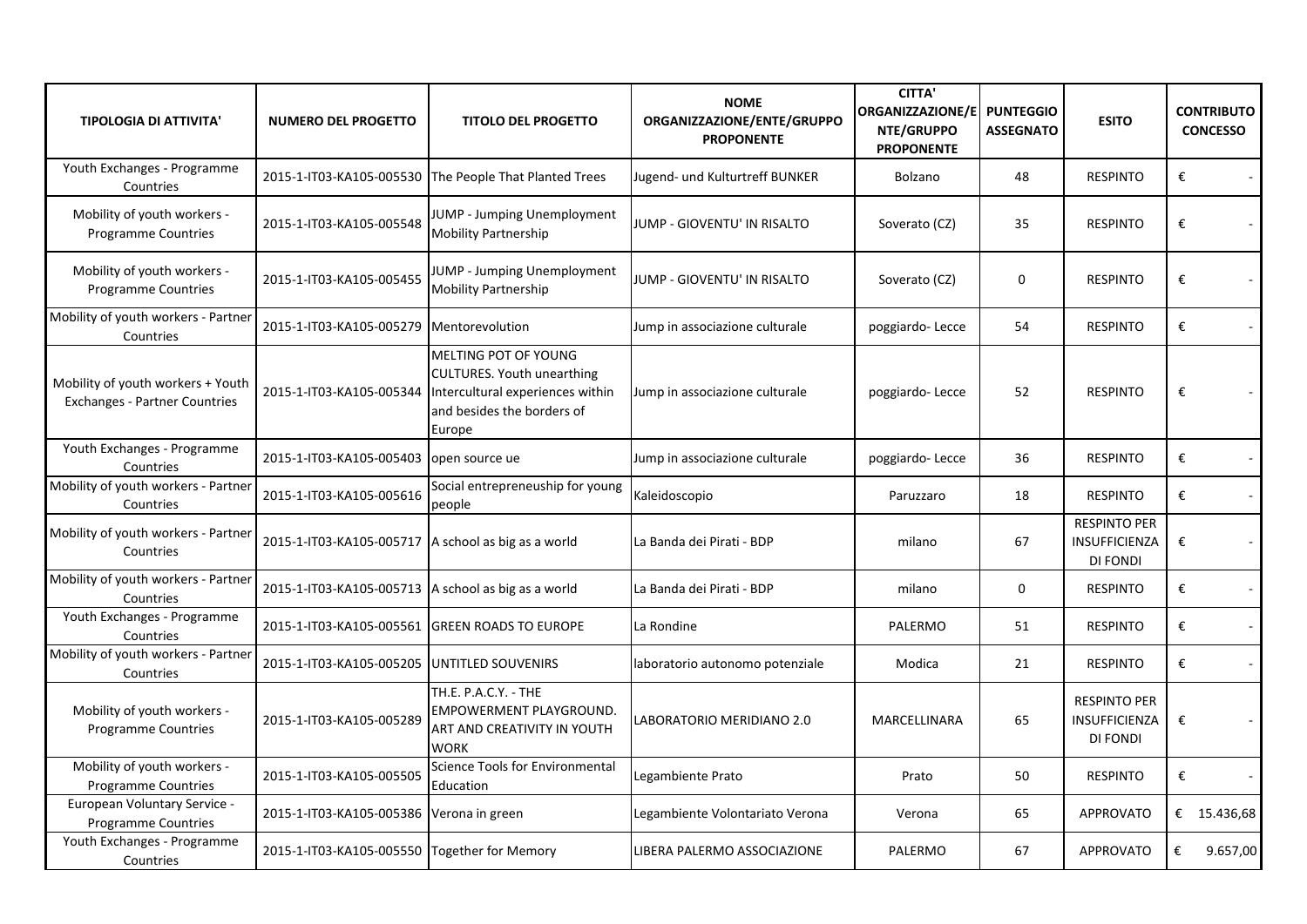| <b>TIPOLOGIA DI ATTIVITA'</b>                                               | <b>NUMERO DEL PROGETTO</b>                         | <b>TITOLO DEL PROGETTO</b>                                                   | <b>NOME</b><br>ORGANIZZAZIONE/ENTE/GRUPPO<br><b>PROPONENTE</b>  | <b>CITTA'</b><br><b>ORGANIZZAZIONE/E</b><br>NTE/GRUPPO<br><b>PROPONENTE</b> | <b>PUNTEGGIO</b><br><b>ASSEGNATO</b> | <b>ESITO</b>                                                   | <b>CONTRIBUTO</b><br><b>CONCESSO</b> |
|-----------------------------------------------------------------------------|----------------------------------------------------|------------------------------------------------------------------------------|-----------------------------------------------------------------|-----------------------------------------------------------------------------|--------------------------------------|----------------------------------------------------------------|--------------------------------------|
| Mobility of youth workers -<br><b>Programme Countries</b>                   | 2015-1-IT03-KA105-005271 Tender2Gender             |                                                                              | LiberaMente Insieme                                             | Pisa                                                                        | 65                                   | <b>RESPINTO PER</b><br><b>INSUFFICIENZA</b><br>DI FONDI        | €<br>$\blacksquare$                  |
| Mobility of youth workers -<br><b>Programme Countries</b>                   | 2015-1-IT03-KA105-005164 Tender2Gender             |                                                                              | LiberaMente Insieme                                             | Pisa                                                                        | $\mathbf 0$                          | <b>RESPINTO</b>                                                | €                                    |
| Mobility of youth workers -<br><b>Programme Countries</b>                   | 2015-1-IT03-KA105-005170 Tender2Gender             |                                                                              | LiberaMente Insieme                                             | Pisa                                                                        | 0                                    | <b>RESPINTO</b>                                                | €<br>$\blacksquare$                  |
| Youth Exchanges - Partner<br>Countries                                      | 2015-1-IT03-KA105-005535 Youth @ 4th Power         |                                                                              | Libertates                                                      | <b>MILANO</b>                                                               | 61                                   | <b>RESPINTO PER</b><br><b>INSUFFICIENZA</b><br><b>DI FONDI</b> | €                                    |
| Youth Exchanges - Programme<br>Countries                                    | 2015-1-IT03-KA105-005678 Eat slow, move fast!      |                                                                              | L'Isola che non c'è                                             | Rende (CS)                                                                  | 61                                   | <b>RESPINTO PER</b><br>INSUFFICIENZA<br><b>DI FONDI</b>        | €                                    |
| Youth Exchanges - Programme<br>Countries                                    | 2015-1-IT03-KA105-005507 Eat slow, move fast!      |                                                                              | L'Isola che non c'è                                             | Rende (CS)                                                                  | $\mathbf{0}$                         | <b>RESPINTO</b>                                                | €<br>$\sim$                          |
| Youth Exchanges - Programme<br>Countries                                    | 2015-1-IT03-KA105-005195 Basilicata coast to coast |                                                                              | Lucania Culture                                                 | Policoro                                                                    | 48                                   | <b>RESPINTO</b>                                                | €                                    |
| Youth Exchanges - Programme<br>Countries                                    | 2015-1-IT03-KA105-005623 Harmonically living       |                                                                              | LUNEnuove Cooperativa Sociale                                   | Campogalliano (MO)                                                          | 62                                   | <b>APPROVATO</b>                                               | € $19.146,00$                        |
| European Voluntary Service -<br><b>Partner Countries</b>                    | 2015-1-IT03-KA105-005412                           | INternational Volunteers Engaged   MARGHERITA SOCIETA'<br>for New Techniques | COOPERATIVA SOCIALE a r.l.                                      | Sandrigo                                                                    | 72                                   | <b>APPROVATO</b>                                               | € 37.814,16                          |
| Mobility of youth workers - Partner<br>Countries                            | 2015-1-IT03-KA105-005600                           | Gender Let's talk!                                                           | Merope - Associazione culturale di<br><b>Promozione Sociale</b> | Senigallia (AN)                                                             | 68                                   | <b>APPROVATO</b>                                               | € 27.518,00                          |
| Mobility of youth workers + Youth<br><b>Exchanges - Programme Countries</b> | 2015-1-IT03-KA105-005290                           | <b>Green Power</b>                                                           | MINE VAGANTI NGO                                                | Perfugas                                                                    | 70                                   | <b>APPROVATO</b>                                               | € 54.930,00                          |
| Youth Exchanges - Programme<br>Countries                                    | 2015-1-IT03-KA105-005397 Youth Picture             |                                                                              | MINE VAGANTI NGO                                                | Perfugas                                                                    | 48                                   | <b>RESPINTO</b>                                                | €                                    |
| Mobility of youth workers - Partner<br>Countries                            | 2015-1-IT03-KA105-005288                           | Developing Entrepreneurship<br><b>Through Sport</b>                          | MINE VAGANTI NGO                                                | Perfugas                                                                    | 44,5                                 | <b>RESPINTO</b>                                                | €<br>$\overline{\phantom{a}}$        |
| Mobility of youth workers - Partner<br>Countries                            | 2015-1-IT03-KA105-005287                           | Peace On You Mare Nostrum                                                    | MINE VAGANTI NGO                                                | Perfugas                                                                    | 36                                   | <b>RESPINTO</b>                                                | €                                    |
| Youth Exchanges - Partner<br>Countries                                      | 2015-1-IT03-KA105-005267                           | Movie - Making for social<br>inclusion                                       | Modavi federazione provinciale di<br>Napoli ONLUS               | Napoli                                                                      | 61                                   | <b>RESPINTO PER</b><br><b>INSUFFICIENZA</b><br>DI FONDI        | €<br>$\sim$                          |
| Mobility of youth workers -<br><b>Programme Countries</b>                   | 2015-1-IT03-KA105-005382 Lead the Ship             |                                                                              | Modavi federazione provinciale di<br>Napoli ONLUS               | Napoli                                                                      | 56                                   | <b>RESPINTO</b>                                                | €                                    |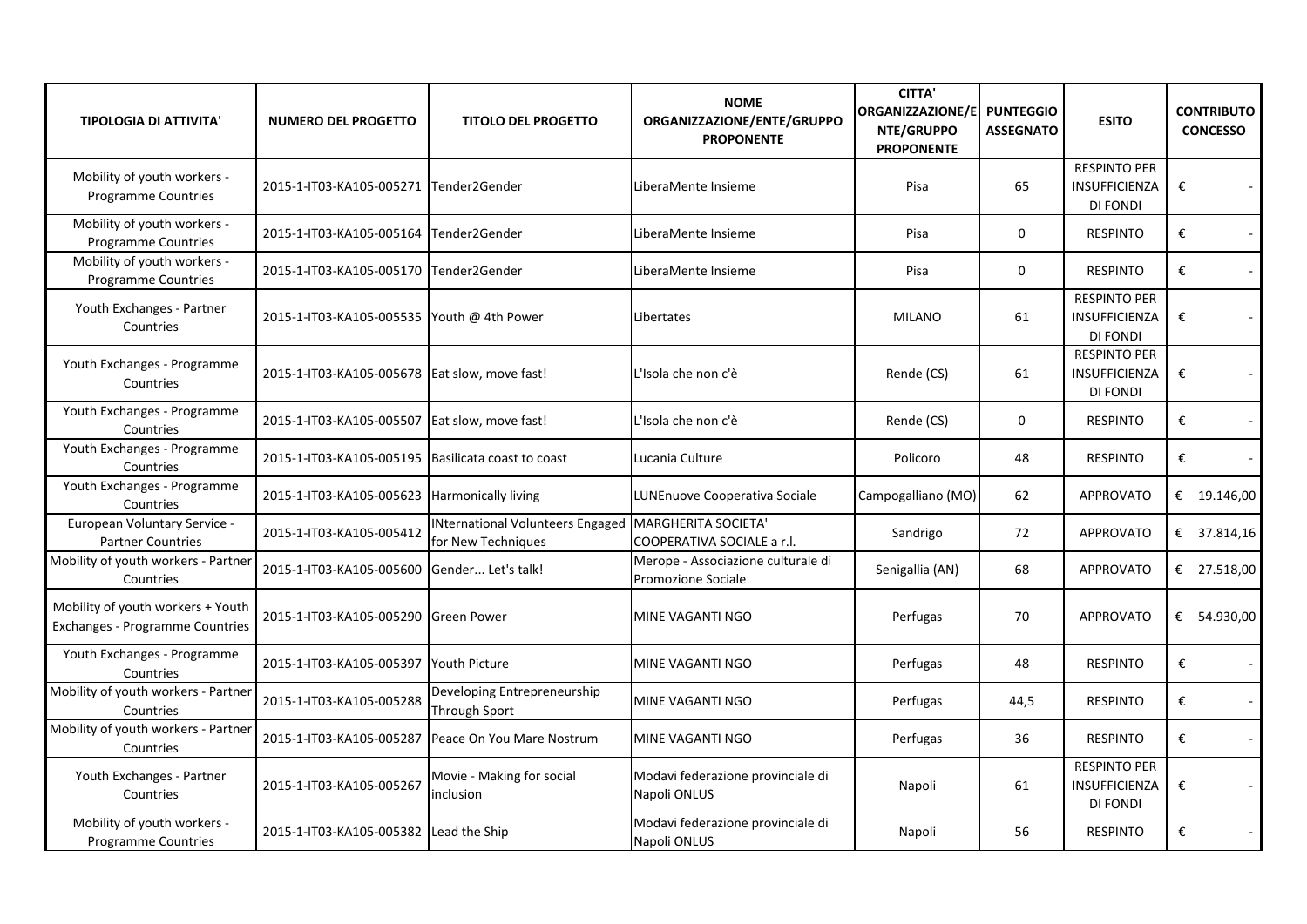| <b>TIPOLOGIA DI ATTIVITA'</b>                             | <b>NUMERO DEL PROGETTO</b>                        | <b>TITOLO DEL PROGETTO</b>                                                            | <b>NOME</b><br>ORGANIZZAZIONE/ENTE/GRUPPO<br><b>PROPONENTE</b>         | <b>CITTA'</b><br>ORGANIZZAZIONE/E<br>NTE/GRUPPO<br><b>PROPONENTE</b> | <b>PUNTEGGIO</b><br><b>ASSEGNATO</b> | <b>ESITO</b>                                                   | <b>CONTRIBUTO</b><br><b>CONCESSO</b> |
|-----------------------------------------------------------|---------------------------------------------------|---------------------------------------------------------------------------------------|------------------------------------------------------------------------|----------------------------------------------------------------------|--------------------------------------|----------------------------------------------------------------|--------------------------------------|
| European Voluntary Service -<br>Programme Countries       | 2015-1-IT03-KA105-005406                          | Introducing European Awareness<br>in Neapolitan School                                | Modavi federazione provinciale di<br>Napoli ONLUS                      | Napoli                                                               | 46                                   | <b>RESPINTO</b>                                                | €                                    |
| Youth Exchanges - Programme<br>Countries                  | 2015-1-IT03-KA105-005620                          | Sustainable exchanges: Youth<br>exchange for reflecting on a<br>sustainable lifestyle | moltivolti capovolti                                                   | palermo                                                              | 61                                   | <b>RESPINTO PER</b><br><b>INSUFFICIENZA</b><br><b>DI FONDI</b> | €                                    |
| Youth Exchanges - Programme<br>Countries                  | 2015-1-IT03-KA105-005632 Many cultures, one sky   |                                                                                       | moltivolti capovolti                                                   | palermo                                                              | 50                                   | <b>RESPINTO</b>                                                | €<br>$\sim$                          |
| Youth Exchanges - Programme<br>Countries                  | 2015-1-IT03-KA105-005264 Think Green -Act Green   |                                                                                       | Municipality of Nociglia                                               | <b>NOCIGLIA</b>                                                      | 53,5                                 | <b>RESPINTO</b>                                                | €<br>$\sim$                          |
| Mobility of youth workers - Partner<br>Countries          | 2015-1-IT03-KA105-005293 DissemInAction           |                                                                                       | <b>MV INTERNATIONAL</b>                                                | SASSARI                                                              | 67                                   | <b>RESPINTO PER</b><br><b>INSUFFICIENZA</b><br><b>DI FONDI</b> | €<br>$\overline{\phantom{a}}$        |
| Mobility of youth workers - Partner<br>Countries          | 2015-1-IT03-KA105-005291 In Cooperation We Trust! |                                                                                       | <b>MV INTERNATIONAL</b>                                                | SASSARI                                                              | 36                                   | <b>RESPINTO</b>                                                | €<br>$\sim$                          |
| Mobility of youth workers - Partner<br>Countries          | 2015-1-IT03-KA105-005341 MVI Development          |                                                                                       | <b>MV INTERNATIONAL</b>                                                | SASSARI                                                              | 36                                   | <b>RESPINTO</b>                                                | €<br>$\sim$                          |
| Mobility of youth workers - Partner<br>Countries          | 2015-1-IT03-KA105-005581 Story by story           |                                                                                       | <b>MV INTERNATIONAL</b>                                                | SASSARI                                                              | 35                                   | <b>RESPINTO</b>                                                | €<br>$\sim$                          |
| Mobility of youth workers -<br><b>Programme Countries</b> | 2015-1-IT03-KA105-005575 Don't hurt me            |                                                                                       | Mygenta                                                                | Magenta                                                              | 61                                   | <b>RESPINTO PER</b><br>INSUFFICIENZA<br>DI FONDI               | €                                    |
| Mobility of youth workers -<br><b>Programme Countries</b> |                                                   | 2015-1-IT03-KA105-005414 NEETs in the Employment Path                                 | <b>Next Stop Europe</b>                                                | Bologna                                                              | 70                                   | <b>APPROVATO</b>                                               | € 15.655,00                          |
| Mobility of youth workers -<br><b>Programme Countries</b> | 2015-1-IT03-KA105-005506                          | Youth Leadership in the<br>Community                                                  | <b>Next Stop Europe</b>                                                | Bologna                                                              | 66                                   | <b>RESPINTO PER</b><br><b>INSUFFICIENZA</b><br>DI FONDI        | €                                    |
| Youth Exchanges - Programme<br>Countries                  | 2015-1-IT03-KA105-005697 BackPlayers              |                                                                                       | No Border Line ONLUS                                                   | zagarolo                                                             | 75                                   | <b>APPROVATO</b>                                               | € $10.570,00$                        |
| Youth Exchanges - Programme<br>Countries                  | 2015-1-IT03-KA105-005384 Be Your Media            |                                                                                       | No Borders                                                             | Milan                                                                | 63                                   | <b>APPROVATO</b>                                               | € 22.354,00                          |
| Mobility of youth workers - Partner<br>Countries          | 2015-1-IT03-KA105-005526 The puzzle of creativity |                                                                                       | Noi@Europe                                                             | Napoli                                                               | 62                                   | <b>RESPINTO PER</b><br><b>INSUFFICIENZA</b><br>DI FONDI        | €<br>$\sim$                          |
| Mobility of youth workers -<br>Programme Countries        | 2015-1-IT03-KA105-005458 E-Art-h Lab              |                                                                                       | Notte Euromediterranea del Dialogo                                     | Monreale                                                             | 24                                   | <b>RESPINTO</b>                                                | €                                    |
| Mobility of youth workers - Partner<br>Countries          |                                                   | 2015-1-IT03-KA105-005410 The power of social advertising                              | Nucleo Educativo per la formazione<br>Europea al Lavoro Internazionale | treviso                                                              | 53                                   | <b>RESPINTO</b>                                                | €                                    |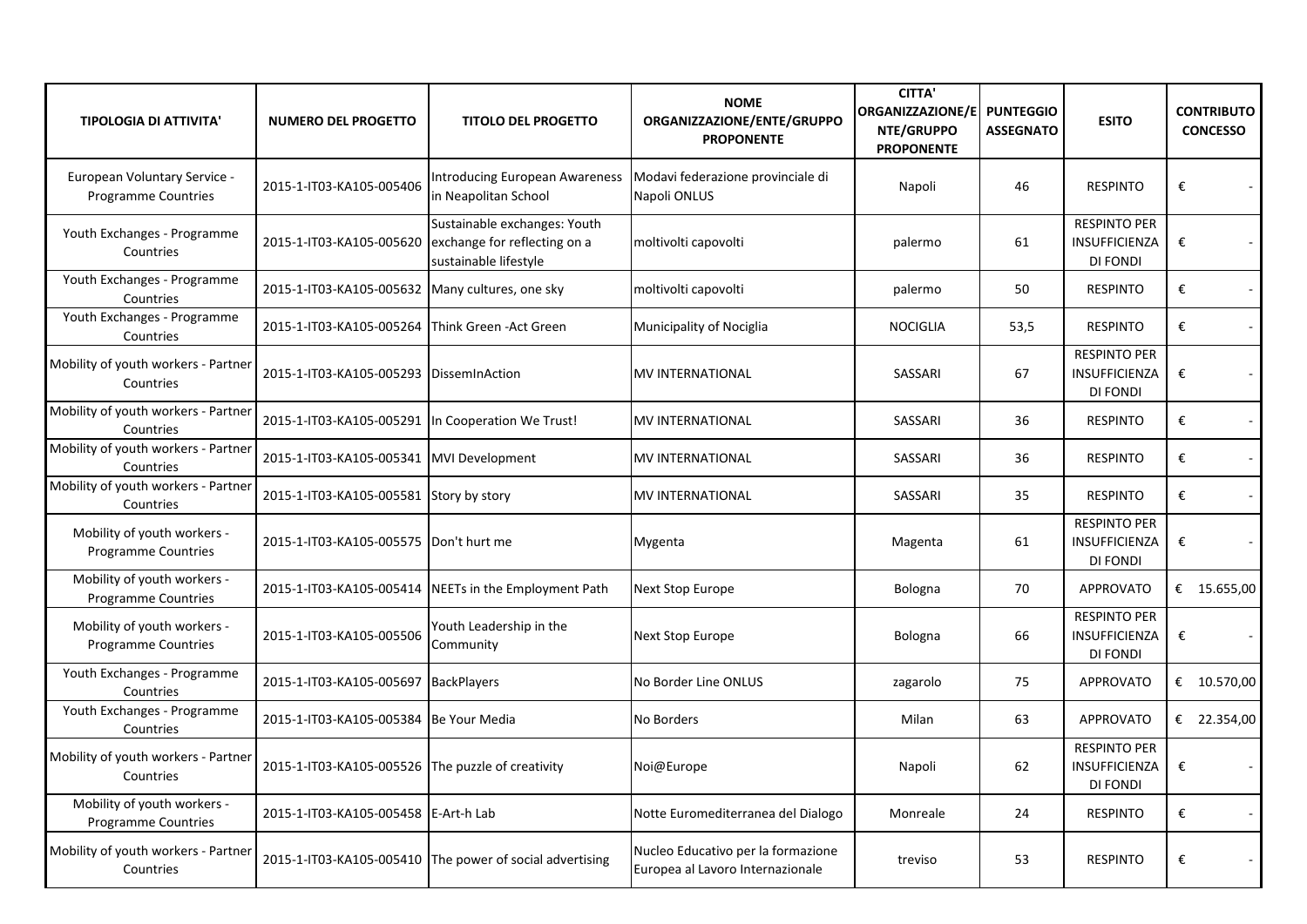| <b>TIPOLOGIA DI ATTIVITA'</b>                             | <b>NUMERO DEL PROGETTO</b>                         | <b>TITOLO DEL PROGETTO</b>                                                                    | <b>NOME</b><br>ORGANIZZAZIONE/ENTE/GRUPPO<br><b>PROPONENTE</b> | <b>CITTA'</b><br>ORGANIZZAZIONE/E PUNTEGGIO<br>NTE/GRUPPO<br><b>PROPONENTE</b> | <b>ASSEGNATO</b> | <b>ESITO</b>                                     | <b>CONTRIBUTO</b><br><b>CONCESSO</b> |
|-----------------------------------------------------------|----------------------------------------------------|-----------------------------------------------------------------------------------------------|----------------------------------------------------------------|--------------------------------------------------------------------------------|------------------|--------------------------------------------------|--------------------------------------|
| Youth Exchanges - Programme<br>Countries                  | 2015-1-IT03-KA105-005353                           | GETin the game. Gender<br>Equality Togetherin the game.                                       | Organizzazione di Volontariato Be<br>Equal                     | Cosenza                                                                        | 67               | <b>APPROVATO</b>                                 | €<br>7.946,00                        |
| Youth Exchanges - Programme<br>Countries                  | 2015-1-IT03-KA105-005360                           | Well done! Work, Experience,<br>Learning, Life Done!                                          | Organizzazione di Volontariato Be<br>Equal                     | Cosenza                                                                        | 67               | <b>APPROVATO</b>                                 | €<br>7.946,00                        |
| Youth Exchanges - Programme<br>Countries                  | 2015-1-IT03-KA105-005266                           | GETin the game. Gender<br>Equality Togetherin the game.                                       | Organizzazione di Volontariato Be<br>Equal                     | Cosenza                                                                        | 0                | <b>RESPINTO</b>                                  | €                                    |
| Youth Exchanges - Programme<br>Countries                  | 2015-1-IT03-KA105-005272                           | Well done! Work, Experience,<br>Learning, Life Done!                                          | Organizzazione di Volontariato Be<br>Equal                     | Cosenza                                                                        | 0                | <b>RESPINTO</b>                                  | €                                    |
| Mobility of youth workers - Partner<br>Countries          | 2015-1-IT03-KA105-005463 Psychodrama to explore us |                                                                                               | orientamentigiovani                                            | francavilla fontana                                                            | 40               | <b>RESPINTO</b>                                  | €                                    |
| Youth Exchanges - Partner<br>Countries                    | 2015-1-IT03-KA105-005707 Green Growth              |                                                                                               | Paideia                                                        | Palermo                                                                        | 66               | <b>APPROVATO</b>                                 | € $12.180,00$                        |
| Mobility of youth workers -<br><b>Programme Countries</b> | 2015-1-IT03-KA105-005517 Moving Rural              |                                                                                               | passepartout.up                                                | Serra San Bruno                                                                | 38               | <b>RESPINTO</b>                                  | €                                    |
| European Voluntary Service -<br>Programme Countries       | 2015-1-IT03-KA105-005469 InclusEVS                 |                                                                                               | Peco - Progetti Europei di<br>Cooperazione                     | Genova                                                                         | 68               | <b>APPROVATO</b>                                 | € $13.091,68$                        |
| Youth Exchanges - Programme<br>Countries                  | 2015-1-IT03-KA105-005445 Crossing the borders      |                                                                                               | Peco - Progetti Europei di<br>Cooperazione                     | Genova                                                                         | 63               | <b>APPROVATO</b>                                 | € 25.738,00                          |
| Youth Exchanges - Programme<br>Countries                  | 2015-1-IT03-KA105-005466                           | Share trekking experience<br>promoting self-awareness                                         | Peco - Progetti Europei di<br>Cooperazione                     | Genova                                                                         | 57               | <b>RESPINTO</b>                                  | €                                    |
| Youth Exchanges - Partner<br>Countries                    | 2015-1-IT03-KA105-005355 Beyond Wor(I)ds           |                                                                                               | Per Esempio                                                    | Palermo                                                                        | 63               | <b>APPROVATO</b>                                 | € 21.880,00                          |
| Mobility of youth workers -<br><b>Programme Countries</b> | 2015-1-IT03-KA105-005590                           | Erasmus+: a tool against Early<br>School Leaving                                              | Per Esempio                                                    | Palermo                                                                        | 61               | <b>RESPINTO PER</b><br>INSUFFICIENZA<br>DI FONDI | €                                    |
| Mobility of youth workers - Partner<br>Countries          | 2015-1-IT03-KA105-005367 Sex On The Table          |                                                                                               | Per Esempio                                                    | Palermo                                                                        | 41               | <b>RESPINTO</b>                                  | €                                    |
| Mobility of youth workers -<br>Programme Countries        | 2015-1-IT03-KA105-005316 EnGENDERing differences.  |                                                                                               | pluriversi                                                     | <b>MILANO</b>                                                                  | 37               | <b>RESPINTO</b>                                  | €<br>$\sim$                          |
| Mobility of youth workers - Partner<br>Countries          | 2015-1-IT03-KA105-005354                           | Mediterranean conFOODsion.<br>Food as a tool for non formal<br>learning and interculturality. | pluriversi                                                     | <b>MILANO</b>                                                                  | 36               | <b>RESPINTO</b>                                  | €                                    |
| Mobility of youth workers - Partner<br>Countries          | 2015-1-IT03-KA105-005446                           | Turning young people's needs<br>into an action plan for inclusive<br>community growth         | <b>PRISM - PROMOZIONE</b><br>INTERNAZIONALE SICILIA - MONDO    | <b>CALTANISSETTA</b>                                                           | 72               | <b>APPROVATO</b>                                 | € 31.644,00                          |
| Youth Exchanges - Programme<br>Countries                  |                                                    | 2015-1-IT03-KA105-005245  IDEM: diversi eppure così uguali                                    | Pro loco Brindisi Montagna                                     | Brindisi di Montagna                                                           | 47               | <b>RESPINTO</b>                                  | €                                    |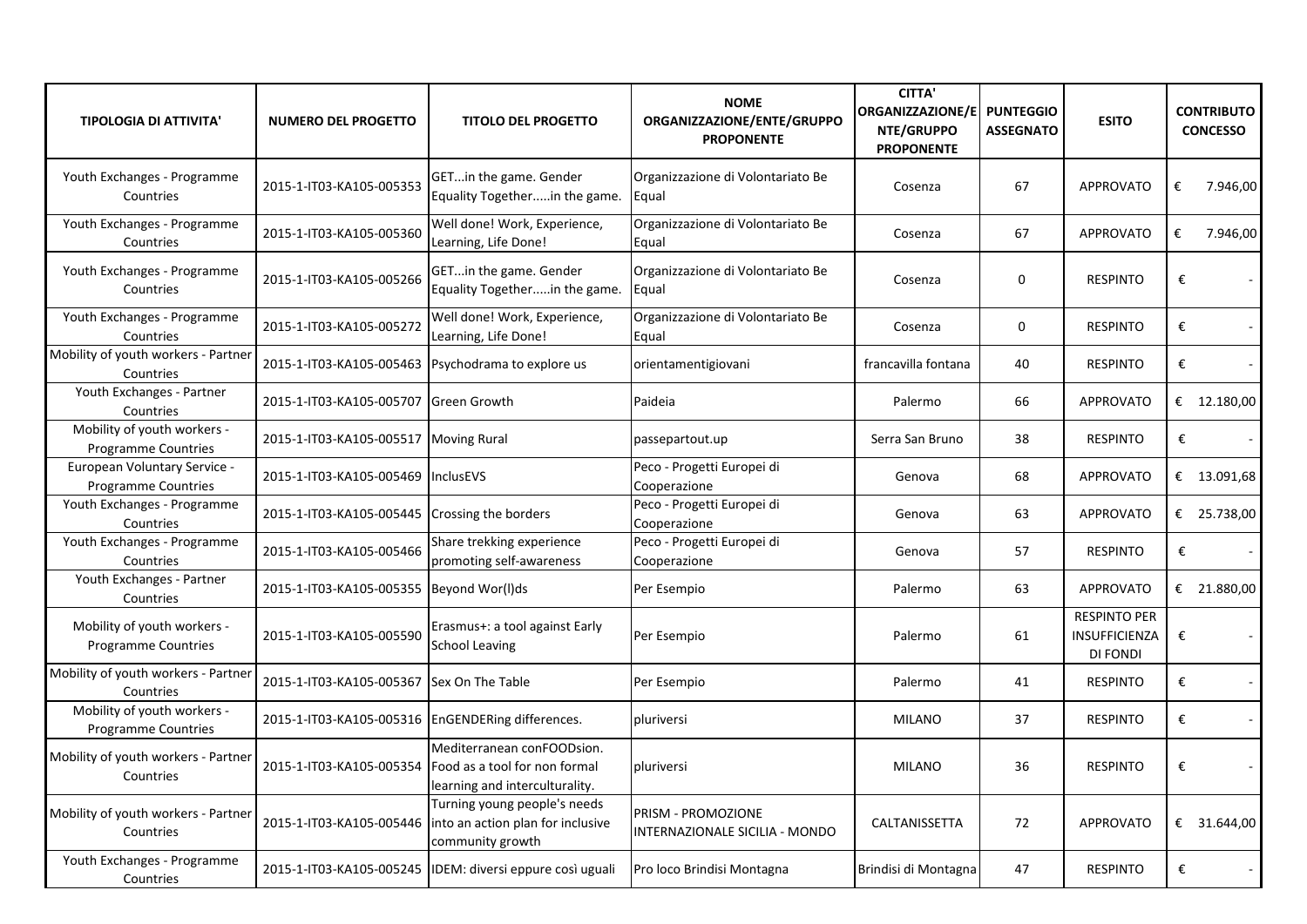| <b>TIPOLOGIA DI ATTIVITA'</b>                             | <b>NUMERO DEL PROGETTO</b>                    | <b>TITOLO DEL PROGETTO</b>                                                                                   | <b>NOME</b><br>ORGANIZZAZIONE/ENTE/GRUPPO<br><b>PROPONENTE</b> | <b>CITTA'</b><br>ORGANIZZAZIONE/E PUNTEGGIO<br>NTE/GRUPPO<br><b>PROPONENTE</b> | <b>ASSEGNATO</b> | <b>ESITO</b>                                                   | <b>CONTRIBUTO</b><br><b>CONCESSO</b> |
|-----------------------------------------------------------|-----------------------------------------------|--------------------------------------------------------------------------------------------------------------|----------------------------------------------------------------|--------------------------------------------------------------------------------|------------------|----------------------------------------------------------------|--------------------------------------|
| Youth Exchanges - Partner<br>Countries                    | 2015-1-IT03-KA105-005688 EuroCultPlus         |                                                                                                              | PRO LOCO L'ARABA FENICIA                                       | Sambuca di Sicilia                                                             | 56               | <b>RESPINTO</b>                                                | €                                    |
| European Voluntary Service -<br>Programme Countries       | 2015-1-IT03-KA105-005371                      | WEB OF CHANGE. CONNECTING<br><b>VOLUNTEERS AT THE FRONTIERS</b><br>OF TECHNOLOGY AND SOCIAL<br><b>CHANGE</b> | Progetto Zattera Blu Società<br>Cooperativa Sociale Onlus      | Schio                                                                          | 78               | <b>APPROVATO</b>                                               | € 46.120,04                          |
| Youth Exchanges - Programme<br>Countries                  |                                               | 2015-1-IT03-KA105-005478 Culture is (in) street and food                                                     | PSICOTABU'                                                     | Ficarazzi                                                                      | 61               | <b>RESPINTO PER</b><br>INSUFFICIENZA<br><b>DI FONDI</b>        | €                                    |
| Youth Exchanges - Programme<br>Countries                  | 2015-1-IT03-KA105-005556                      | <b>Sharing Peace And Cultural</b><br>Education                                                               | <b>REACH Across</b>                                            | Derry                                                                          | $\mathbf 0$      | <b>RESPINTO</b>                                                | €                                    |
| Mobility of youth workers -<br><b>Programme Countries</b> | 2015-1-IT03-KA105-005158 Become An Ecopreneur |                                                                                                              | Rinascita Società Cooperativa Sociale<br>A.R.L.                | Copertino (Lecce)                                                              | 45               | <b>RESPINTO</b>                                                | €                                    |
| Mobility of youth workers -<br>Programme Countries        | 2015-1-IT03-KA105-005159 Girls & Boys         |                                                                                                              | Rinascita Società Cooperativa Sociale<br>A.R.L.                | Copertino (Lecce)                                                              | 39               | <b>RESPINTO</b>                                                | €                                    |
| Mobility of youth workers -<br><b>Programme Countries</b> | 2015-1-IT03-KA105-005160 Home Sweet Home      |                                                                                                              | Rinascita Società Cooperativa Sociale<br>A.R.L.                | Copertino (Lecce)                                                              | 39               | <b>RESPINTO</b>                                                | €                                    |
| Youth Exchanges - Programme<br>Countries                  | 2015-1-IT03-KA105-005564 GRO-UP: Grow Up!     |                                                                                                              | Risorsa Europa                                                 | Latina                                                                         | 35               | <b>RESPINTO</b>                                                | €                                    |
| Mobility of youth workers -<br><b>Programme Countries</b> | 2015-1-IT03-KA105-005223                      | <b>ERASMO+ Empower Rural Areas:</b><br>Seed More Opportunities                                               | S.O.S DIRITTI E LEGALITA'                                      | Roma                                                                           | 70               | <b>APPROVATO</b>                                               | € 26.692,00                          |
| Mobility of youth workers -<br><b>Programme Countries</b> | 2015-1-IT03-KA105-005252                      | Art and European Citizenship -<br>Youth Work in Action                                                       | <b>S.O.S DIRITTI E LEGALITA'</b>                               | Roma                                                                           | 67               | <b>RESPINTO PER</b><br><b>INSUFFICIENZA</b><br><b>DI FONDI</b> | €                                    |
| Youth Exchanges - Programme<br>Countries                  |                                               | 2015-1-IT03-KA105-005254 DNA - Discover Nature Awareness S.O.S DIRITTI E LEGALITA'                           |                                                                | Roma                                                                           | 66               | <b>APPROVATO</b>                                               | € 21.942,00                          |
| Youth Exchanges - Programme<br>Countries                  | 2015-1-IT03-KA105-005654 Taste of life        |                                                                                                              | Sabbeen Group                                                  | Sabbioneta                                                                     | 62               | <b>APPROVATO</b>                                               | € 15.960,00                          |
| Mobility of youth workers -<br><b>Programme Countries</b> | 2015-1-IT03-KA105-005540 Level up             |                                                                                                              | Sabbeen Group                                                  | Sabbioneta                                                                     | 42               | <b>RESPINTO</b>                                                | €                                    |
| Mobility of youth workers - Partner<br>Countries          | 2015-1-IT03-KA105-005345                      | <b>Strengthening Employability</b><br>through the Youth Work                                                 | Salerno Europa                                                 | Eboli (SA)                                                                     | 69               | <b>APPROVATO</b>                                               | € 32.258,00                          |
| Mobility of youth workers - Partner<br>Countries          | 2015-1-IT03-KA105-005250                      | <b>Strengthening Employability</b><br>through the Youth Work                                                 | Salerno Europa                                                 | Eboli (SA)                                                                     | 0                | <b>RESPINTO</b>                                                | $\pmb{\epsilon}$                     |
| Youth Exchanges - Programme<br>Countries                  | 2015-1-IT03-KA105-005516                      | Susteinable: in connection with<br>nature                                                                    | San Buono KM0                                                  | San Buono                                                                      | 66               | <b>APPROVATO</b>                                               | €<br>9.072,00                        |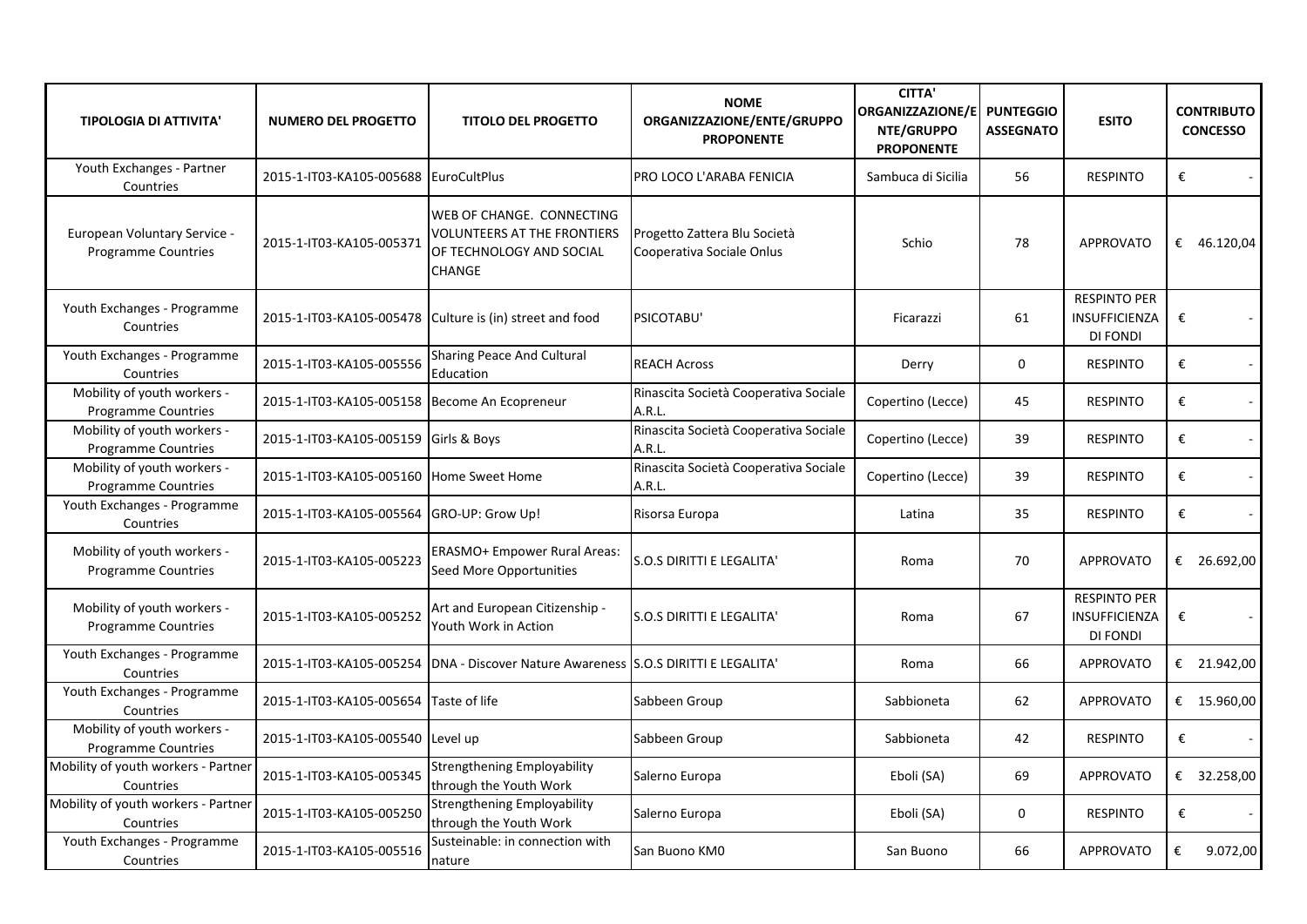| <b>TIPOLOGIA DI ATTIVITA'</b>                                           | <b>NUMERO DEL PROGETTO</b>                         | <b>TITOLO DEL PROGETTO</b>                                 | <b>NOME</b><br>ORGANIZZAZIONE/ENTE/GRUPPO<br><b>PROPONENTE</b>                                | <b>CITTA'</b><br><b>ORGANIZZAZIONE/E</b><br>NTE/GRUPPO<br><b>PROPONENTE</b> | <b>PUNTEGGIO</b><br><b>ASSEGNATO</b> | <b>ESITO</b>                                            | <b>CONTRIBUTO</b><br><b>CONCESSO</b> |
|-------------------------------------------------------------------------|----------------------------------------------------|------------------------------------------------------------|-----------------------------------------------------------------------------------------------|-----------------------------------------------------------------------------|--------------------------------------|---------------------------------------------------------|--------------------------------------|
| European Voluntary Service -<br><b>Partner Countries</b>                | 2015-1-IT03-KA105-005373 Eurosapiens Sibi          |                                                            | Scambieuropei                                                                                 | Montegranaro                                                                | 68                                   | <b>APPROVATO</b>                                        | € 15.436,50                          |
| European Voluntary Service -<br><b>Partner Countries</b>                | 2015-1-IT03-KA105-005210 IntegrateIT               |                                                            | Scambieuropei                                                                                 | Montegranaro                                                                | 61                                   | <b>APPROVATO</b>                                        | € 16.137,00                          |
| European Voluntary Service -<br><b>Partner Countries</b>                | 2015-1-IT03-KA105-005710 The Power of action 4     |                                                            | Scambieuropei                                                                                 | Montegranaro                                                                | 48                                   | <b>RESPINTO</b>                                         | €<br>$\sim$                          |
| Mobility of youth workers -<br>Programme Countries                      | 2015-1-IT03-KA105-005592                           | 1010 ideas (to realize 1010 ways<br>plus)                  | Scambieuropei                                                                                 | Montegranaro                                                                | 39                                   | <b>RESPINTO</b>                                         | €<br>$\mathcal{L}_{\mathcal{A}}$     |
| Youth Exchanges - Programme<br>Countries                                | 2015-1-IT03-KA105-005502                           | Intercultural Theatre and<br><b>Common Stories</b>         | Sciaraprogetti Associazione di<br>Promozione Sociale                                          | Fiorenzuola d'Arda                                                          | 51                                   | <b>RESPINTO</b>                                         | €<br>$\sim$                          |
| Mobility of youth workers - Partner<br>Countries                        | 2015-1-IT03-KA105-005408 Social Creativity Mindset |                                                            | Scomunicati                                                                                   | Bologna                                                                     | 38                                   | <b>RESPINTO</b>                                         | €                                    |
| Youth Exchanges + Mobility of<br>youth workers - Programme<br>Countries | 2015-1-IT03-KA105-005658 We are not second!        |                                                            | SERVIZIO CIVILE INTERNAZIONALE                                                                | <b>ROMA</b>                                                                 | 63                                   | <b>APPROVATO</b>                                        | € 23.619,00                          |
| Youth Exchanges - Partner<br>Countries                                  |                                                    | 2015-1-IT03-KA105-005607   Food Forest? Food for Thoughts! | SERVIZIO CIVILE INTERNAZIONALE                                                                | <b>ROMA</b>                                                                 | 52                                   | <b>RESPINTO</b>                                         | €                                    |
| Mobility of youth workers - Partner<br>Countries                        | 2015-1-IT03-KA105-005541 Mentoring for Inclusion   |                                                            | Sezione Laziale della Unione Italiana<br>Lotta alla Distrofia Muscolare<br>(U.I.L.D.M.) ONLUS | Rome                                                                        | 62                                   | <b>RESPINTO PER</b><br>INSUFFICIENZA<br><b>DI FONDI</b> | €                                    |
| Mobility of youth workers - Partner<br>Countries                        | 2015-1-IT03-KA105-005532 Mentoring for Inclusion   |                                                            | Sezione Laziale della Unione Italiana<br>Lotta alla Distrofia Muscolare<br>(U.I.L.D.M.) ONLUS | Rome                                                                        | 0                                    | <b>RESPINTO</b>                                         | €<br>$\sim$                          |
| Mobility of youth workers -<br><b>Programme Countries</b>               | 2015-1-IT03-KA105-005357 NEET "Not in Education,   | Learning how to fight against<br>Employment, or Training"  | <b>SFN International</b>                                                                      | Modena                                                                      | 65                                   | <b>RESPINTO PER</b><br>INSUFFICIENZA<br><b>DI FONDI</b> | €                                    |
| Mobility of youth workers -<br><b>Programme Countries</b>               | 2015-1-IT03-KA105-005667                           | <b>Leading Ladder</b>                                      | Shokkin Group Italia                                                                          | Scanzano Jonico                                                             | 68                                   | <b>APPROVATO</b>                                        | € 25.778,00                          |
| Mobility of youth workers -<br><b>Programme Countries</b>               | 2015-1-IT03-KA105-005262 IMPACT+                   |                                                            | smart                                                                                         | Pisa                                                                        | 56                                   | <b>RESPINTO</b>                                         | €                                    |
| Youth Exchanges - Programme<br>Countries                                | 2015-1-IT03-KA105-005659                           | Let's Make Our Expo!                                       | <b>Social Metix</b>                                                                           | Milan                                                                       | 45                                   | <b>RESPINTO</b>                                         | €                                    |
| Youth Exchanges - Partner<br>Countries                                  | 2015-1-IT03-KA105-005544 FEEL FOOD                 |                                                            | SOCIETA' COOPERATIVA SOCIALE<br><b>FERRANTE APORTI</b>                                        | <b>BRINDISI</b>                                                             | 66                                   | APPROVATO                                               | € $18.070,00$                        |
| European Voluntary Service -<br><b>Programme Countries</b>              | 2015-1-IT03-KA105-005542 All inclusive             |                                                            | SOCIETA' COOPERATIVA SOCIALE<br><b>FERRANTE APORTI</b>                                        | <b>BRINDISI</b>                                                             | 61                                   | <b>APPROVATO</b>                                        | € $10.486,66$                        |
| Youth Exchanges - Partner<br>Countries                                  | 2015-1-IT03-KA105-005546                           | SMALL STEPS FOR HEALTHY<br><b>LIVING</b>                   | SOCIETA' COOPERATIVA SOCIALE<br><b>FERRANTE APORTI</b>                                        | <b>BRINDISI</b>                                                             | 42                                   | <b>RESPINTO</b>                                         | €                                    |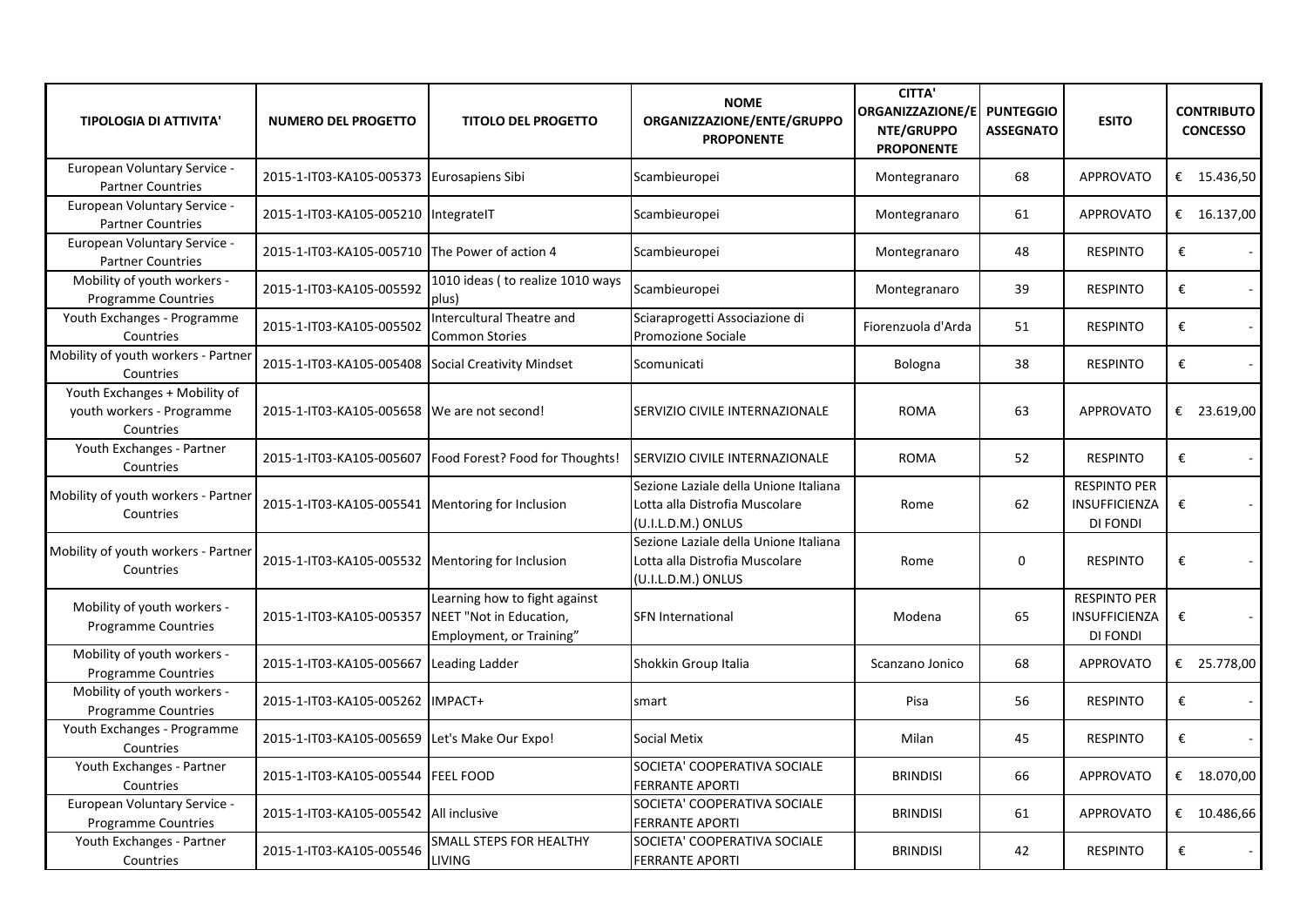| <b>TIPOLOGIA DI ATTIVITA'</b>                              | <b>NUMERO DEL PROGETTO</b>                          | <b>TITOLO DEL PROGETTO</b>                                | <b>NOME</b><br>ORGANIZZAZIONE/ENTE/GRUPPO<br><b>PROPONENTE</b>                                 | <b>CITTA'</b><br><b>ORGANIZZAZIONE/E</b><br>NTE/GRUPPO<br><b>PROPONENTE</b> | <b>PUNTEGGIO</b><br><b>ASSEGNATO</b> | <b>ESITO</b>                                            | <b>CONTRIBUTO</b><br><b>CONCESSO</b> |
|------------------------------------------------------------|-----------------------------------------------------|-----------------------------------------------------------|------------------------------------------------------------------------------------------------|-----------------------------------------------------------------------------|--------------------------------------|---------------------------------------------------------|--------------------------------------|
| Youth Exchanges - Partner<br>Countries                     | 2015-1-IT03-KA105-005543                            | <b>MUTUAL DANCES</b><br>UNDERSTANDING                     | SOCIETA' COOPERATIVA SOCIALE<br><b>FERRANTE APORTI</b>                                         | <b>BRINDISI</b>                                                             | 40                                   | <b>RESPINTO</b>                                         | €                                    |
| European Voluntary Service -<br><b>Programme Countries</b> | 2015-1-IT03-KA105-005615 Social Innovation Effect   |                                                           | Società cooperativa sociale Sumo                                                               | Venezia Mestre                                                              | 75                                   | <b>APPROVATO</b>                                        | € 27.070,02                          |
| Mobility of youth workers -<br><b>Programme Countries</b>  | 2015-1-IT03-KA105-005212 Man in the Mirror          |                                                           | <b>SOF ITALY</b>                                                                               | <b>TRIGGIANO</b>                                                            | 33                                   | <b>RESPINTO</b>                                         | €                                    |
| Youth Exchanges - Partner<br>Countries                     |                                                     | 2015-1-IT03-KA105-005476 Gisr Atakafat - culture's bridge | SOFARAE ASSALAM                                                                                | Torino                                                                      | 73                                   | <b>APPROVATO</b>                                        | € 53.377,00                          |
| Youth Exchanges - Partner<br>Countries                     |                                                     | 2015-1-IT03-KA105-005302 Self Life for Improve lEgality   | Solidarci                                                                                      | caserta                                                                     | 68                                   | <b>APPROVATO</b>                                        | € 20.622,00                          |
| Youth Exchanges - Programme<br>Countries                   | 2015-1-IT03-KA105-005359 ScarabEU                   |                                                           | South Europe Youth Forum                                                                       | Andrano                                                                     | 73                                   | <b>APPROVATO</b>                                        | € 22.040,00                          |
| European Voluntary Service -<br><b>Partner Countries</b>   |                                                     | 2015-1-IT03-KA105-005407 Digital art-connecting cultures  | South Europe Youth Forum                                                                       | Andrano                                                                     | 54                                   | <b>RESPINTO</b>                                         | €                                    |
| Mobility of youth workers -<br>Programme Countries         | 2015-1-IT03-KA105-005405 Periplus 2.0               |                                                           | South Europe Youth Forum                                                                       | Andrano                                                                     | 47                                   | <b>RESPINTO</b>                                         | €                                    |
| Mobility of youth workers - Partner<br>Countries           | 2015-1-IT03-KA105-005390 Out of the Box             |                                                           | <b>Sparkles</b>                                                                                | Arezzo                                                                      | 41                                   | <b>RESPINTO</b>                                         | €                                    |
| Youth Exchanges - Programme<br>Countries                   | 2015-1-IT03-KA105-005625 European Cultural Identity |                                                           | Sportello Elp                                                                                  | Mola di Bari                                                                | 52                                   | <b>RESPINTO</b>                                         | €                                    |
| European Voluntary Service -<br><b>Partner Countries</b>   | 2015-1-IT03-KA105-005376 Strana EVS Idea            |                                                           | STRANAIDEA Società Cooperativa<br>Sociale Impresa Sociale Onlus                                | <b>TORINO</b>                                                               | 65                                   | <b>APPROVATO</b>                                        | € 55.275,04                          |
| Mobility of youth workers - Partner<br>Countries           | 2015-1-IT03-KA105-005234 Cultural Playground        |                                                           | <b>STUDIO PROGETTO SOCIETA</b><br><b>COOPERATIVA SOCIALE</b>                                   | <b>CORNEDO</b><br><b>VICENTINO VI</b>                                       | 51                                   | <b>RESPINTO</b>                                         | €                                    |
| Mobility of youth workers -<br>Programme Countries         | 2015-1-IT03-KA105-005358 You®th Guarantee           |                                                           | STUDIO PROGETTO SOCIETA<br><b>COOPERATIVA SOCIALE</b>                                          | CORNEDO<br><b>VICENTINO VI</b>                                              | 39                                   | <b>RESPINTO</b>                                         | €                                    |
| Youth Exchanges - Programme<br>Countries                   | 2015-1-IT03-KA105-005366 Smart Tourism              |                                                           | Summer Dream                                                                                   | Telti                                                                       | $\mathbf 0$                          | <b>RESPINTO</b>                                         | €<br>$\omega_{\rm c}$                |
| Youth Exchanges - Partner<br>Countries                     | 2015-1-IT03-KA105-005372 Still Life Project         |                                                           | Syncro                                                                                         | Bologna                                                                     | 61                                   | <b>RESPINTO PER</b><br><b>INSUFFICIENZA</b><br>DI FONDI | €                                    |
| Youth Exchanges - Partner<br>Countries                     | 2015-1-IT03-KA105-005427 A way to unity             |                                                           | Syncro                                                                                         | Bologna                                                                     | 61                                   | <b>RESPINTO PER</b><br><b>INSUFFICIENZA</b><br>DI FONDI | €                                    |
| Youth Exchanges - Programme<br>Countries                   |                                                     |                                                           | 2015-1-IT03-KA105-005609 Let's bridge the gap: gender equal Teatro del Sangro Assoc. Culturale | Sant'Eusanio del<br>Sangro                                                  | 58                                   | <b>RESPINTO</b>                                         | €                                    |
| European Voluntary Service -<br>Programme Countries        | 2015-1-IT03-KA105-005413 Green Days                 |                                                           | Tempo Libero Società Cooperativa<br>Sociale ONLUS                                              | <b>Brescia</b>                                                              | 0                                    | <b>RESPINTO</b>                                         | €                                    |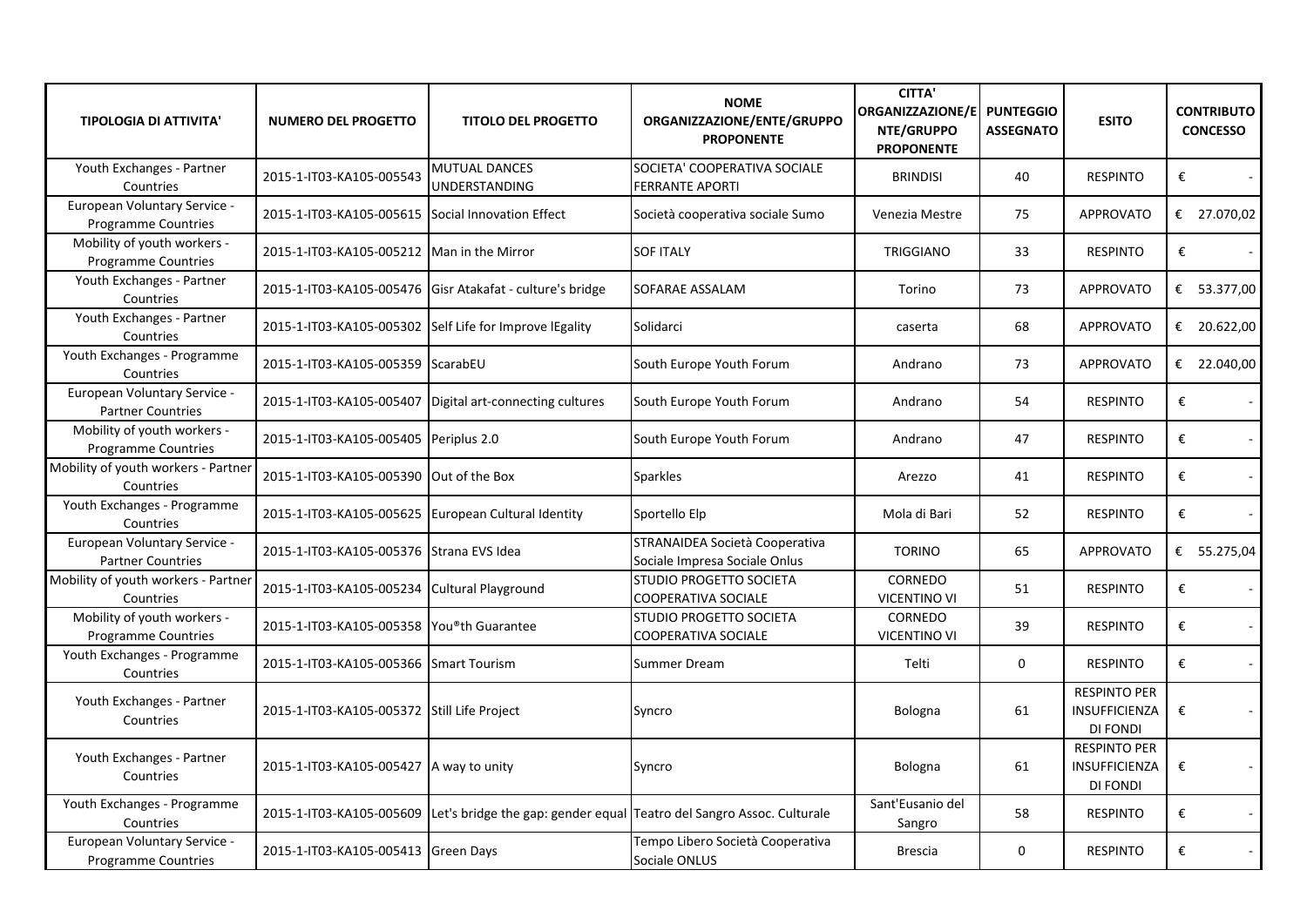| <b>TIPOLOGIA DI ATTIVITA'</b>                              | <b>NUMERO DEL PROGETTO</b>                         | <b>TITOLO DEL PROGETTO</b>                                          | <b>NOME</b><br>ORGANIZZAZIONE/ENTE/GRUPPO<br><b>PROPONENTE</b> | <b>CITTA'</b><br>ORGANIZZAZIONE/E<br>NTE/GRUPPO<br><b>PROPONENTE</b> | <b>PUNTEGGIO</b><br><b>ASSEGNATO</b> | <b>ESITO</b>                                     | <b>CONTRIBUTO</b><br><b>CONCESSO</b> |
|------------------------------------------------------------|----------------------------------------------------|---------------------------------------------------------------------|----------------------------------------------------------------|----------------------------------------------------------------------|--------------------------------------|--------------------------------------------------|--------------------------------------|
| Youth Exchanges - Partner<br>Countries                     |                                                    | 2015-1-IT03-KA105-005229 Arts and Crafts: Ideas for Future          | Terra di Mezzo                                                 | Vallefiorita                                                         | 65                                   | <b>APPROVATO</b>                                 | € 19.360,00                          |
| Youth Exchanges - Partner<br>Countries                     | 2015-1-IT03-KA105-005193                           | Dancing Across New Common<br>Emotions                               | Terra di Mezzo                                                 | Vallefiorita                                                         | 62                                   | <b>APPROVATO</b>                                 | € 20.320,00                          |
| Youth Exchanges - Programme<br>Countries                   | 2015-1-IT03-KA105-005436 sowing the interculture   |                                                                     | TERRADINANZATTIVA                                              | <b>BALESTRATE (PA)</b>                                               | 47                                   | <b>RESPINTO</b>                                  | €                                    |
| Youth Exchanges - Programme<br>Countries                   | 2015-1-IT03-KA105-005685 Clean up!                 |                                                                     | THE FACTORY                                                    | palermo                                                              | 80                                   | <b>APPROVATO</b>                                 | € 12.240,00                          |
| Youth Exchanges - Programme<br>Countries                   | 2015-1-IT03-KA105-005257                           | <b>CULTURAL HORIZONS FOR</b><br>YOUNG ENTERPRENEURS                 | Trainers Association Onlus                                     | Potenza                                                              | 68                                   | <b>APPROVATO</b>                                 | € 20.286,00                          |
| European Voluntary Service -<br>Programme Countries        | 2015-1-IT03-KA105-005645                           | Loudly mobility: organize, play,<br>communicate                     | UNISER SOC. COOP. ONLUS                                        | <b>FORLI</b>                                                         | 67                                   | <b>APPROVATO</b>                                 | € $15.340,00$                        |
| Youth Exchanges - Partner<br>Countries                     | 2015-1-IT03-KA105-005648 Respect it, then live it! |                                                                     | UNIVERSITA DEGLI STUDI DI<br>PALERMO                           | PALERMO                                                              | 63                                   | <b>APPROVATO</b>                                 | € 13.380,00                          |
| Youth Exchanges - Programme<br>Countries                   | 2015-1-IT03-KA105-005529 With my own hands         |                                                                     | Vagamondo                                                      | Roletto                                                              | 45                                   | <b>RESPINTO</b>                                  | €                                    |
| Youth Exchanges - Programme<br>Countries                   | 2015-1-IT03-KA105-005560                           | Exp(o)erience - a youth exchange<br>on competence and food          | Vedogiovane Società Cooperativa<br>Sociale                     | Borgomanero                                                          | 71                                   | <b>APPROVATO</b>                                 | € 37.114,00                          |
| European Voluntary Service -<br><b>Programme Countries</b> |                                                    | 2015-1-IT03-KA105-005565 art, culture and psares style              | Vicolocorto                                                    | Pesaro                                                               | 68                                   | <b>APPROVATO</b>                                 | €<br>9.491,68                        |
| Mobility of youth workers - Partner<br>Countries           | 2015-1-IT03-KA105-005269                           | Non-Formal Education in Action -<br>Training for New Youth Trainers | Vicolocorto                                                    | Pesaro                                                               | 67                                   | <b>RESPINTO PER</b><br>INSUFFICIENZA<br>DI FONDI | €                                    |
| European Voluntary Service -<br><b>Partner Countries</b>   |                                                    | 2015-1-IT03-KA105-005569 Pictures from my new community Vicolocorto |                                                                | Pesaro                                                               | 62                                   | <b>APPROVATO</b>                                 | € 12.253,00                          |
| Mobility of youth workers -<br>Programme Countries         | 2015-1-IT03-KA105-005705  Improving volunteering   |                                                                     | Vicolocorto                                                    | Pesaro                                                               | 55                                   | <b>RESPINTO</b>                                  | €                                    |
| European Voluntary Service -<br>Programme Countries        | 2015-1-IT03-KA105-005621 EVS in Red Cross          |                                                                     | Vicolocorto                                                    | Pesaro                                                               | 0                                    | <b>RESPINTO</b>                                  | €                                    |
| Mobility of youth workers -<br><b>Programme Countries</b>  | 2015-1-IT03-KA105-005668 YES, YOUTH CAN            |                                                                     | VulcanicaMente                                                 | San Cesario di Lecce                                                 | 61                                   | <b>RESPINTO PER</b><br>INSUFFICIENZA<br>DI FONDI | €                                    |
| Mobility of youth workers - Partner<br>Countries           | 2015-1-IT03-KA105-005217 GREENIES TO GO            |                                                                     | VULCANICANDOCI                                                 | <b>ROCCAMONFINA</b>                                                  | 33                                   | <b>RESPINTO</b>                                  | €                                    |
| Youth Exchanges - Programme<br>Countries                   | 2015-1-IT03-KA105-005274 We Shall Overcome         |                                                                     | wEUrope                                                        | Bojano                                                               | 62                                   | <b>APPROVATO</b>                                 | € $11.100,00$                        |
| Mobility of youth workers -<br>Programme Countries         | 2015-1-IT03-KA105-005566 You(th) Employed Training |                                                                     | World Arts Connected                                           |                                                                      | 54                                   | <b>RESPINTO</b>                                  | €                                    |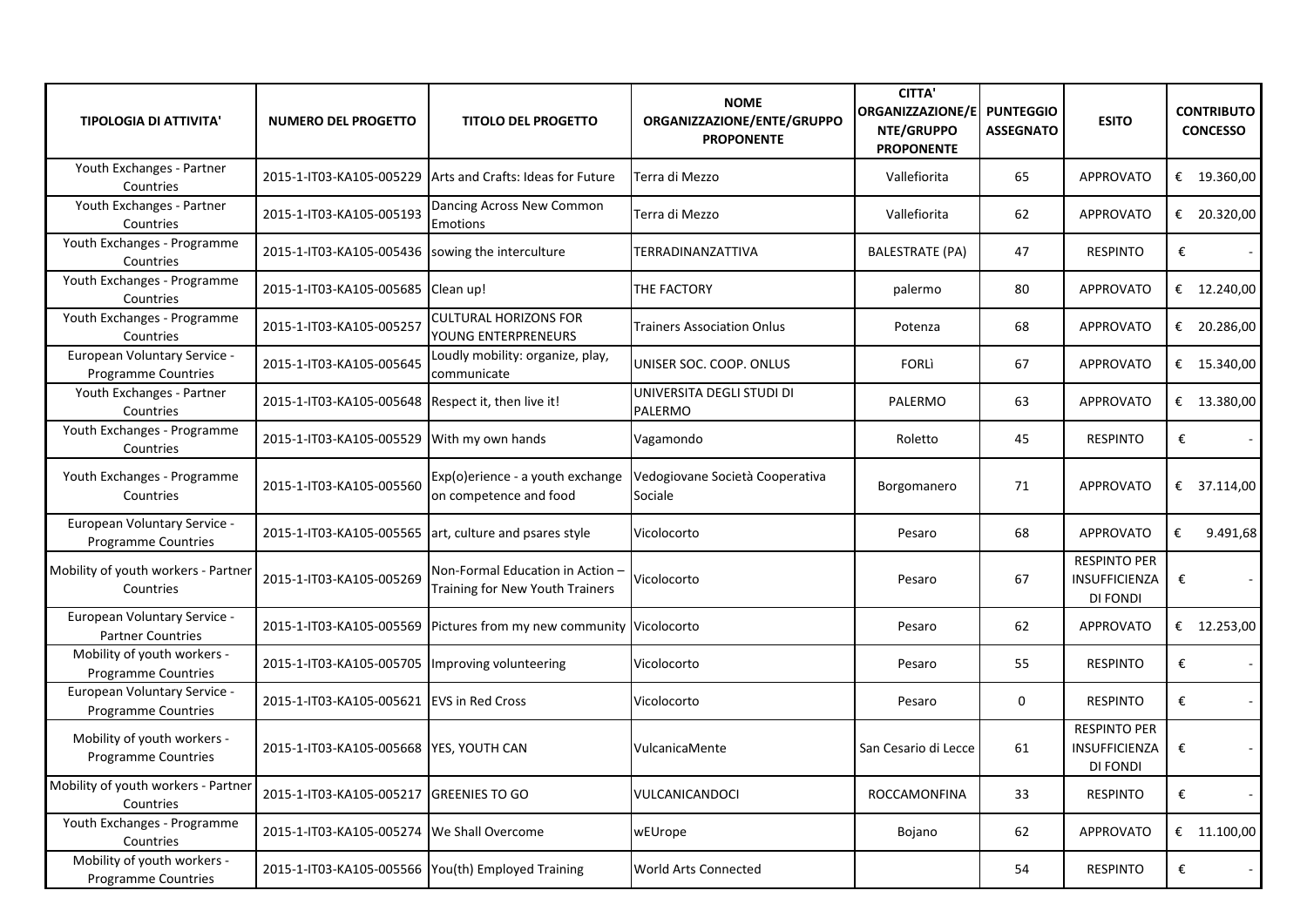| <b>TIPOLOGIA DI ATTIVITA'</b>                                        | <b>NUMERO DEL PROGETTO</b>                           | <b>TITOLO DEL PROGETTO</b>                                                                               | <b>NOME</b><br>ORGANIZZAZIONE/ENTE/GRUPPO<br><b>PROPONENTE</b> | <b>CITTA'</b><br>ORGANIZZAZIONE/E<br>NTE/GRUPPO<br><b>PROPONENTE</b> | <b>PUNTEGGIO</b><br><b>ASSEGNATO</b> | <b>ESITO</b>                                     | <b>CONTRIBUTO</b><br><b>CONCESSO</b> |
|----------------------------------------------------------------------|------------------------------------------------------|----------------------------------------------------------------------------------------------------------|----------------------------------------------------------------|----------------------------------------------------------------------|--------------------------------------|--------------------------------------------------|--------------------------------------|
| Mobility of youth workers - Partner<br>Countries                     | 2015-1-IT03-KA105-005524 Dream Big, Stay Healthy     |                                                                                                          | <b>World Arts Connected</b>                                    |                                                                      | 39                                   | <b>RESPINTO</b>                                  | €                                    |
| European Voluntary Service -<br><b>Partner Countries</b>             | 2015-1-IT03-KA105-005327                             | Intercultural learning and mobility Xena centro scambi e dinamiche<br>for young people IVplus            | interculturali                                                 | Padova                                                               | 84                                   | <b>APPROVATO</b>                                 | € 13.789,16                          |
| Mobility of youth workers - Partner<br>Countries                     | 2015-1-IT03-KA105-005646                             | Will Less Borders Give More<br>Freedom                                                                   | YaBasta!                                                       | Scisciano                                                            | 30                                   | <b>RESPINTO</b>                                  | €                                    |
| Youth Exchanges - Partner<br>Countries                               | 2015-1-IT03-KA105-005647                             | Being Citizen Today                                                                                      | YEPP Langhe Associazione di<br>Promozione Sociale              | Monforte d'Alba                                                      | 62                                   | <b>APPROVATO</b>                                 | €<br>8.802,00                        |
| Mobility of youth workers - Partner<br>Countries                     | 2015-1-IT03-KA105-005583                             | TOOL FOUNTAIN. ICT<br>Methodologies and Instruments<br>for high quality standards in the<br>Youth field. | vou media                                                      | Ortelle                                                              | 51                                   | <b>RESPINTO</b>                                  | €                                    |
| Youth Exchanges - Programme<br>Countries                             | 2015-1-IT03-KA105-005661                             | map out                                                                                                  | vou media                                                      | Ortelle                                                              | 50                                   | <b>RESPINTO</b>                                  | €                                    |
| Youth Exchanges - Programme<br>Countries                             | 2015-1-IT03-KA105-005380                             | Masterchef                                                                                               | YouNet                                                         | <b>BOLOGNA</b>                                                       | 75                                   | <b>APPROVATO</b>                                 | € $19.448,00$                        |
| Mobility of youth workers -<br>Programme Countries                   | 2015-1-IT03-KA105-005276                             | Take the Initiative!                                                                                     | YouNet                                                         | <b>BOLOGNA</b>                                                       | 53                                   | <b>RESPINTO</b>                                  | $\pmb{\epsilon}$                     |
| Mobility of youth workers -<br><b>Programme Countries</b>            | 2015-1-IT03-KA105-005694 Get together                |                                                                                                          | YouNet                                                         | <b>BOLOGNA</b>                                                       | 48                                   | <b>RESPINTO</b>                                  | $\pmb{\epsilon}$                     |
| Mobility of youth workers - Partner<br>Countries                     | 2015-1-IT03-KA105-005448                             | Sturtup rising                                                                                           | Young Effect Association                                       | Magenta                                                              | 54                                   | <b>RESPINTO</b>                                  | €                                    |
| Mobility of youth workers - Partner<br>Countries                     |                                                      | 2015-1-IT03-KA105-005450 The extreme side of Europe II                                                   | Young Effect Association                                       | Magenta                                                              | 52                                   | <b>RESPINTO</b>                                  | €                                    |
| Mobility of youth workers -<br>Programme Countries                   | 2015-1-IT03-KA105-005296                             | MediAmbiente: From Social to<br>Global                                                                   | YOUNG MEN'S CHRISTIAN<br><b>ASSOCIATION PARTHENOPE</b>         | <b>NAPOLI</b>                                                        | 62                                   | <b>RESPINTO PER</b><br>INSUFFICIENZA<br>DI FONDI | $\pmb{\epsilon}$                     |
| Youth Exchanges - Programme<br>Countries                             | 2015-1-IT03-KA105-005351                             | Explorando                                                                                               | YOUNG MEN'S CHRISTIAN<br><b>ASSOCIATION PARTHENOPE</b>         | <b>NAPOLI</b>                                                        | 62                                   | <b>APPROVATO</b>                                 | € 26.412,00                          |
| 2 Youth Exchanges + Mobility of<br>Youth Workers - Partner Countries | 2015-1-IT03-KA105-005429                             | Grow conscious and feel your<br>body                                                                     | Youth4youth                                                    | <b>Boves</b>                                                         | 69                                   | <b>APPROVATO</b>                                 | € 57.825,00                          |
| Mobility of youth workers - Partner<br>Countries                     | 2015-1-IT03-KA105-005533                             | Outdoor as a tool                                                                                        | Youth4youth                                                    | <b>Boves</b>                                                         | 0                                    | <b>RESPINTO</b>                                  | €                                    |
| Youth Exchanges - Partner<br>Countries                               | 2015-1-IT03-KA105-005653                             | Youth on the movies                                                                                      | vouthmed                                                       | Rome                                                                 | 68                                   | <b>APPROVATO</b>                                 | € 17.992,00                          |
| Youth Exchanges - Programme<br>Countries                             | 2015-1-IT03-KA105-005347 The Boat. No places stories |                                                                                                          | Zagreus Associazione Culturale                                 | Simeri Crichi (CZ)                                                   | 54                                   | <b>RESPINTO</b>                                  | €                                    |